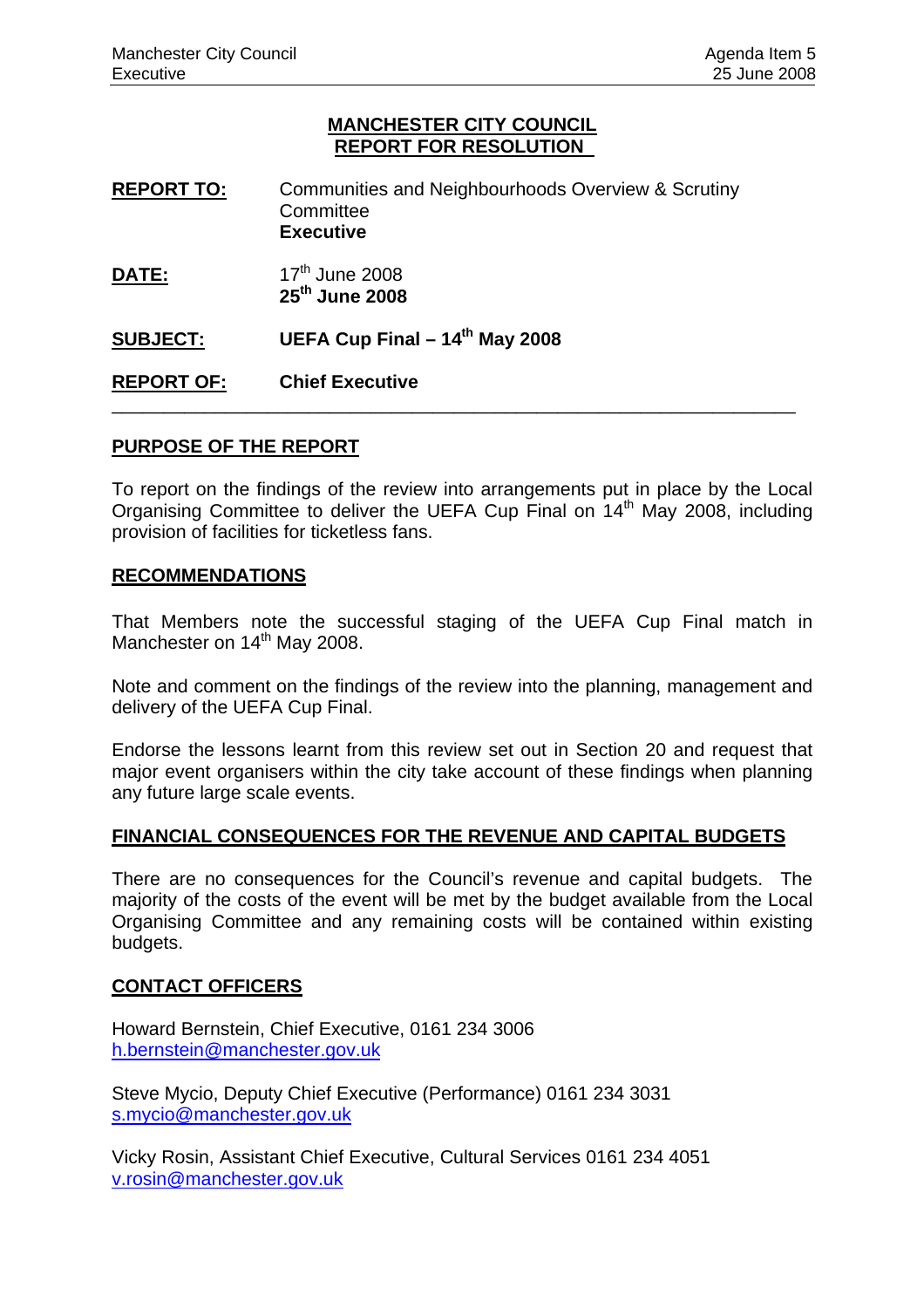# **WARDS AFFECTED**

All.

# **IMPLICATIONS FOR KEY COUNCIL POLICIES:**

| <b>Anti-Poverty</b> | <b>Equal Opportunities</b> | <b>Environment</b> | <b>Employment</b> |
|---------------------|----------------------------|--------------------|-------------------|
| <b>No</b>           | Nο                         | No.                | No.               |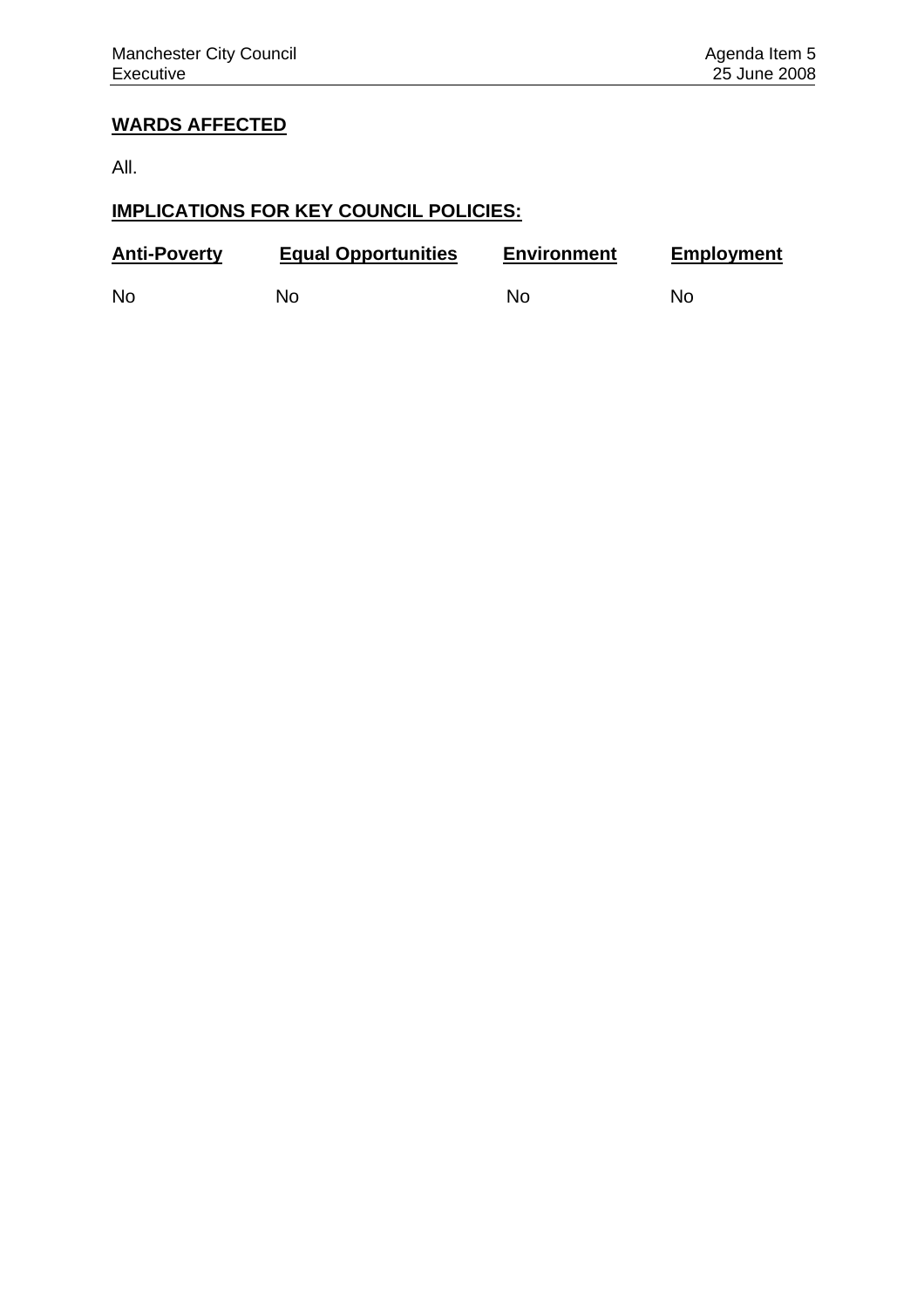## **1.0 Introduction**

- 1.1 Manchester was the host city for the 2008 UEFA Cup Final on Wednesday,  $14<sup>th</sup>$  May 2008. The Final at the City of Manchester Stadium has been acknowledged by all parties as a major success. The Local Organising Committee did not bid for, nor was contracted to provide for, but ultimately hosted between 150,000 to 160,000 football supporters – the largest known migration of supporters for a single match - which had a significant impact on the city's infrastructure, services and facilities. Levels of anti-social behaviour during the day and incidents of public disorder in the Piccadilly area of the city centre marred the event.
- 1.2 The Executive on  $28<sup>th</sup>$  May 2008 requested a review into the arrangements put in place by the Local Organising Committee to accommodate the extraordinary numbers of ticketless supporters and the events of the day itself in order to establish what worked well, what did not and why and what lessons can be learnt for future events in the city.
- 1.3 A wide range of stakeholders, key agencies and partners have been consulted and contributed to the review (key responses from stakeholders in Manchester and Glasgow are attached at Appendix 1). The Council has also received many letters and e-mails following the event both of complaint and compliment and the views and questions emerging from residents, businesses and visitors have all been considered as part of the review process. In addition to considering the planning, management and delivery of the event, the estimated costs and benefits to the city have been analysed by Marketing Manchester and are set out in Section 17.
- 1.4 The fundamental starting point is that we have reviewed and are reporting back on an event where the planning was based on intelligence from discussions with Glasgow Rangers Football Club, Strathclyde Police, Glasgow City Council and Rangers' fans. The help and assistance received from them is gratefully acknowledged given the difficulties in determining the intentions of a fan base which is recognised to be world wide. At the Quarter Finals stage, the estimated number of travelling fans with or without tickets was 60,000 to 70,000. This remained the best intelligence at the Semi Finals and once Rangers FC won through to the Final, anticipated numbers started to rise. By  $9^{th}$  May, the numbers had risen to 100,000. However, even this number was significantly exceeded and it is this key factor that sets the scene for what followed.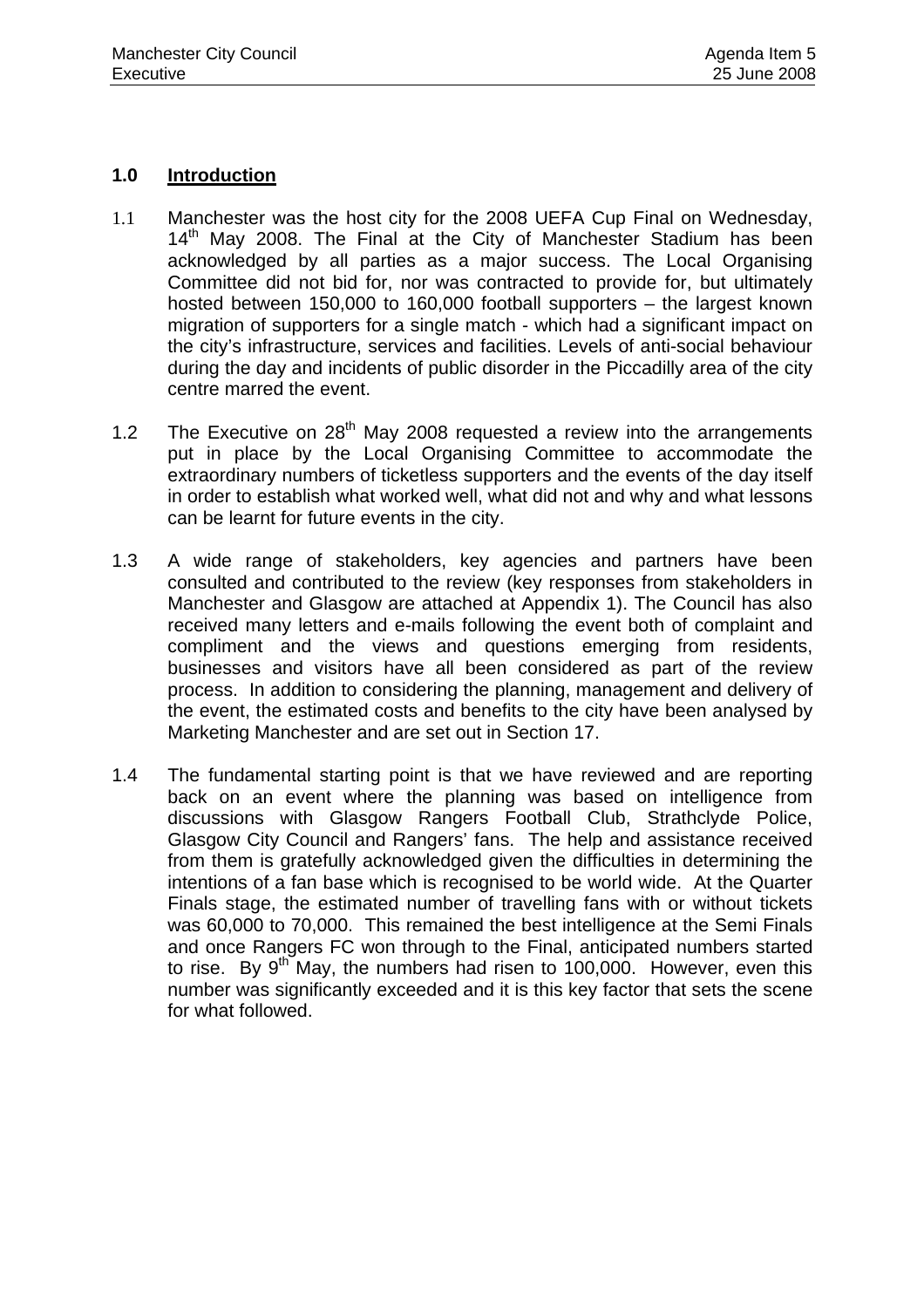# **2.0 Context**

2.1 It is important to place the review of this event in a wider context. Manchester has hosted major finals, for example, the UEFA Champions League Final in 2003, and other international and major football matches in the city without such serious disorder. The UEFA Cup Final was part of the Manchester World Sport 08 programme which has been widely acclaimed for the delivery of UCI Track Cycling World Championships, FINA 9<sup>th</sup> World Swimming Championships (25m), the Paralympic World Cup and the BUPA Great Manchester Run. The Hi-Tec World Squash Championships will be held in October and this year of major events will be independently evaluated for both short and long term benefits. During the successful hosting of the Commonwealth Games in 2002, more than a million people visited the city over the eleven days of the Games and the City Council and partners were widely acclaimed for the planning, co-ordination and delivery of the event.

## **3.0 Background**

- 3.1 The UEFA Cup Final was managed, in partnership with UEFA and their media and sponsorship agency TEAM, by a Local Organising Committee (LOC) which comprised:-
	- Manchester City Football Club (stadium operator)
	- The Football Association (host association)
	- **Manchester City Council**
	- Greater Manchester Police
	- Manchester Airport
	- Greater Manchester Passenger Transport Authority
	- Marketing Manchester
- 3.2 This partnership successfully bid to host the 2008 UEFA Cup Final in June 2006. The development of the event and its associated activities was a 12 month process which incorporated all planning elements of the event and involved input from all key stakeholders at relevant stages. Each area of planning had the agreement of all LOC partners and UEFA prior to delivery on the day of the final.
- 3.3 The City Council's core responsibilities were to deliver against the contracted obligations as host City for the 2008 UEFA Cup Final with specific reference to the 'Road to the Final' promotion of the event. This included the provision of two fan entertainment areas on match day; the facilitation of the mobility concept (in partnership with GMP, GMPTE and Manchester Airport) which incorporated the transport management of fans and attendees of the final between the airport, the city centre and the stadium; the management of VIP services in association with UEFA; the protection of UEFA and its sponsor partners' commercial rights; and to engage with the other key partners (specifically GMP and MCFC as the stadium operator) in the delivery of the safety, security and public order requirements.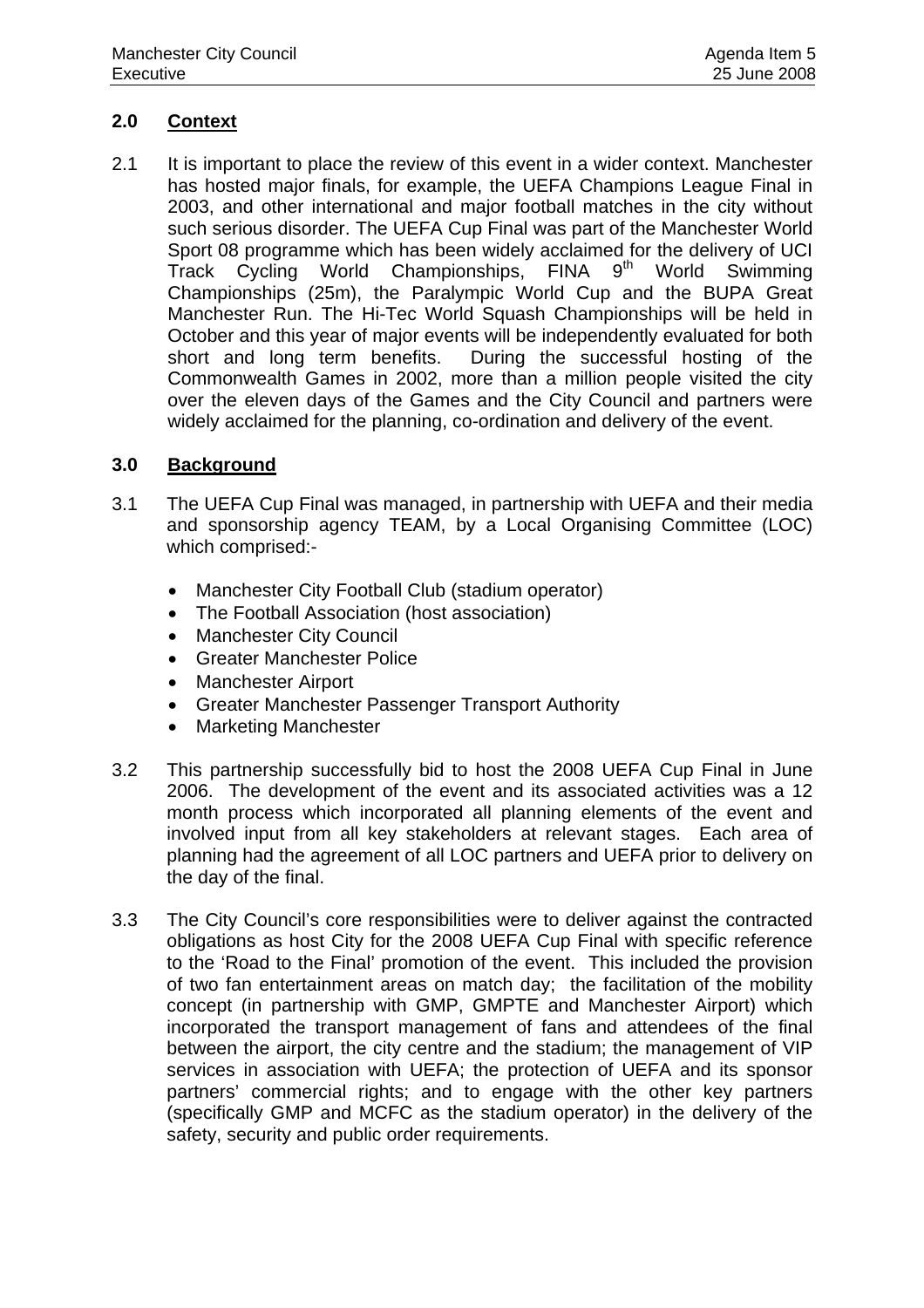3.4 The core strategy for the delivery of all elements of the event was established from the beginning of the project – and reviewed and adjusted as teams were eliminated from the competition and new teams (including Rangers) were incorporated at the turn of the year following elimination from the UEFA Champions League. Planning for the possibility of a UK team was addressed from February onwards and planning for the possibility of Rangers FC from the quarter finals onwards. The origin of the two finalists, and therefore the final plans that needed to be implemented, was not known until the evening of 1<sup>st</sup> May 2008.

# **4.0 Planning**

- 4.1 The Local Organising Committee (LOC) was led by Manchester City Football Club and the detailed planning was devolved to specific functional subgroups.
- 4.2 Manchester City Council had a specific UEFA Cup Final Project team and work was directed through a number of sub groups. These were:

Traffic and Transport Sub Group (Multi-Agency) Fan Zones Sub Group (Multi-Agency) Media and Communications Sub Group (Multi-Agency) Road to the Final Working Group (MCC)

4.3 Other groups accountable to the LOC were:

Stadium Sub Group (MCFC / GMP) GMP Planning Team (Gold, Silver, Divisional GMP) Other areas of planning covered: Host Operations, TV and Media, Sport, Commercial and Logistics

- 4.4 The LOC met in advance of UEFA site visits and then together with UEFA/TEAM who reviewed planning and organisational issues, gave feedback and set further programmes of work. Planning for the event concentrated on managing fans from two clubs with the intention that fans would be entertained in separate fan zones and would have segregated transport arrangements.
- 4.5 Variations to the core existing plans were explored and amended from the quarter final stage when the option of Rangers FC being one of the finalists became a distinct possibility.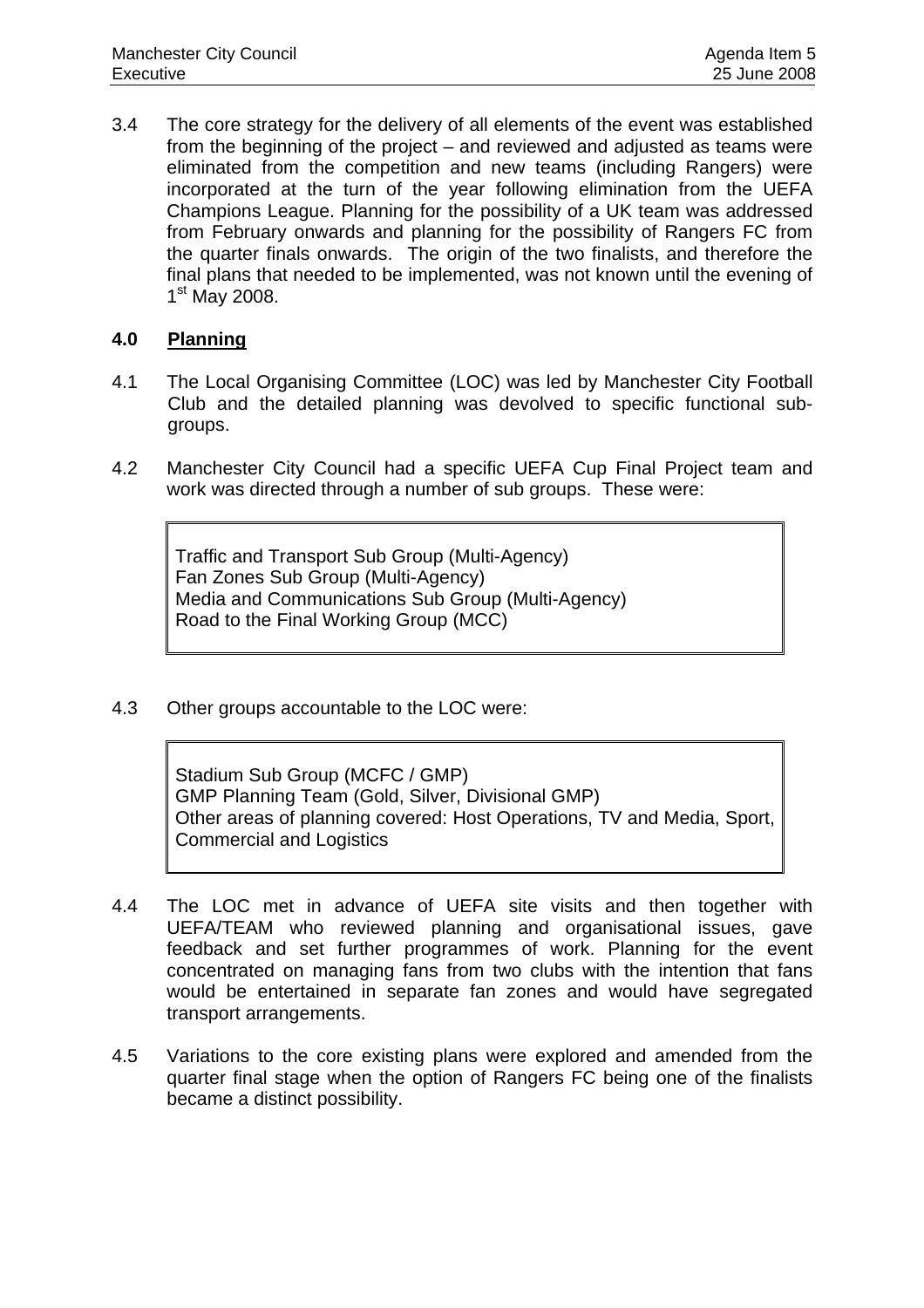## **5.0 Intelligence**

- 5.1 In the lead up to the semi-finals, intelligence received from Strathclyde police was to anticipate more than 50,000 travelling Rangers fans. At the finalists meeting on 2<sup>nd</sup> May, advice received from Rangers FC was to plan for 60,000 to 70,000 travelling support. This was revised upwards in subsequent days by police and club sources to 80,000 plus.
- 5.2 On  $2^{nd}$  May when the two finalists, Rangers FC and FC Zenit St Petersburg were known, the initial LOC agreed response at the Finalists meeting and subsequent Press Conference was, in line with usual practice, that fans should be advised not to travel to Manchester without a ticket for the match.
- 5.3 Rangers FC were encouraged to show the match, which they ultimately did. Earlier notification of this might have discouraged some fans from travelling. In the event more than 30,000 watched the game at Ibrox.
- 5.4 On 9<sup>th</sup> May representatives from GMP and Manchester City Council visited Glasgow and met with Rangers FC, supporters' groups and Strathclyde Police when the likelihood of 100,000 fans attending the UEFA Cup Final was discussed.
- 5.5 The picture established at this meeting was that the fans were coming in large numbers, that they would drink significantly, they would be loud and boisterous but there was no anticipation of disorder. Emphasis was given to the relatively trouble free record of Rangers fans in Europe this year (one arrest). The LOC position of fans being advised not to travel without a ticket was qualified to assure those fans who intended to travel to Manchester that they could be assured of a welcome.
- 5.6 This intelligence was validated through contact with almost every coach company in Scotland, with rail companies and British Transport Police, knowledge of numbers of ferries coming from Northern Ireland and revised intelligence from Rangers FC.
- 5.7 Despite this work, there was no way of checking on the plans of thousands who decided to travel from all parts of the UK by car, nor of those who on the day, with the prospect of excellent weather and a major football carnival decided to join the event.

## **6.0 Planning for Rangers FC in the Final**

- 6.1 On confirmation that the final would be contested by FC Zenit St Petersburg and Rangers FC a number of key strategic decisions were taken in the planning process that had a direct bearing on the delivery of the event on the day.
	- The LOC primary objective was to prevent large numbers of un-ticketed fans gathering at the City of Manchester Stadium. The potential for mass public disorder and potential tragedy – as witnessed at previous stadia events in the UK and abroad - was deemed too great.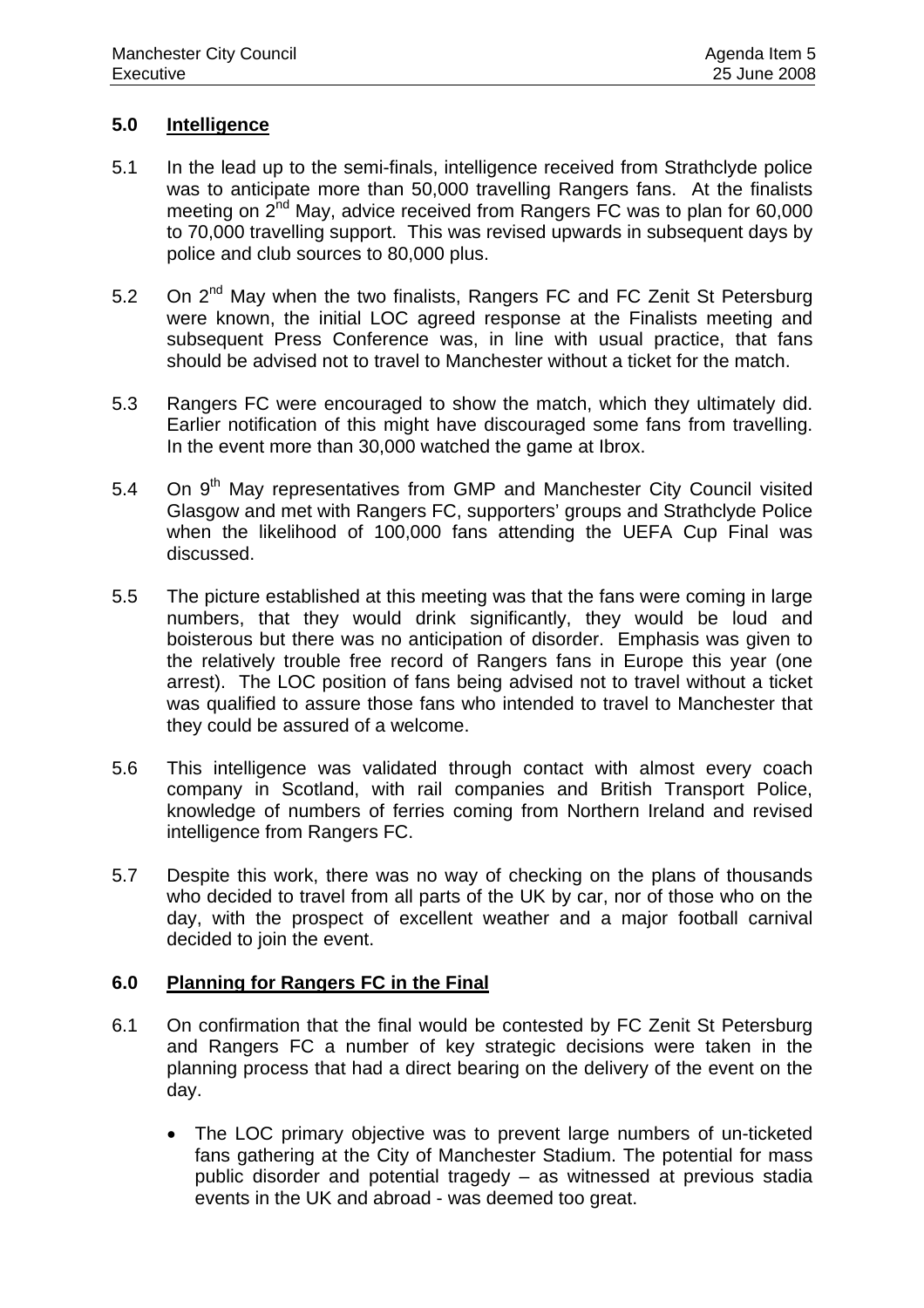- Given the projected numbers of ticketless fans likely to descend on the city – the decision to screen the match in the fan zones was agreed by all LOC partners and UEFA.
- The LOC decided that a 'relaxed' stance on the designated 'no drinking' areas in the city centre was to be adopted  $-$  in expectation that it was practically unenforceable given the projected volume of people coming in to the city centre. This issue is returned to later in the report in section 9.
- 6.2 To inform the planning process the following assumptions were made:
	- The capacity at the stadium for the Final was 43,000.
	- FC Zenit had been allocated 8,600 tickets.
	- Rangers FC had been allocated 17,000 it was further assumed that a significant number of Rangers fans would acquire tickets from the neutral allocation and from the hospitality packages.
	- For the purpose of event planning it was assumed that a minimum of 23,000 Rangers fans would be ticketed (feedback from the club was that they estimated that 30,000 ticketed fans would be realistic).
	- It was assumed that the travelling fans from FC Zenit coming in to the city would be contained within their ticket allocation.

# **7.0 Options for Fan Zones**

- 7.1 Considerable deliberation went into the planning of the fan zones including developing worst and best case scenarios and contingencies. The LOC explored a range of options in terms of locations of the fan zones and the option to have separate screen areas for the match. There was never the option to move the holding of the Final to another, larger stadium as the LOC were contracted to holding the event at the City of Manchester Stadium.
	- MUFC were approached by UEFA in April about the possibility of screening the match in the stadium or in the car parks. The request was declined due to other commitments. Similarly, the MEN Arena and Manchester Central both had existing commitments.
	- Heaton Park was rejected due to the intelligence from UEFA, Rangers and supporter associations that fans would still make for the city centre and the stadium, and that with no controls over the travel arrangements of ticketed and unticketed fans, the distance from the park to the stadium and city centre would negate the impact of such a venue on their movements on the day. In addition the requirements to park, the anticipated number of coaches and vehicles around the park would be weather dependent given the need to use grassed areas.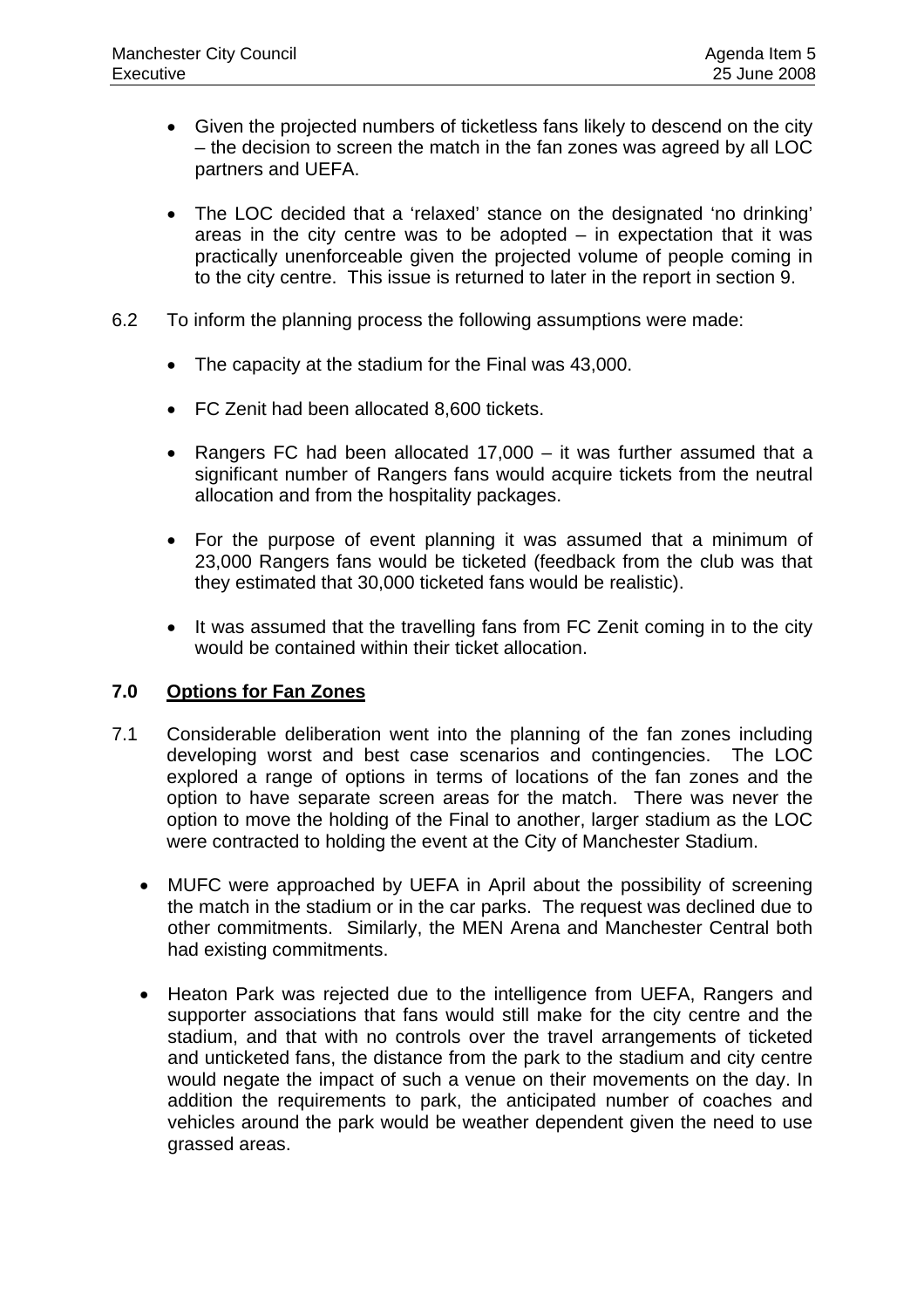- The options to utilise the Regional Athletics Arena adjacent to the stadium (30,000 capacity) or to utilise car parks 1 and 2 to the north of the stadium were not agreed by the LOC as it directly conflicted with the policy not to encourage fans without a ticket to go to the stadium.
- The option to screen the game at Philips Park was advised against primarily based on the venue's inability to safely manage the access and egress of large numbers and it is not used for such large scale activities.
- The option to utilise the Holt Town grassed area off Ashton New Road was developed and set aside on agreement to use Velodrome site.
- The option to create screen zones along Deansgate to accommodate up to 25,000 people was advised against on grounds of safety management.
- The option to utilise Castlefield was advised against on grounds of safety and the potential for serious negative impact on the surrounding resident population. It was also allocated for the 3v3 grassroots event.
- Other large areas of open space including car park facilities at Boddingtons and Collyhurst – were reviewed and rejected.
- Other road based options on Rowsley St and on Ashton New Road were not advanced due to the impact on the stadium's existing operations and Major Incident Plan.
- 7.2 Based on the most recent information from Glasgow the planning process dovetailed with the traffic and transport management plan – identified that the city centre would provide three fan zones – in Albert Square, Piccadilly Gardens and Cathedral Gardens
- 7.3 When determining the need for one or more sites as a contingency, the sites above, including the Velodrome, all posed a degree of risk, but the Velodrome and the Velodrome car parks were viewed as the better option.
- 7.4 In addition the capacity of pubs, clubs and casinos which had screen capabilities to watch the match was established at 21,000.

# **8.0 Capacity of Fan Zones**

8.1 The capacity established at each of the identified fan zones, including zones identified as contingency, was based on a festival measure of between 0.75 sqm and 0.5sqm per person. Add to this the capacity of the pubs and clubs in the city centre with screens and the anticipated number of Rangers fans likely to secure tickets to watch the match at the Stadium, the viewing capacity was as follows: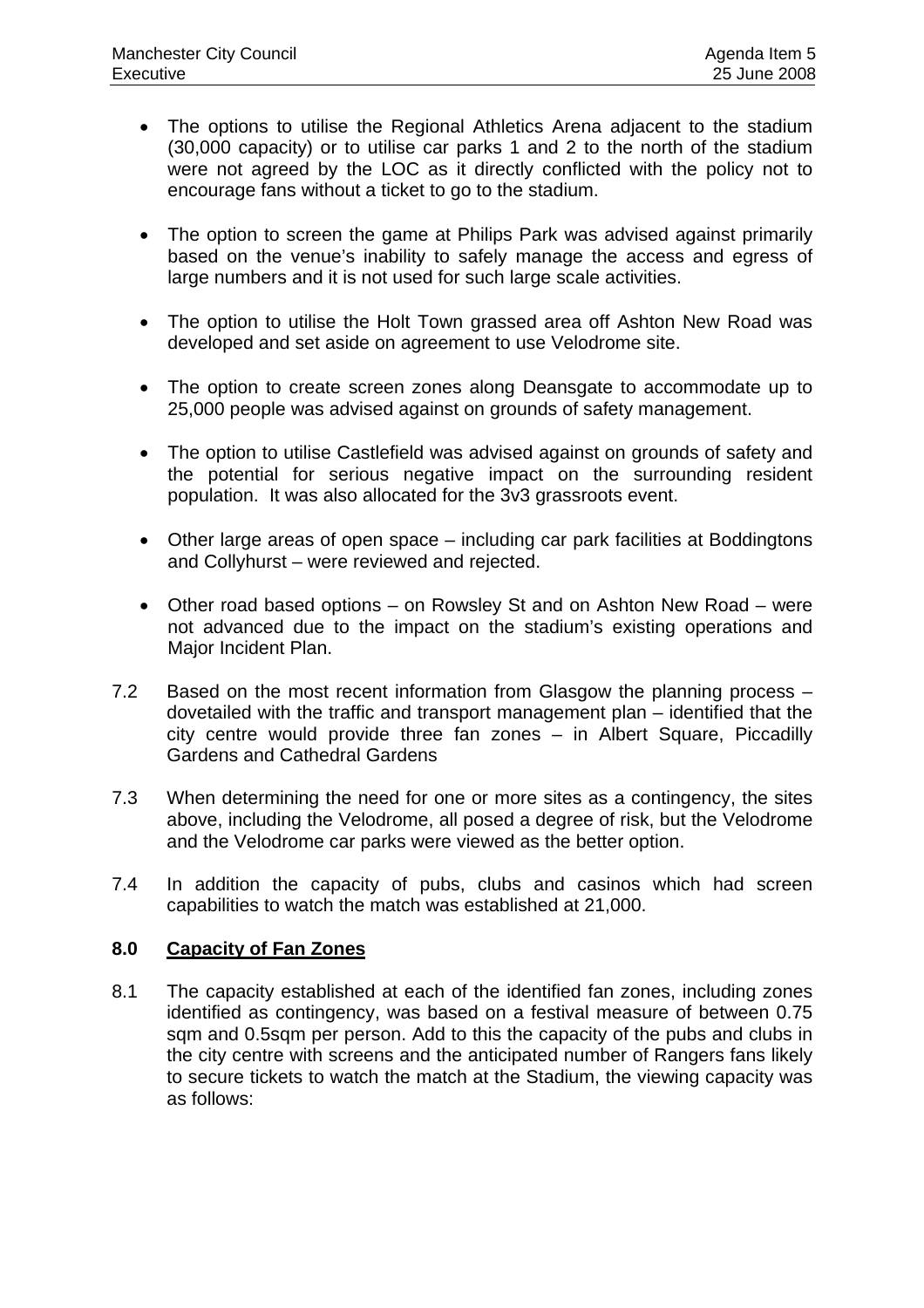|                                            | Capacity  |
|--------------------------------------------|-----------|
| Albert Square 6,000sqm                     | $12,000*$ |
| Piccadilly Gardens 6,000sqm                | $12,000*$ |
| Cathedral Gardens 4,500sqm                 | 5,000     |
| (nb- trees etc restrict areas for viewing) |           |
| Velodrome (indoor-contingency)             | 5,000     |
| Velodrome (car parks-contingency)          | 20,000    |
| Exchange Square (contingency)              | 5,000     |
| Pubs, clubs etc with screens               | 21,000    |
| <b>Ticketed Fans</b>                       | 30,000    |
| Total:                                     | 110,000   |

 \* The Event Management Plan gave Albert Square and Piccadilly Gardens a capacity of 8,000 each which had a generous safety factor built in which enabled this figure to be adjusted upwards to increase the capacity safely to 12,000 in each area.

8.2 Based on the numbers of fans expected this was felt to accommodate fans without tickets. Whilst post-event figures have ranged from 125,000 to 200,000 Rangers supporters coming in to the city – estimates of occupation of the key venues on the evening of the match immediately prior to kick-off time indicate a level of 100,000 Rangers fans in the above locations within the city centre and up to 130,000 if locations external to the city centre are incorporated.

## **Estimated numbers of Rangers Fans in viewing locations**

| Total:                                | 100,000 |
|---------------------------------------|---------|
| City centre bars + clubs              | 21,000  |
| Velodrome (pre-kick off)              | 3,000   |
| <b>Exchange Square</b>                | 4,000   |
| Stadium (estimate)                    | 35,000  |
| <b>Cathedral Gardens</b>              | 5,000   |
| <b>External to Piccadilly Gardens</b> | 8,000   |
| <b>Piccadilly Gardens Fanzone</b>     | 12,000  |
| Albert Sq. Fanzone                    | 12,000  |
|                                       |         |

- 8.3 To note this is a minimum number with most people at the Velodrome car park assumed to have been already in Piccadilly Gardens – level of car park occupancy estimated at 15,000 by second half of match – internal at Velodrome 5,000.
- 8.4 If an additional 30% is factored in for other city centre locations and venues in external areas to the city centre or who were not actually watching the match, the projected level of Rangers visitor numbers equates to 130,000.
- 8.5 Add to this the FC Zenit St Petersburg fans, the UEFA family, VIPs and neutral supporters, these numbers rise to in excess of 150,000.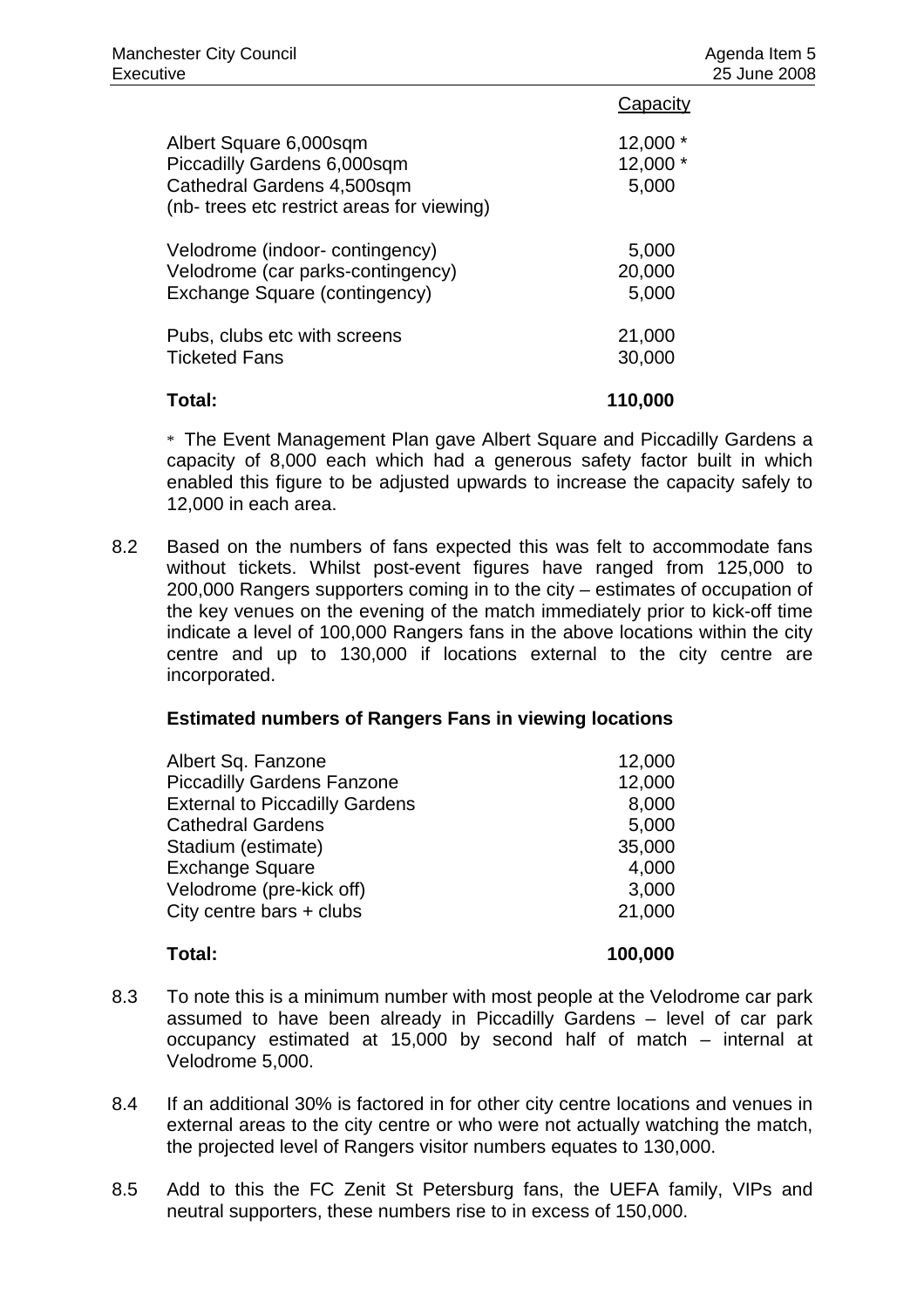## **9.0 Alcohol**

- 9.1 The LOC gave careful consideration to the sale of alcohol and consumption of alcohol in the fan zones and in the city centre and how drinking on the streets might be prevented through the enforcement of the designated 'no drinking' areas.
- 9.2 Given the anticipated numbers of fans, the available points of distribution and the information from Rangers FC and Supporters' representatives that their fans would drink large quantities of alcohol, The LOC agreed that GMP would take a 'relaxed' stance on the designated 'no drinking' areas. The street drinking laws were effectively unenforceable due to the numbers of fans anticipated.
- 9.3 There are wider powers under the Licensing Act 2003 whereby the police can apply for a Closure Order in respect of licensed premises in a specific area where there is, or is expected to be, disorder. The intelligence received from Scotland was that there was no recent history of disorder from travelling Rangers fans in European Championships and therefore disorder was not anticipated. Such a Closure Order would have included all restaurants, bars, hotel bars, cinema and theatre bars and off-licensed premises and, given the numbers of visitors expecting to drink during the day of the event, this was deemed to be more likely to cause disorder.
- 9.4 Significant quantities of alcohol were brought into the city by visiting fans and there are very many reports of fans already being intoxicated as they arrived. Planning for the fan zones included provision of stewards to prevent glass and bottles being taken into the fan zones but to allow cans. The decision to sell alcohol within the fan zones was taken both to minimise the amount of glass/bottles in the area by using plastic and also because it was believed that the sale of alcohol in fan zones would help contain fans in those areas.
- 9.5 Both the Police and Officers from the Regulatory and Enforcement Services communicated by letter and visits to off-licensed premises in the city centre and East Manchester to advise them not to have promotions aimed specifically at football fans, and not to sell alcohol in glass bottles to fans.
- 9.6 UEFA regulations forbid the consumption of alcohol in the stadium and the LOC had a clear policy to refuse the consumption of alcohol in the immediate environment of the stadium. Another factor therefore for ensuring that fans without tickets did not migrate up to the match venue was to make it explicit that whilst drinking would be permissible within the fan zones, it would not be allowed at the Stadium. This was strictly enforced.

## **10.0 Events in the Fan Zones**

10.1 A significant number of Rangers fans started travelling on Monday  $12<sup>th</sup>$  and Tuesday 13<sup>th</sup> May to Manchester or surrounding towns in the region such as Blackpool. This meant that there were already several thousands of fans gathering in the city centre prior to match day. This was particularly significant for Piccadilly Gardens fan zone which is addressed below.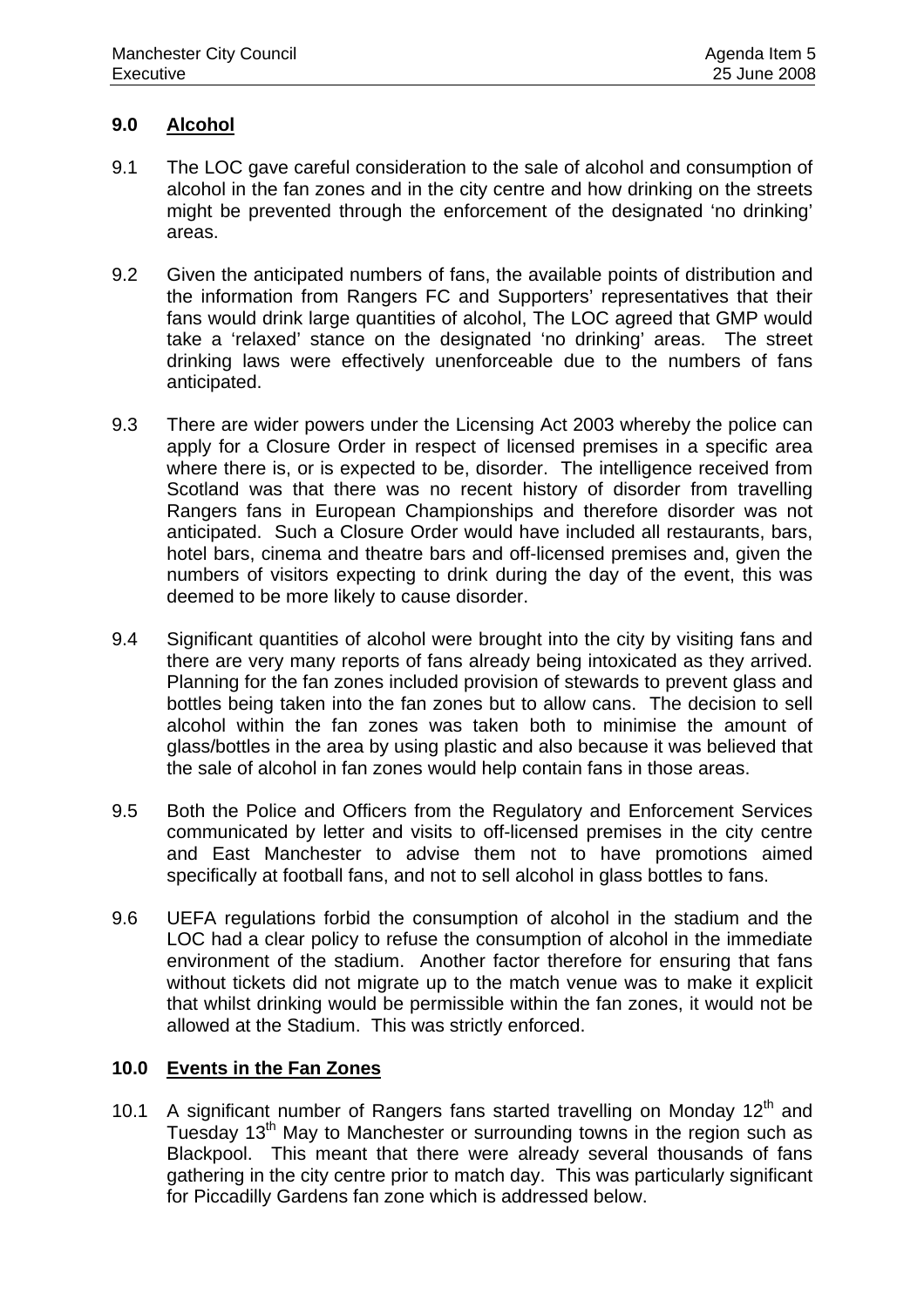- 10.2 The three fan zones in Albert Square, Cathedral Gardens and Piccadilly Gardens were established as three independent but interlinked areas. Both Albert Square and Cathedral Gardens were fenced off creating a sterile site on the eve of the Final which prevented fans from gathering in these spaces until the morning of  $14<sup>th</sup>$ . Albert Square was utilised as the coach and car park for the UEFA dinner on the eve of the final and Cathedral Gardens was closed to minimise disturbance to boarders at Chethams School of Music. Road closures around Albert Square came into effect from 6am on 14<sup>th</sup> and all gates, fences and staff positions were established by 9am.
- 10.3 Cathedral Gardens did not open as a fan zone until 11am and no live music was provided until after 5.30pm to reduce the impact on Chethams School of Music on the day.
- 10.4 The festival atmosphere in Albert Square was maintained throughout the day. Further road closures to John Dalton Street and Cross Street were effected at 1.30pm to ensure safety.
- 10.5 During the afternoon, the provision of the disabled platform in Albert Square was lost because of the volume of supporters which then gave access to the monument for people to climb. Despite early success by stewards in regaining control, sheer numbers and the determination of a group of fans meant that control of the monument was not regained prior to the screening of the match.
- 10.6 There were a number of incidents at individual gates to Albert Square and gates were closed for short durations to move people towards other points of entry or to divert them to other additional screen opportunities, but significant numbers remained determined to try and access their chosen venue.
- 10.7 Capacity levels in Albert Square reached maximum capacity of 12,000 in the evening, but the view of the events management team is that the safety of occupants of the fan zone was never compromised. Some fans threw bottles and other missiles at the screens when goals were scored during the match but other than this they remained, in the majority, a good natured crowd.
- 10.8 The provision of toilets and cleaning services are addressed separately later in the report (section 14).
- 10.9 Levels of occupancy in Cathedral Gardens were low during the day, increased in the late afternoon and reached capacity prior to the screening of the match. Control of the gates was maintained however and the decision to utilise the Exchange Square screen as a fallback measure prevented further pressure on Cathedral Gardens at match time. The closure of Withy Grove also gave additional fans sight of the screen at Cathedral Gardens. This fan zone worked well and other than damage to some immature trees and pressure at entry points, there were no incidents of disorder.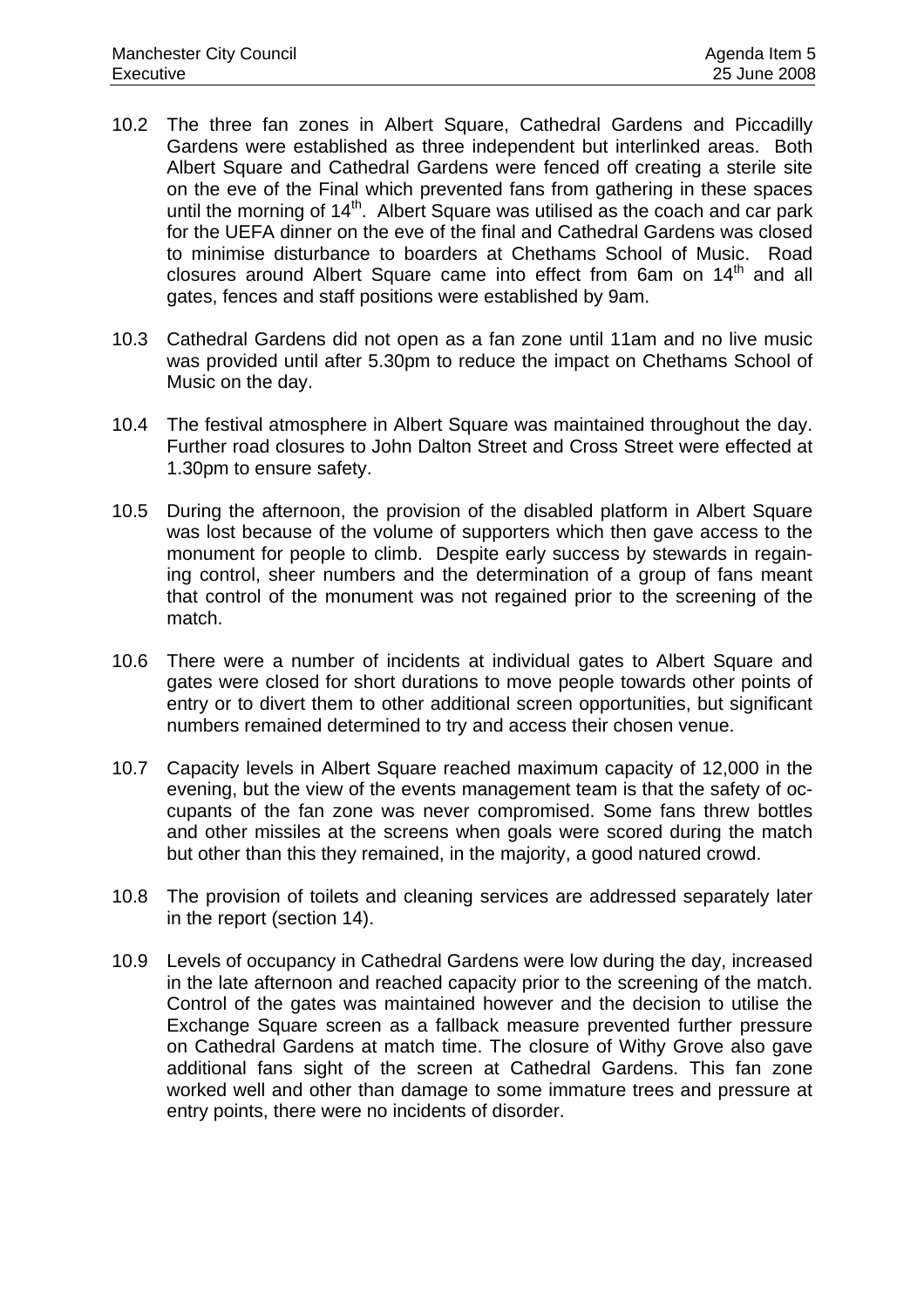10.10 There were 260 Stewards on duty across the fan zones in the city centre throughout the day, but these numbers became inadequate as numbers trying to access fan zones reached capacity and acts of anti-social behaviour and public disorder in Piccadilly increased.

## **11.0 Piccadilly Gardens**

- 11.1 The management of the Piccadilly Gardens fan zone was affected by a number of issues:-
	- The screen position was changed in the week before the event at the request of partner agencies – thereby making it more visible to people outside the fence lines from the road area. This in itself would not have been a problem but for the significant numbers that gathered outside of the fan zone.
	- This change in screen location also isolated the screen from the core production / control area which hindered communications between event management and screen technicians at a crucial time.
	- The fan zone was not sealed off prior to the event as Piccadilly Gardens is a major community hub and commuter thoroughfare and the decision to defer 'lock down' as a controlled site was to minimise disruption to residents and businesses around the Gardens. As a consequence the gardens became a focal point for Rangers fans gathering on Tuesday  $13<sup>th</sup>$  prior to the event.
	- As a result of this access issue, controlling drinking within the site and especially the control of glass was compromised. There was a significant build up of debris from 13<sup>th</sup> and difficulty in positioning additional bins because of significant numbers of fans in the Gardens. Toilets were needed on 13<sup>th</sup> and overnight instead of opening in a controlled manner when staffing levels were sufficient on the morning of  $14<sup>th</sup>$ .
- 11.2 Piccadilly Gardens fan zone was a contained area with busy roads and Metro lines bordering the area and as numbers built up during the morning, and with many fans already inebriated, the ability to maintain transport services safely were severely tested requiring decisions to close adjoining roads and the Metrolink connection between Victoria Station and Manchester Central.
- 11.3 Feedback on the day highlighted a different profile and dynamic to this fan zone and consideration of the detail of events during the day has revealed issues of anti-social behaviour and public disorder prior to the failure of the screen signal.
- 11.4 There was a general build up of fans between 9am and 11am by which time there were estimated to be 3,500 within the fan zone and a further 2,000 gathered in the area of Oldham St/ Piccadilly. At this point contingency bus diversions were put into place and there was significant congestion in the toilet area which was serving the needs of those within and outside the site. The volume of glass being dealt with was high.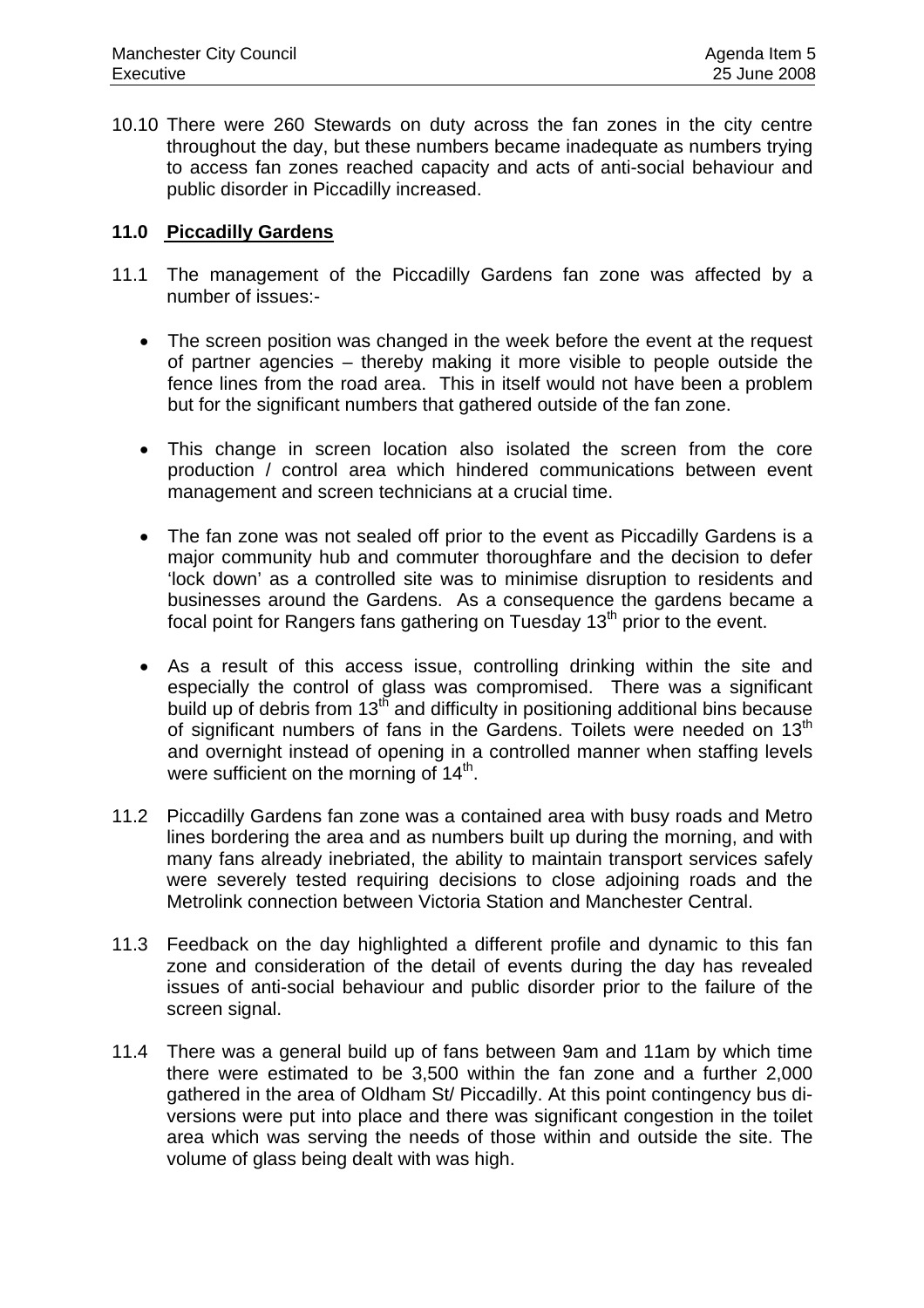- 11.5 At 11.30am there was the first report of anti-social behaviour missiles being thrown at the stage and the first reported fight between fans. The first act on stage lasted only 20 minutes out of the 45 minutes scheduled because they were pelted with cans and coins. No other acts performed on stage that day for safety reasons.
- 11.6 At 12 noon there were 7,000 within the fan zone and increased reports of inebriated behaviour. Fence lines were breached and stewards tried to direct people to other fanzones with lower levels of occupancy.
- 11.7 By 1pm this fan zone was reported to be at 85% capacity. Stewards were controlling the site but had little control over the large volume of people gathering in the public areas outside the site between Market Street and Portland Street.
- 11.8 Between 1pm and 3pm the site remained about 85% occupancy, fence lines were breeched and regained. A Zenit fan who climbed onto a shop roof to wave a Zenit flag was assailed with bottles and missiles from Rangers fans and police requested that Zenit fans be re-directed to Cathedral Gardens. Metrolink lines were suspended between Victoria and Manchester Central. Roads closed between Portland Street and Lever Street because of congestion.
- 11.9 At 5pm the fan zone was approaching 100% capacity and stewards implemented measures to prevent further access but large volumes of fans forced the gates and police assistance was requested.
- 11.10 At 6pm the stewards' role changed from crowd management to protecting property and preventing public disorder. Given the pressure in this fan zone the Velodrome site was mobilised and stewards started to inform people that there was an alternative screening venue at the Velodrome.

## Increasing levels of public disorder prior to match screening time

- 11.11 From 4pm the operators of the merchandise unit reported increasing problems in Piccadilly Gardens. Fans jumped over the security barrier and climbed on top of the sales unit. Large numbers of people were jumping up and down on the roof and urinating on top of the unit. Although the police were called the sheer numbers surrounding them meant there was little they could do.
- 11.12 By 7pm the unit was overrun, and all official programmes and merchandise stolen. The till units were locked away in the unit and staff left because of threats to their security. Shutters could not be closed as the electrics had been damaged and the shop was full of rowdy fans. When they returned the next day, the tills were smashed and everything stolen.
- 11.13 The Carlsberg Marquee reported similar disorder. At 6.30pm large numbers of Rangers fans climbed onto the marquee and despite suspending the service until they came down, they refused to comply. A decision was made that staff were likely to be crushed and stewards escorted them to safety. As they moved out fans smashed down the marquee and looted the contents. The nearby Carlsberg tanker was damaged beyond repair.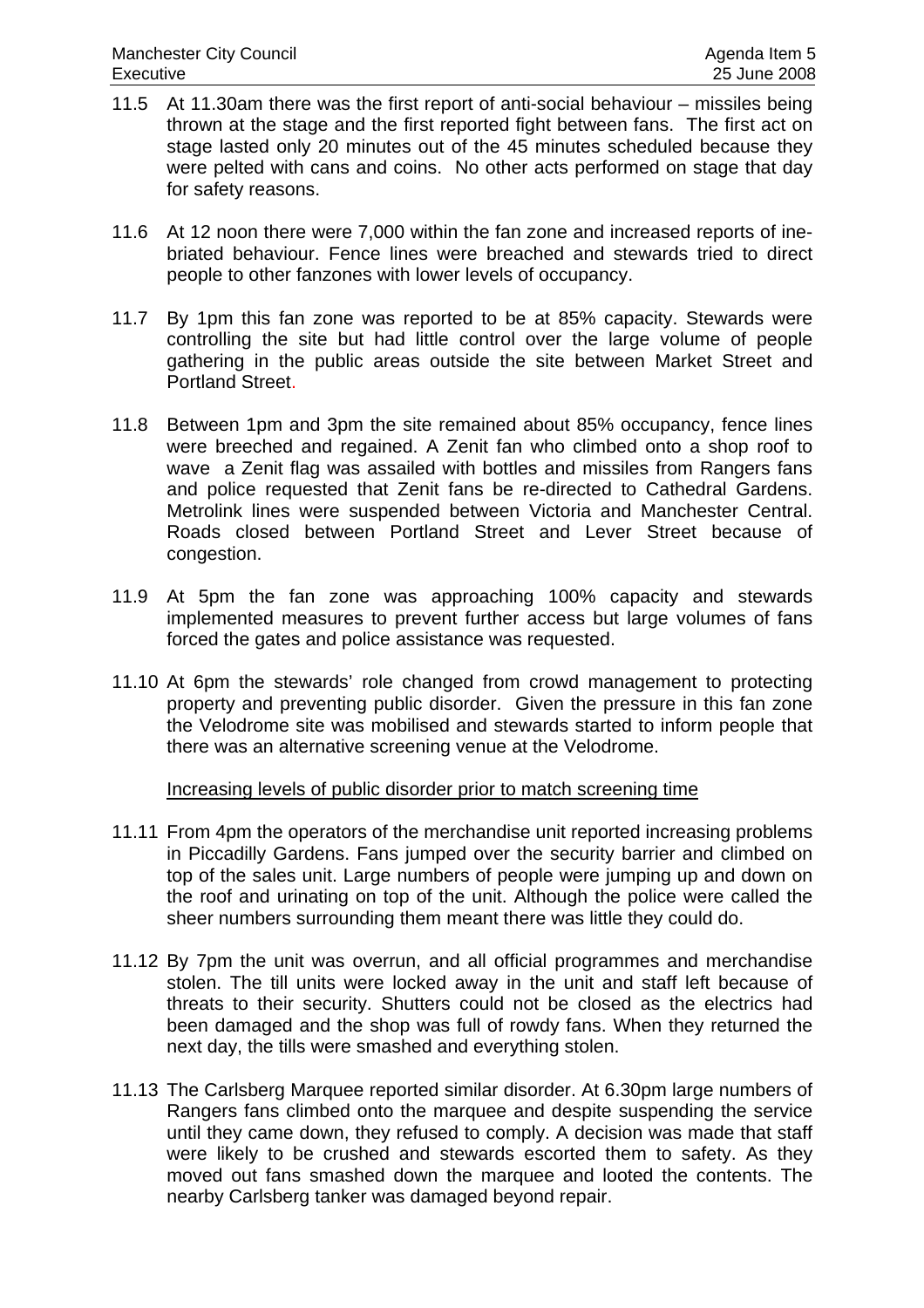- 11.14 Similar levels of disorder and increasing violence were also reported by screen technicians (reported in section 12 below).
- 11.15 At 7.30pm the backstage area was invaded by fans climbing over portable buildings and infrastructure. Although control was regained, Event control was then relocated to No 1 Piccadilly.
- 11.16 Much of the above reports have been verified by reference to the (public) CCTV footage covering Piccadilly Gardens.
- 11.17 Following the announcement of the screen failure, several hundred people became directly involved in acts of disorder, some caused criminal damage and considerable violence was directed at the police. Public disorder spread throughout Piccadilly and mainly into Newton, Market and Portland Streets until it subsided after midnight.
- 11.18 The style of policing adopted by GMP for the UEFA Cup Final was to facilitate a carnival atmosphere. Many positive acknowledgements endorsing this policing style have been received by GMP. However when bottles began to be thrown in Piccadilly there was a need to respond to such behaviour for the safety of fans and members of the public.
- 11.19 In total 39 police officers were injured during the 24 hour period from 0700  $14<sup>th</sup>$  May to 0700 on the 15<sup>th</sup> May. The majority of these officers sustained their injuries in the Piccadilly disorder. During the same period 39 fans were arrested across the city of which 30 related to public disorder, assault and possession of offensive weapons. Of these 30 arrests, 25 provided Scottish addresses, 1 from Belfast and 4 from the North West.
- 11.20 There are now two criminal investigations taking place, one examining any criminal offences that may have been committed by persons in Piccadilly and the second complaints made by members of the public against police officers. The policing style in other parts of the city did not change as a result of the disorder experienced in Piccadilly.
- 11.21 The strategy to retain the majority of those un-ticketed fans in the city centre, and remove the chance of any major incidents at the stadium was a clear risk but in principle it worked. Whilst the direct consequence of the failure of the screening in Piccadilly Gardens was a significant increase in public disorder, police and event managers believe that given the behaviour of large numbers of fans in Piccadilly throughout the day, it seems likely that some level of public disorder would have occurred.
- 11.22 Complaints and comment about whether the response of the police was proportionate to the level of violence directed to them or heavy handed will be dealt with through the police complaints procedures. The City Council and partners will share relevant information with GMP to ensure these issues are thoroughly addressed.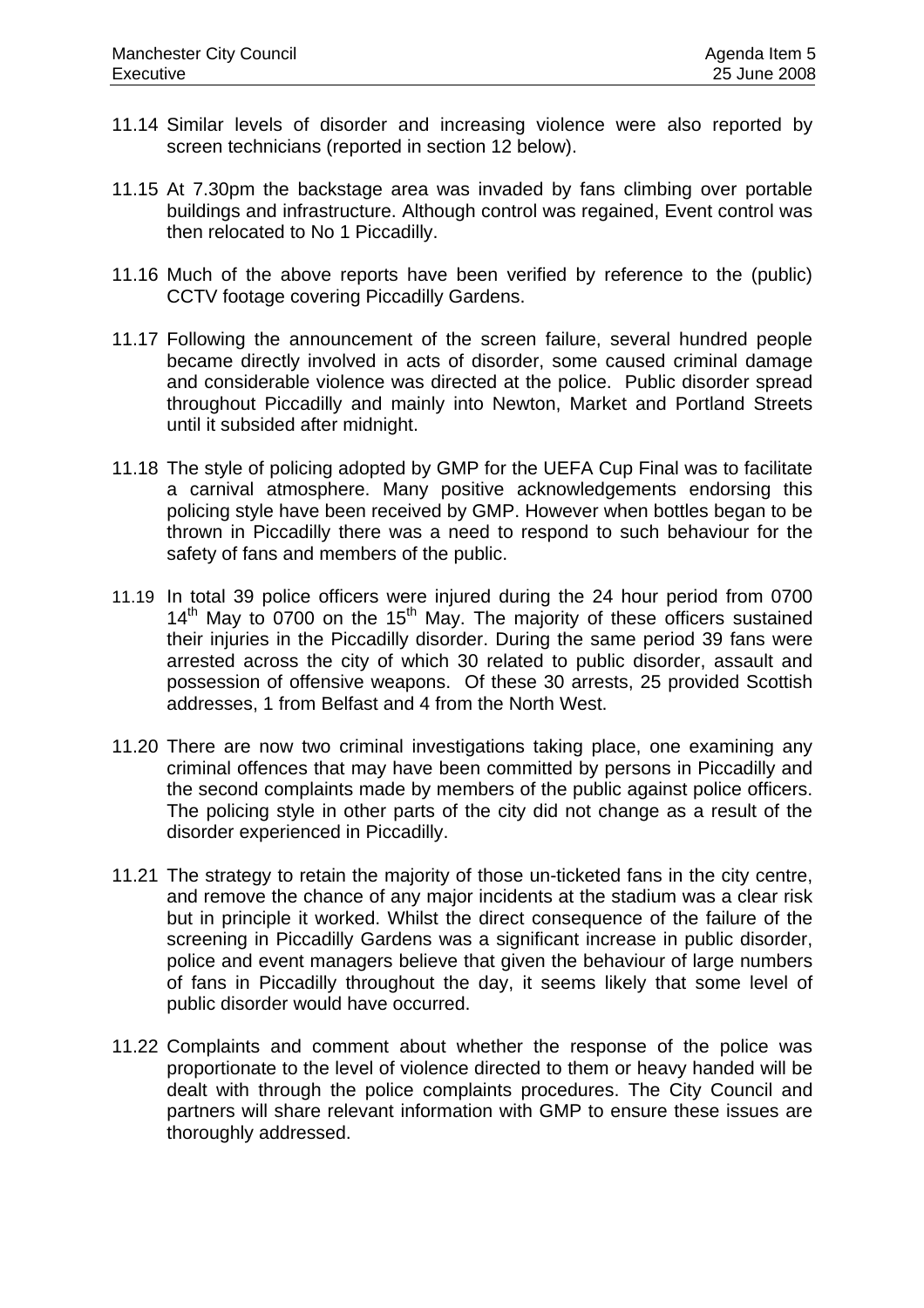## **12.0 Screen in Piccadilly**

- 12.1 Meetings have been held with the Director of Lightmedia, the company responsible for the provision of all the screens for the UEFA Cup Final. They have worked closely with the City Council's events unit since 2001 and have a strong track record including providing screens for Glastonbury Festival, Love Parade in Leeds (250,000 people) and Live 8. They supply screens to the BBC and the week after the UEFA Cup Final, they screened the Cardiff / Portsmouth match in Cardiff using the same screen and equipment used in Piccadilly Gardens.
- 12.2 Prior to the event on  $14<sup>th</sup>$  May, all the screen sites were surveyed and tested for signal strength.
- 12.3 All screens were delivered to their respective sites on Tuesday 13<sup>th</sup> May, the system was set up and full, clear signals were recorded at each site.
- 12.4 Lightmedia have reported that between 9am and 5.30pm all screens were operating fine. There were several incidents of bottles or cans being thrown at the screens or technicians but no problems with the operation.
- 12.5 In the light of the pressure being experienced in all the city centre fan zones, the Velodrome contingency screens were deployed at 5.30pm. In Piccadilly Gardens, difficulties with signal reception started at about 5.30pm with a momentary glitch returning to normal. Fans were not aware of this as the screen was showing slides and DVDs provided by the Council. Many were very drunk outside the technicians' station however and radio contact told the screen company that bottles were being thrown and services such as First Aid and Merchandising were under threat.
- 12.6 A signal booster was sent for to strengthen the signal. New antenna and a new receiver were obtained and installed at 6.10pm.
- 12.7 The signal got worse however and a decision was taken to use a microwave system that was available from the Velodrome, already planned as a back up system in case of failure at any of the sites.
- 12.8 Lightmedia reported increased incidents of violence outside the technical cabin at 6.30pm. When one of the technicians went out onto the cabin roof to realign the aerial he was pelted with bottles and missiles, one of which hit him on the forehead. At this stage they couldn't get hold of events control or security as mobile phones were not working. Aware that they were working in a very volatile area the technical team continued to seek a solution to the signal malfunction and just after 7pm the microwave and power supply arrived. A message on the screen announcing that the system would be up and running shortly and to be patient, appeared to make the fans' behaviour worse.
- 12.9 In the light of comments in the media and elsewhere it must be clarified and emphasised that the issue at Piccadilly Gardens related to the strength of the signal, not the screen. The provision of two, three or more screens would have made no difference. Without the signal there could be no picture.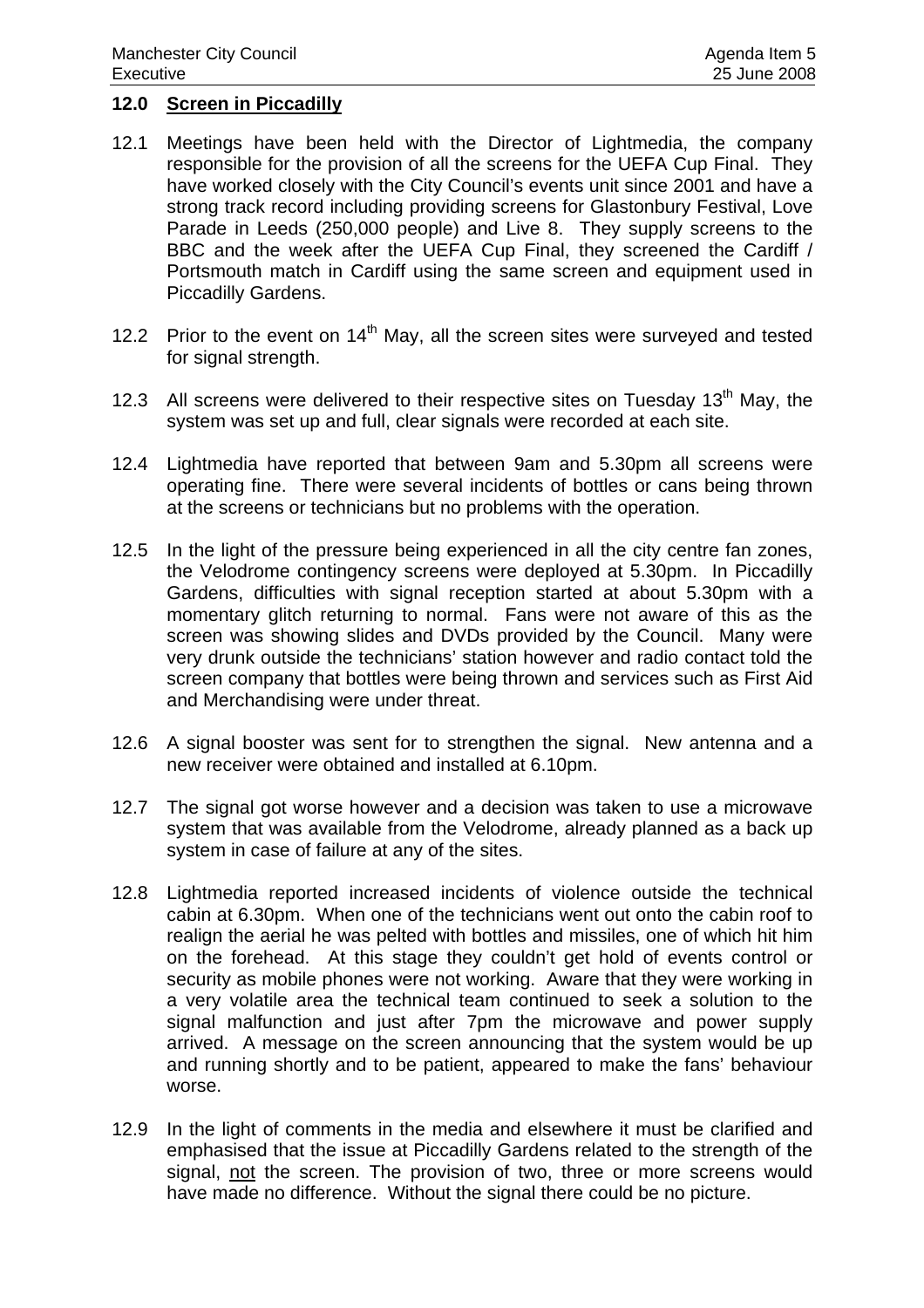- 12.10 Attempts to access the roof to install the receiver became impossible because of the violence being perpetrated against them. At 7.30pm the message was relayed on the screens telling fans of other screen locations. The Director of Lightmedia who was present for the whole of this operation believes they were in serious danger and instructed his staff to abandon the screen and run. The Director of Lightmedia also maintains that, but for the violence of the crowd, the signal could and would have been rectified within 5 to 10 minutes at 7.30pm.
- 12.11 The inability of the screen company to complete their work and to abandon the screen was followed by an announcement that an alternative venue was being provided and fans should go to the Velodrome.
- 12.12 Lightmedia has spent time since the match investigating the problem and one specific line of enquiry has focused on the Vodafone transmitter locations and the possibility that the sheer volume of traffic meant the phone systems went down and potentially interfered with the signals being received by Freeview.
- 12.13 This report of the signal failure has been raised with Vodafone. They expanded the network around the stadium, aware of the UEFA Cup Final and the requirement for maximum capacity, however they were unaware until the day, of the decision to utilise big screens in the city centre and the consequent gathering of large numbers of people. The network capacity for mobile phone traffic on Wednesday 14<sup>th</sup> May therefore was for a normal working day. With huge numbers of people trying to use mobile phones (New Years Eve effect) they confirm that this will have led to communication difficulties in key parts of the city centre.
- 12.14 Vodafone are unable to account for the failure of the signal to the screen however and the City Council will undertake further investigation into this.

## **13.0 Stadium and the Cup Final Match**

- 13.1 Whilst considerable attention and the focus of much of the review of the event has focused upon the planning and management of some 150,000 fans coming to the city, 80% without tickets, and the public disorder, it should not be forgotten that the principal objective for UEFA was to successfully stage the UEFA Cup Final between the two teams who had reached the final.
- 13.2 The LOC objective was to ensure that large numbers of fans without tickets did not gather at the stadium and that the arrangements for fans with tickets, for sponsors and the UEFA VIPs would ensure a quality event.
- 13.3 There were a number of fraudulent tickets in circulation prior to the match, several hundred of which were seized at the ground.
- 13.4 There was an isolated incident at the stadium prior to the match with the stabbing of an FC Zenit St Petersburg fan, and subsequently six arrests. None of the six have been charged and enquiries continue. Other than this, the delivery of the match and the management of the fans prior to and following the match was judged to be successful with no major incidents.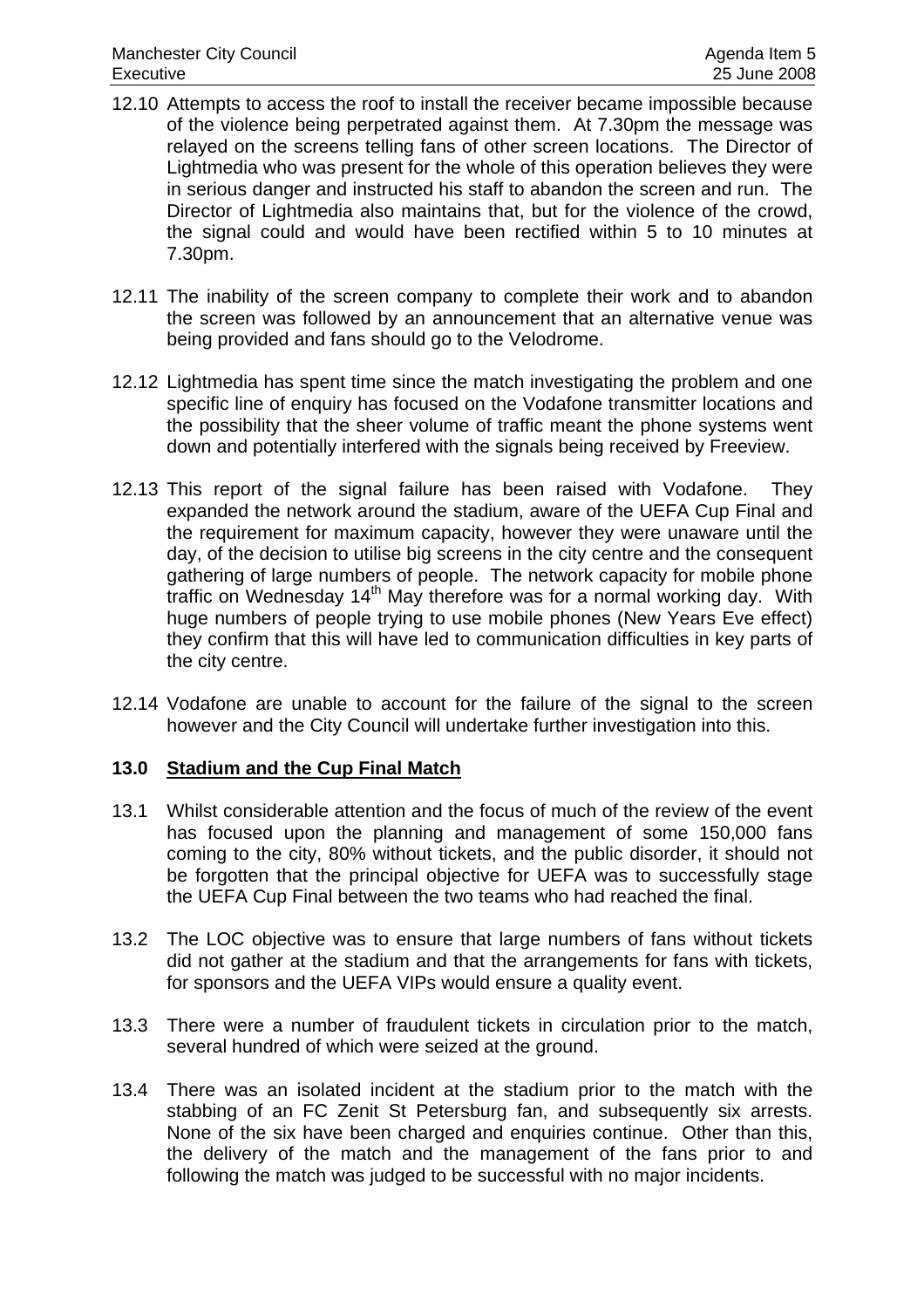- 13.5 East Manchester residents were well briefed in advance of the match and there have been no complaints from residents about the organisation or impact on the local neighbourhood.
- 13.6 UEFA Communications Director William Gaillard said on ITN on 16<sup>th</sup> Mav: "The performance of the local organising committee, including the city government and the police and also the citizens of Manchester , has been fantastic. We're all extremely pleased and grateful for what they've done. If anything, it probably enhances English chances." (of hosting the World Cup 2018).

## **14.0 Transport and Traffic Management**

- 14.1 There was good collaboration between the City Council and partner agencies – GMPTE, GMP, Manchester Airport and Sportcity in developing the traffic management plan. A table top exercise led by the Police in February assisted in identifying risks and developing contingency plans following the initial planning and a clear appreciation of the transport modal split there were inevitable challenges going from pre-arranged chartered flights and coaches to public and private transport. Once the finalists were known however decision making was swift and plans well co-ordinated.
- 14.2 Given the anticipated numbers of fans travelling from Scotland, pre-booked coaches were directed to the Stadium with every other coach and mini bus signed (by the Highways Agency) from the North into the parking area provided at Lancashire County Cricket Club (LCCC). In total over 800 coach spaces were provided at LCCC and the stadium.
- 14.3 Shuttlebus services were provided to and from the stadium to the city centre and the Metrolink service supplemented by additional shuttlebus services as well as a signed walk route brought visitors in from coaches parked in from LCCC. All those arriving at the coach parks were given information and maps and advised about arrangements to return to the coach parks.
- 14.4 Car parking capacity was available both within the city centre and around the stadium but at times the movement of traffic into and around the city was extremely congested. This was made more difficult with the necessary suspension of the Metrolink service from Victoria to Manchester Central.
- 14.5 There have been complaints about the lack of information about transport, particularly to assist fans getting from Piccadilly to the Velodrome when the screen signal failed. Whilst shuttlebuses did transport significant numbers of fans to the Velodrome as Piccadilly filled up in mid afternoon, the volume of fans and the noise in the area meant that announcements and megaphone instructions were not heard. Ultimately the majority of fans who got to the Velodrome walked.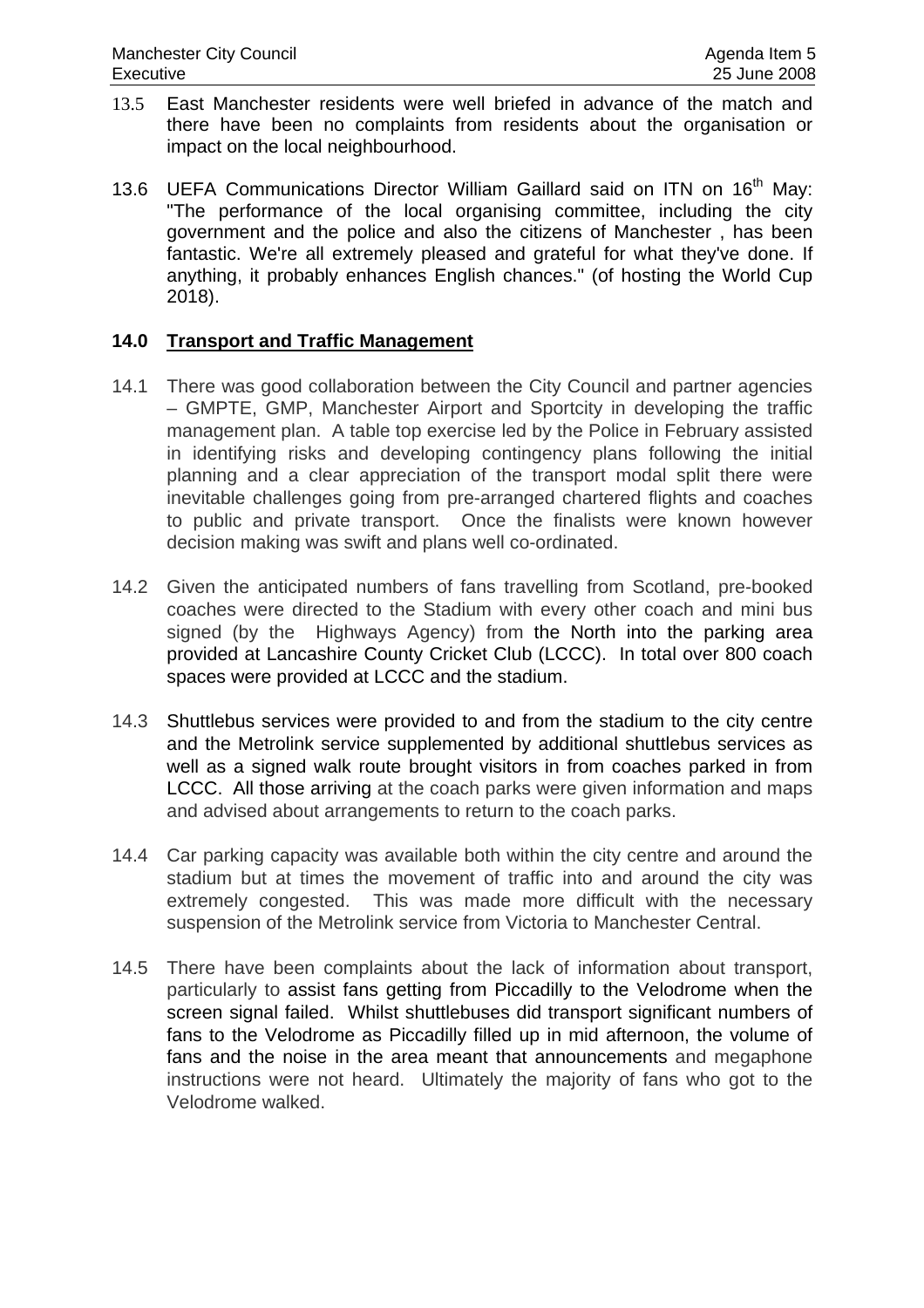- 14.6 A significant number of visiting fans arrived by train from a range of destinations, notably Glasgow, Preston and Blackpool as well as other towns within the North West. This issue was raised with the train operating companies, that whilst significant numbers were arriving by train, it was doubtful whether sufficient additional services would be available post match to transport all departing fans.
- 14.7 Train operating companies did strengthen some train services in anticipation for increased numbers but final numbers were significantly higher than expected and overwhelmed the system. There was severe disruption for all travellers in the evening at Piccadilly and post match there were few additional rail services to transport fans out of the city.
- 14.8 Many fans were stranded at Piccadilly Station which although it stayed open overnight, had to be closed at one point given the sheer number of fans converging there.
- 14.9 Although planned road closures were signed and diversions planned, the speed with which additional road closures had to be effected resulted in some parts of the city appearing to be poorly signed. Similarly although the main walking routes to the stadium were signed, many people struggled to find them from parts of the city centre. Information and maps were available from all fan zones but the levels of congestion of the day meant many fans were unaware of the availability of this.
- 14.10 The planning group was set up to provide for a major football competition and the signage and communication with fans based on this. As the focus changed to providing for a 'huge city centre party' the sufficiency of the signage from and around all parts of the city centre has clearly been questioned. As public order broke down so did the adequacy of communication with the fans assembled in Piccadilly.

## **15.0 Litter and Toilets**

- 15.1 Television and press coverage of the city on the  $15<sup>th</sup>$  May told most graphically of the inability on the day to manage the volumes of litter, not only in the fan zones but across the whole city centre.
- 15.2 There were waste containers placed in the fan zones but people were reluctant to move to take any waste to the waste container points. Refuse vehicles contracted to empty the containers throughout the day struggled to get through the city and those that arrived at fan zones were withdrawn because fans climbed on or into moving vehicles.
- 15.3 Although there was a ban on taking glass and bottles into fan zones, sheer numbers meant this was less strictly enforced at certain entrances and some fans threw bottles over fences. The large numbers of fans congregating outside the Piccadilly fan zone with little control over the numbers of bottles exacerbated the challenge.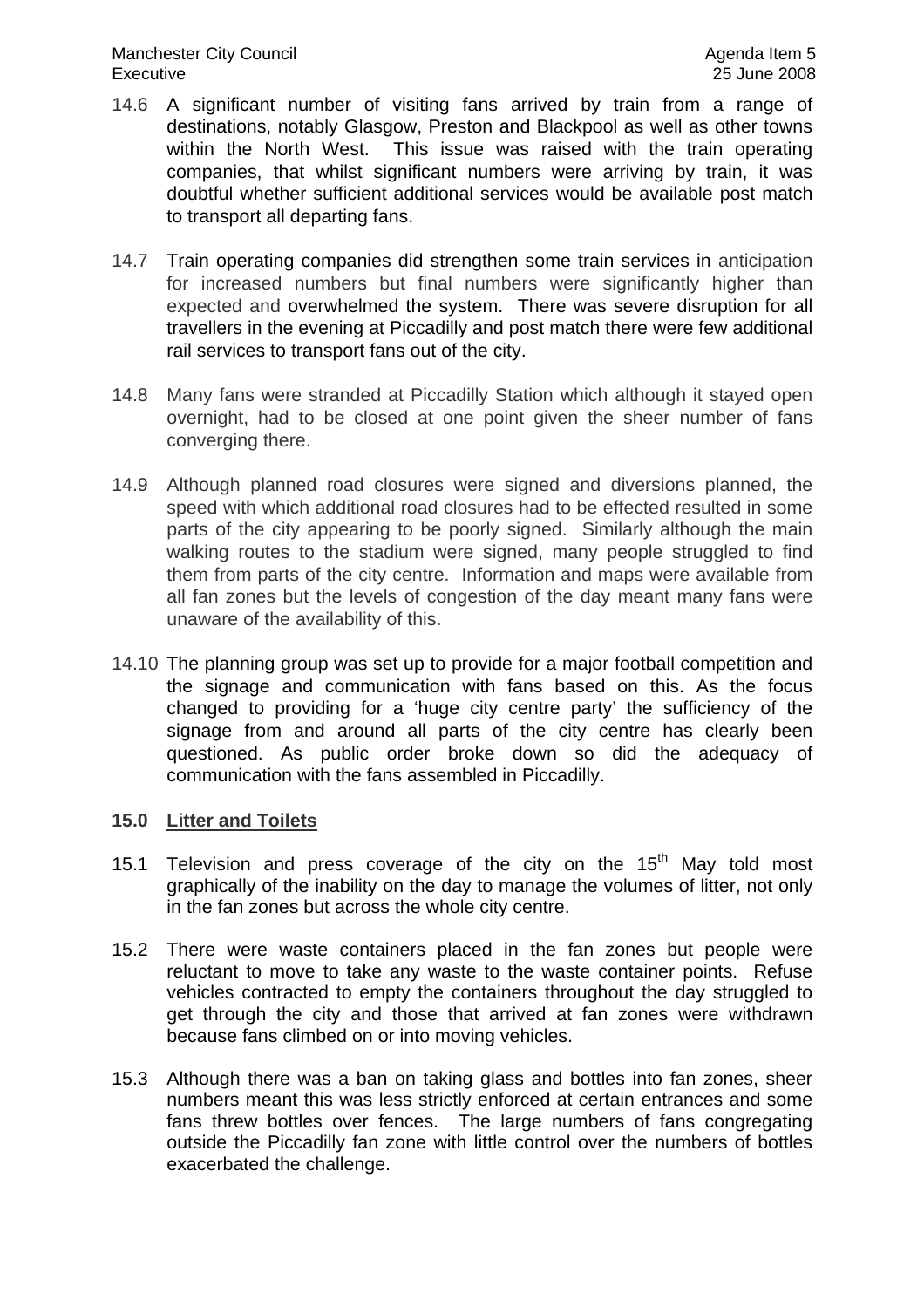- 15.4 As the day progressed and the city centre became very congested, despite directing every available additional cleansing operative into the city, the impact on the quantity of litter was marginal. Nevertheless, the covering of the grass at Cathedral Gardens and Piccadilly Gardens made these areas easier to clean and reduced long term damage.
- 15.5 The provision of adequate toilet facilities at the fan areas was a primary objective to assist the management of each site. In all over 400 temporary toilets were provided.
- 15.6 In Albert Square, 104 units plus the Mount St toilets were provided; in Piccadilly Gardens, 82 units were provided; and in Cathedral Gardens 78 units were provided. At each venue a site tanker pump unit and service staff were deployed across the duration of the event to augment capability.
- 15.7 Post-event evaluation supports the need to have split these resources into one or more locations within each venue – and to have fenced off alleyways within the sites to prevent them being utilised as impromptu urinals. As the day progressed, the density of the fan zones meant it was difficult in any event to get to the toilets. The reality is that significant numbers of people disregarded the provision of temporary toilets anyhow and urinated at the most personally convenient place as opposed utilising facilities provided for them. This behaviour has been the subject of widespread complaints and protest after the event from residents and businesses and the City Council concurs with the views expressed.
- 15.8 Outside the fan zones, additional toilets were provided on the walking route to the stadium at Pollard St (10 units), Holt Town (10 units) and Old Mill St. (10 units), and at the coach park at Old Trafford (18 units) and on the walking route via Chester Road (10 units). An additional 100 units were positioned for the Velodrome car park screen area.
- 15.9 An assumption had been made that the city's existing hospitality and retail based toilet provision would augment the temporary toilets provided in the fan areas, and therefore people's requirements could be catered for across the day. The fact that excellent weather created large outdoor gatherings at public spaces in addition to those designated as fan zones - especially outside Piccadilly Gardens meant that the demand for toilet facilities in key areas exceeded supply and a level of anti-social behaviour ensued in surrounding streets.

## **16.0 Recovering the City**

16.1 Street Scene Services moved 47 tonnes of waste and Enterprise a further 28 tonnes – 75 tonnes of waste in total. The waste was mainly litter, cardboard, cans and bottles and all of it was taken to the sorting plants where the majority of the waste was recycled.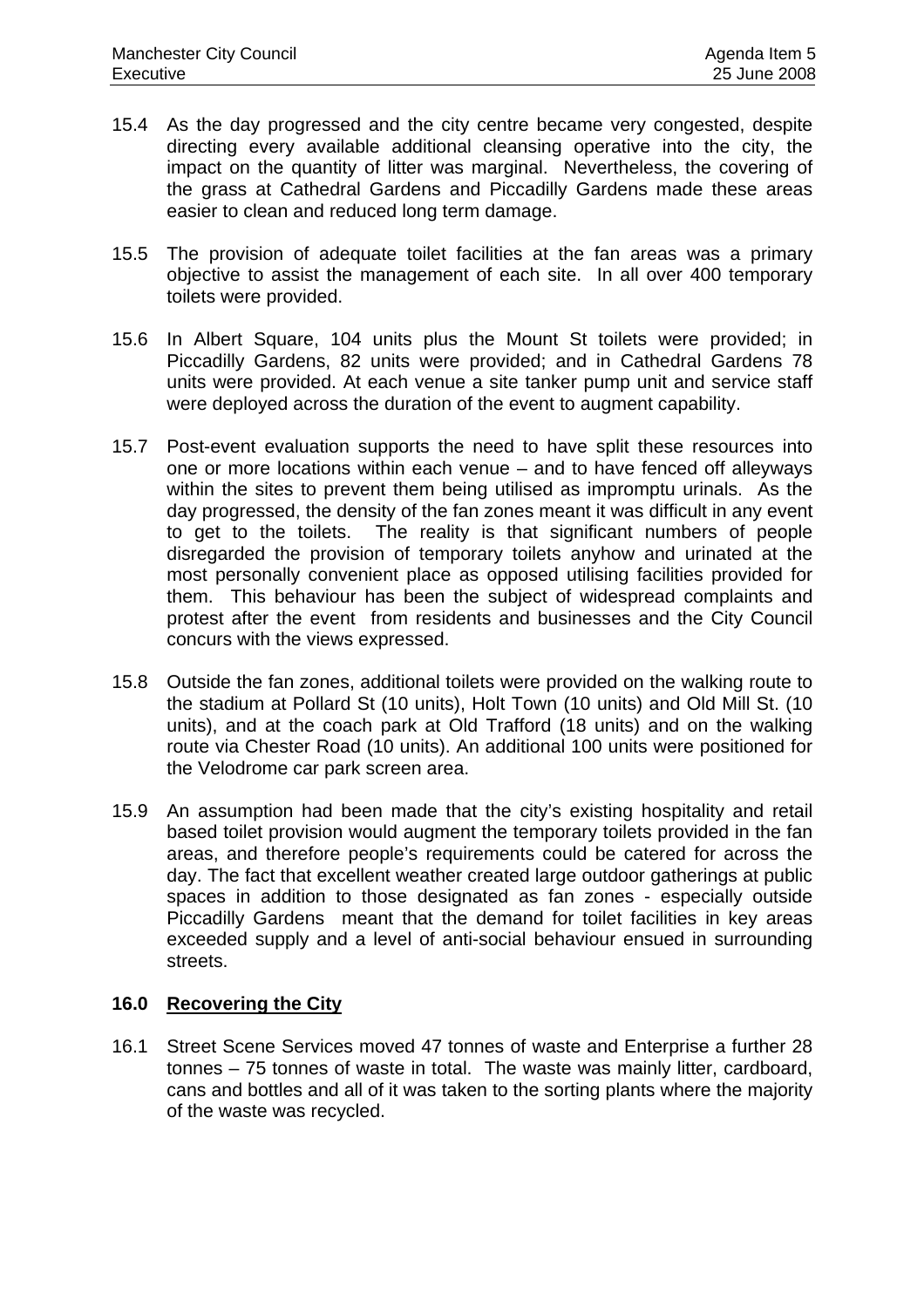- 16.2 Planned cleansing teams scheduled to commence fan zone clean-ups after the end of the match were advised by GMP to remain outside the city centre because of the public disorder. The teams were re-directed to the stadium and approach roads, thus the commencement of cleaning in the city centre was delayed and commuters and residents faced a significant level of litter in certain parts of the city the following morning. Over 300 cleansing operatives contributed to the clean up of the city, supplemented by teams from Salford City Council and Tameside Borough Council.
- 16.3 Plans put in place to high pressure wash the city streets on the night of the event could not be executed because of the volume of litter and this was commenced on the morning of  $15<sup>th</sup>$  with ongoing washing thereafter.
- 16.4 Whilst the clean-up of the city and restoration of public areas by mid-day on the following day has been widely acclaimed and the staff commended, there was equally outrage expressed by many who contacted the Council at how the city could be allowed to get to such a state. When numbers can not be adequately predicted or controlled this remains a risk and therefore for future events the issues of control, whether that be through tickets or other methods has to be considered.
- 16.5 The fact remains however that there was remarkably little long term or infrastructure damage caused.

## **17.0 Communication**

- 17.1 Although there were communications with businesses through Cityco and other partner agencies and the intensive media messages put out through press, radio and television by the Council warning of significant disruption for both residents and businesses, they were clearly not prepared for the scale of the disruption or for the levels of litter and anti-social behaviour.
- 17.2 Email communication and the use of e-message boards with public information for city centre residents representatives did not prove to be as effective as for previous events. As the scale and news-value of the event grew, the focus of communications was in negotiating for positive media coverage, organising a media reception on the 13th, arranging media facilities on the 13th and 14th and a press conference on the 15th as well as responding to massive media interest / requests for interviews and responses to queries.
- 17.3 The official fan Guides were produced by Marketing Manchester for fans with tickets in order to promote the fan zones. Three types in total, one design – one for Rangers fans, one for Zenit fans (translated into Russian) and one for neutral fans. These guides had to go to print as soon as the finalists were known to hit production schedules and so some details became unavoidably out of date, such were the changes made in the final days of planning regarding fan areas and travel arrangements in particular.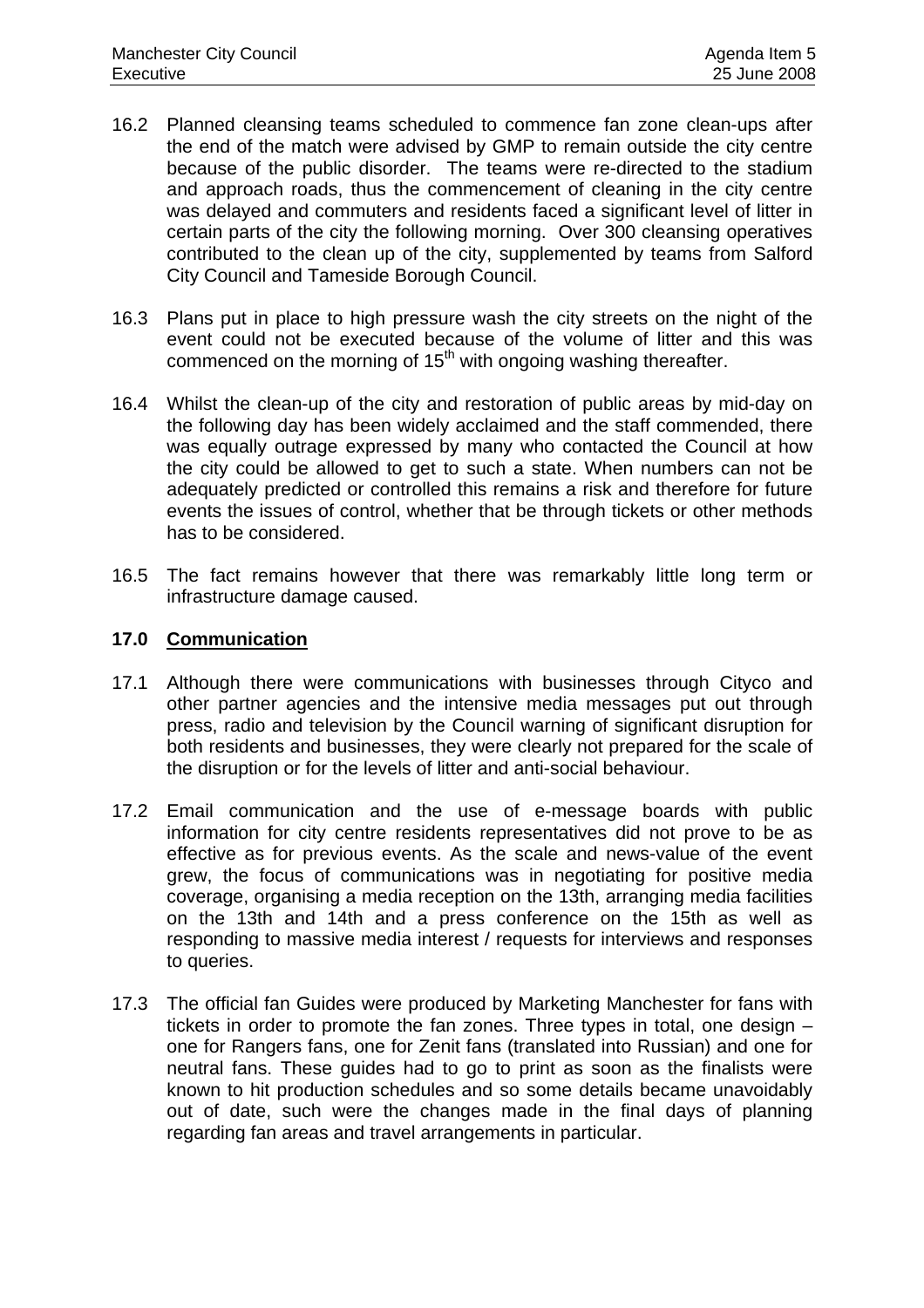- 17.4 Whilst these were designed for fans with tickets, there were also thousands of leaflets and maps printed which were given to fans arriving at the coach parks, at the main rail stations and also from the Information points at each of the Fan Zones. This did not cater for the many fans that arrived by car however, or into fan zones that had become so congested that the Information points were lost. Whilst there were volunteer greeters deployed by LOC and by TEAM to assist with information throughout the city centre, they were rendered invisible in the mass crowds.
- 17.5 On the day communication both with fans and between agencies was problematic. There was pressure on radios' system and regular failures of mobile phones because of pressure on the networks as reported earlier and this hampered communication between event control points.

## **18.0 Complaints and Compliments**

- 18.1 Given the scale of this event , the levels of public disorder, anti-social behaviour and the amount of litter , it is not surprising that there were significant numbers of letters and emails of complaint received by the City Council following the UEFA Cup Final.
- 18.2 There were 167 complaints which have been acknowledged and responded to and a number of Freedom of Information Act enquiries that are also being responded to. This does not include any complaints received by GMP which are being dealt with in line with the Police complaints procedures.
- 18.3 Broadly and in brief, the complaints to MCC covered:-
	- Alcohol why was it allowed on the streets, so easily available, on sale, why not banned?; see section 9.0
	- City centre residents / businesses/ commuters not enough warning or information; see section 17
	- Cleaning arrangements not enough rubbish bins, not enough people dealing with litter on the day, why was urinating in streets allowed?; see section 14.0
	- Costs and value for money who will meet the extra costs?, impact on council tax; see section 20.0
	- Fan zones not enough of them; no toilets inside; not enough food outlets; barriers / security not enough; see sections 7 and 8
	- Forward planning should have planned for Rangers from the outset, why fanzones in city centre?, other fanzones; not enough information points, signage; was City prepared?; see section 5
	- Screen breakdown why? Why not two screens?; was it tested?; buses to Velodrome, poor communication; see section 12.0
	- Toilets- why not enough?; poor signage; why not used?; see section 14.0
	- Transport –badly signed diversions; not enough trains; parking/taxi charges; shuttlebuses to Velodrome inadequate; see section 13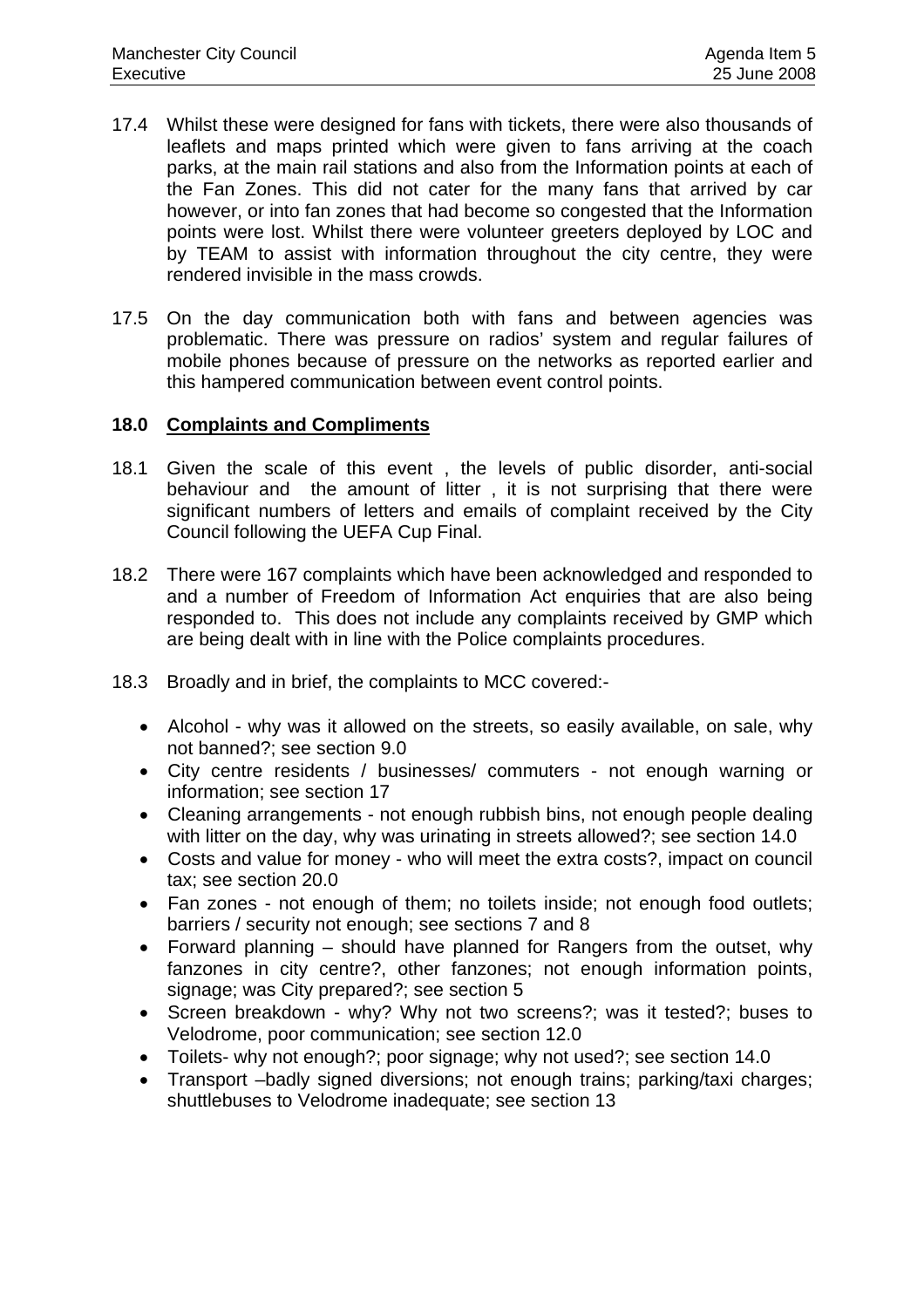- 18.4 There were some complaints from other visitors who were trying to access an event at MEN Arena, from fans who felt Rangers were unjustly maligned.
- 18.5 This needs to be set against many letters of thanks particularly from many Rangers FC fans, and concern that the level of reporting focussed on the disorder in Piccadilly and not the carnival atmosphere across the city.
- 18.6 The UEFA Director of Communications wrote:

 "Both the municipal government and the police have done a fantastic job given they were faced with well over 100,000 fans coming from Scotland, I can't believe that any other city would have done anything better."

 "Of course we are very disappointed with the behaviour of a small minority especially after the city had done everything it could to accommodate everyone's needs and were rewarded by injured policemen and hundreds of tons of rubbish."

 "That was very discouraging but although the trouble was reprehensible it was only a small minority – the usual suspects- involved and we feel that overall the challenge has been a tremendous success of the local organising committee."

## **19.0 Benefits and costs**

- 19.1 Marketing Manchester has undertaken an Economic Assessment based on 180,000 visitors ( the maximum number which accounts for all visitors to the city at the time of the UEFA Cup Final ).
- 19.2 A number of assumptions have been made pending the results of the on site field work conducted by IPSOS/MORI in conjunction with UEFA which will form part of a full impact study available later in the year. In the meantime, data has been collected from a number of sources to give some validity to the assumptions, including the spend figures used to calculate tourism spend in Manchester through STEAM, Laterooms, Visitor Information Centre accommodation booking line and the Economic Impact of the UEFA Cup Final 2007.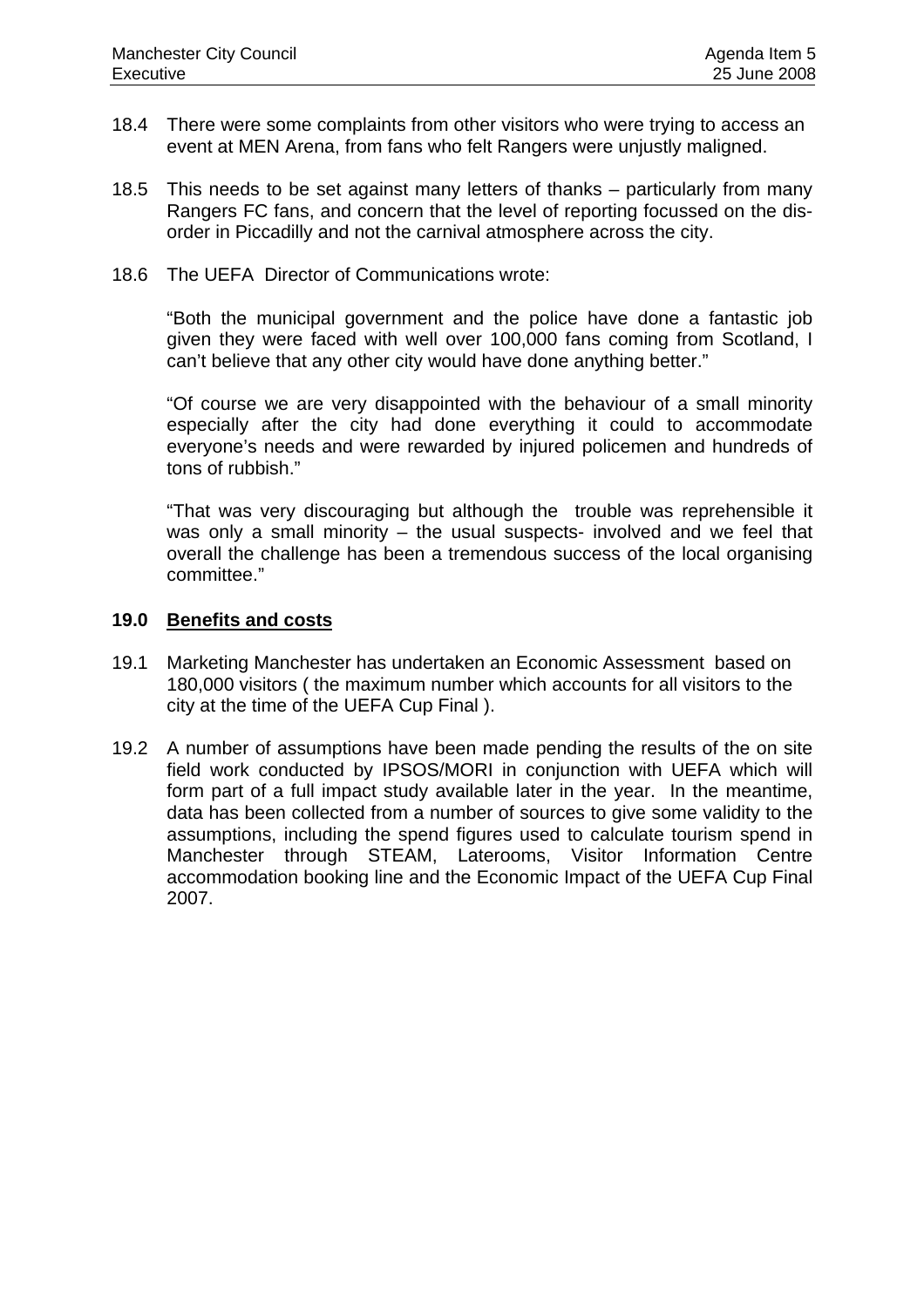19.3 The economic impact figure reached is based on the following numbers:

| <b>Visitor profile</b>                                        | <b>Number of</b><br><b>Visitors</b> | person | Spend per day per | <b>Economic Impact</b><br>per Visitor Type |
|---------------------------------------------------------------|-------------------------------------|--------|-------------------|--------------------------------------------|
| Staying in hotels in<br><b>GM</b>                             | 30,600                              | £      | 162.33            | £5,960,660                                 |
| Staying in self catering<br>in GM                             | 5,400                               | £      | 107.61            | £697,296                                   |
| Staying with friends<br>and relatives                         | 23,400                              | £      | 54.05             | £1,517,731                                 |
| Staying in hotels out-<br>side GM but day visi-<br>tors to GM | 39,600                              | £      | 70.57             | £3,048,624                                 |
| Staying in hotels out-<br>side GM                             | As above                            | £      | 85.00             | £3,672,000                                 |
| Day                                                           | 84,600                              | £      | 46.52             | £3,935,462                                 |
|                                                               |                                     |        |                   |                                            |
| <b>Ticket Sales</b>                                           |                                     |        |                   | £1,200,000                                 |
|                                                               |                                     |        |                   |                                            |
| Total                                                         |                                     |        |                   | £20,031,773                                |

- 19.4 An average of 1.2 nights per person for staying visitors has been used. The average rates for accommodation and food and drink have been increased but are still relatively conservative.
- 19.5 In terms of costs to the City Council, the original budget identified by the Council to discharge its obligations to the event was £150,000 as part of the Events budget.
- 19.6 Of this amount £100,000 had been committed prior to the event. The additional costs identified to accommodate the numbers of Rangers fans that came without tickets amount to £240,000. The total MCC revised budget is estimated to be £340,000.
- 19.7 The final accounts from the Local Organising Committee are not yet complete but it is anticipated that the majority of these additional costs will be met by the LOC, with any remaining costs being met by the event's budget.
- 19.8 There will be no impact on Manchester resident's council tax levels.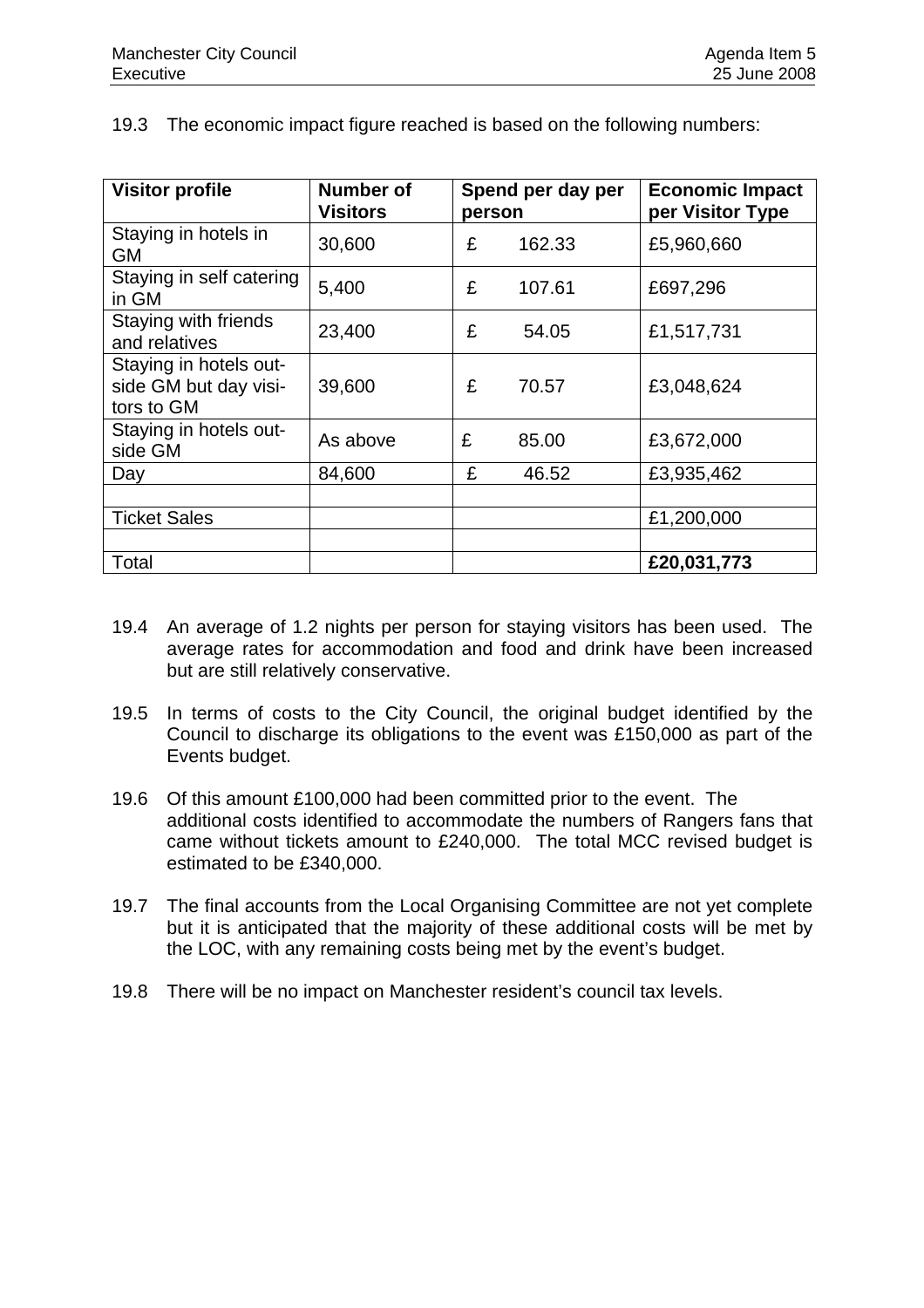## **20.0 Conclusions and Lessons Learnt**

- 20.1 In drawing out the conclusions from this report and the lessons learnt it is important not to forget the elements that worked well in the planning and delivery of the UEFA Cup Final.
	- The organisation undertaken by the LOC, the multi-agency working and strong partnerships that exist within Manchester ensured that the events and the Final at the City of Manchester Stadium were deemed to be hugely successful. Positive feedback has been received from many external agencies, including UEFA on the quality of the planning and the attention to detail.
	- The Council compliments Greater Manchester Police for the way in which they managed and delivered the safety, security and contributed to the organisation of the event.
	- 'The Road to the Final' including ticket launch, cup handover ceremony, city dressing, 3v3 grassroots event and official dinner all worked well.
	- Tens of thousands of fans with and without tickets had a fantastic experience.
	- The benefits to the city's economy are significant.

## **Initial response to Rangers fans**

- 20.2 Should the City have stuck to its original message to fans that if they didn't have a ticket they shouldn't travel to Manchester? It was inevitable from the night of the 1<sup>st</sup> May when Rangers FC won through to the final that their fans were determined to come to the final – with or without tickets.
- 20.3 Once all partners accepted that they would come in large numbers it was agreed that it would be better for fans to be welcomed and provided for than to start with confrontation. Similarly, not to provide alcohol or to ban alcohol at the time seemed to be more likely to cause serious disorder and a ban on every city centre premise was seen to be far too draconian and not necessary given the intelligence received.
- 20.4 To provide big screens or not? Again, such were the numbers that not to provide screens would have resulted in thousands of fans trying to get into city centre pubs or clubs or making their way to the Stadium to be close to the match.
- 20.5 All the evidence suggests that the response of the LOC, based on the anticipated numbers, was the correct one.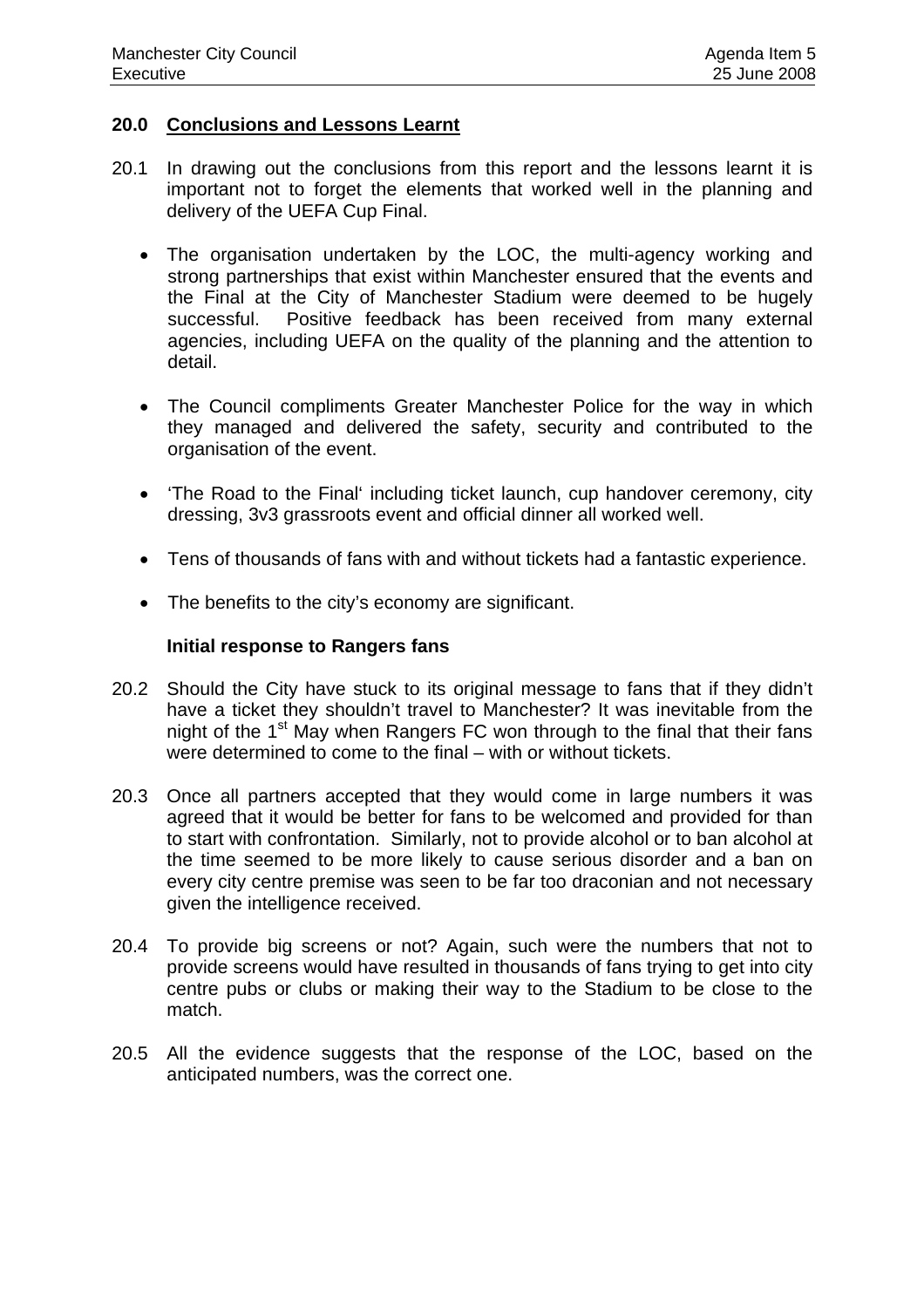## **Future Events**

- 20.6 The following section is relevant not just to Manchester City Council but to all major event organisers within the city and it is recommended that the issues raised are considered whenever major events are planned, or bid for. However, in considering these lessons for future events, it has to be recognised that the UEFA Cup Final on 14<sup>th</sup> May was an extraordinary event with a number of coincidences unlikely ever to be repeated. Whilst there is no suggestion that the lessons learnt shall be rigidly applied to other major events nevertheless they will stand the city well in continuing to host major events.
- 20.7 Whilst accepting that this event had a number of unique factors to it Rangers FC into a European Final for the first time in 36 years, at a venue 'just down the road' and some of the best weather of the year - there is a need to ensure that any future similar event can be adequately controlled and the numbers of visitors accurately identified and planned for.

## **Lessons**

- **1 The right to party? This is an issue for UEFA and the FA. Over the last ten years there has been a growing trend amongst football fans in particular, to travel to away games to show support for their teams. Whereas this used to be a majority of fans with tickets and a minority without, (hoping to get a ticket in the host city), this has changed and more and more fans without tickets are travelling to support their team. There is a danger of this being seen as a right to party, to be entertained and looked after and to be transported away afterwards. The City Council feels this should be challenged not only because of the sorts of numbers experienced by Manchester (albeit an extreme example) but also the sense that some visitors had unrealistic expectations and felt they were let down which cannot be accepted or sustained.**
- **2 In respect of outdoor events in the city centre where numbers are expected to be large and cannot be confirmed, consideration should be given to proceeding on a ticketed entry basis to control the numbers**.

This would not have made any difference to the numbers of Rangers fans coming to the city but would have impacted on decisions as to where/ if to screen the match live.

**3 Live football matches with the potential to attract large crowds should only be shown in venues where conditions that currently pertain inside Premier League football grounds can be replicated including tickets, controlled access to alcohol, CCTV, access for stewarding and policing.** 

For example the recent screening of the UEFA Champions League Final to 7,000 fans at the MEN Arena went very well.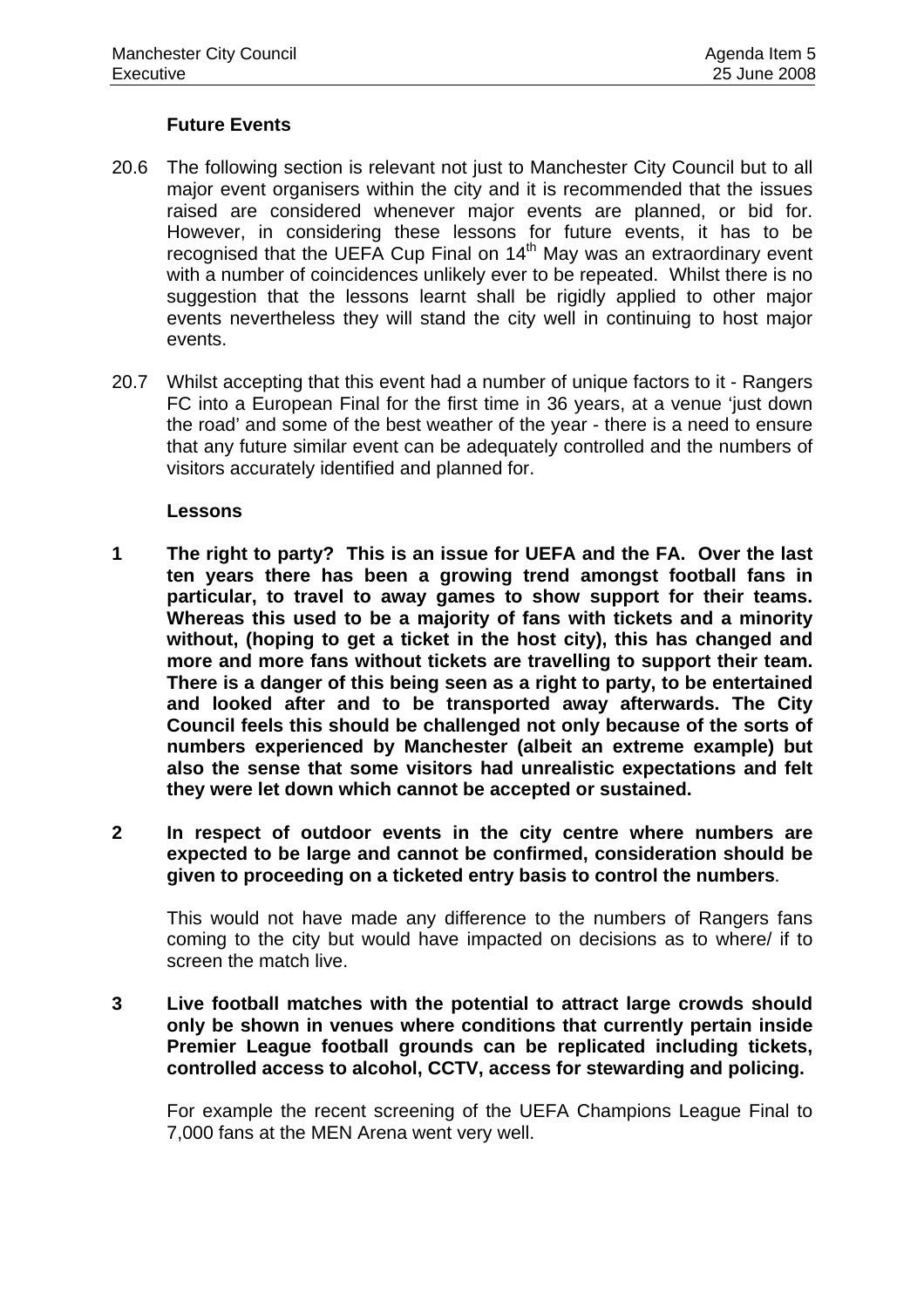- **4 Piccadilly Gardens is not a suitable space to use for a large-scale event with large numbers of people anticipated as it is difficult to control. It is surrounded by a major transport interchange including metrolink lines and bus routes.**
- **5 Infrastructure The positioning, signage and numbers of toilets, the ability to clean fanzones and public areas and the need to ensure access into these areas for stewards and the police are all issues which will inform the planning of future events. This will require specific space to manage and control events, which will impact on numbers able to gather in public spaces in the city.**
- **6 Coach Transport Arrangements for the provision for coaches ( 800 in all ) worked well. More stewards/ volunteers on all routes away from the stadium would have assisted wayfinding across the city centre when certain areas were subject to disorder.**
- **7 Rail Transport Major events organisers should engage with Network Rail and rail operators to ensure that as well as additional services to bring visitors to major events, there is adequate provision for their return to home destinations.** That said, it was clear that many fans were intent on getting to the city with no real plans as to how to return and this can not be a responsibility placed on the City Council. It must be a clear responsibility of those intending to attend events that they make adequate provision to either stay overnight or have a method of travelling home.
- **8 Communication for future major events there is a need to liaise with mobile phone operators to ensure that additional masts are deployed to maintain signal strength.**
- **9 Specific communication with residents and businesses which gives adequate prior notice of major events, especially those likely to disrupt city centre services, commuter traffic or business continuity must be built into the event planning process. It is clear that there could have been more targeted communication in this event particularly as the intelligence grew and a range of mechanisms - including using ward coordination, a Local Impact Group, Cityco and other partners more systematically - must be used to guarantee better communication.**
- **10 Alcohol the manner of the sale of alcohol at events and by independent suppliers needs to be kept under review although it is noted that the requirements placed upon shops and off licences in respect of this event by the licensing authorities and GMP were complied with.**
- **11 These lessons along with other more detailed feedback will be used to debrief all partners so that future contingency and event control arrangements are fully informed by this event.**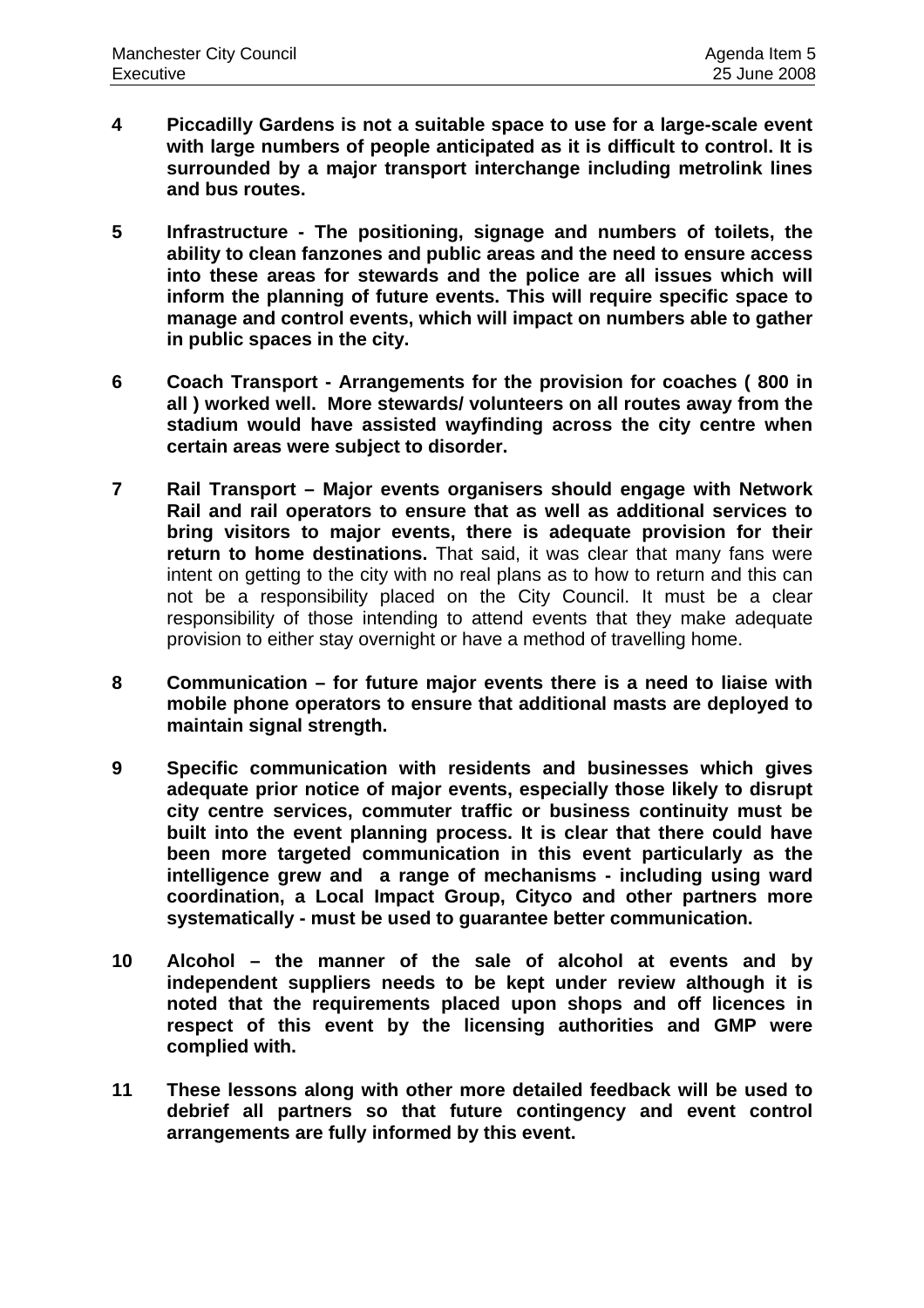## **Conclusion**

- 20.8 The ability of the City to cater for large scale events in the future should not be in question. The coordinated multi-agency approach involving all stakeholders delivered a successful UEFA Cup Final event. Had these planning mechanisms not been in place the sheer volume of travelling un-ticketed fans could have led to more serious incidents.
- 20.9 The Chamber of Commerce recognise that in the past, the hosting of major events such as this, both in promoting the city and as revenue generating opportunities have been unqualified successes and have expressed the hope that in learning the necessary lessons from the events of  $14<sup>th</sup>$  May, the city will continue to bid for and to stage major events.
- 20.10 The visit of Glasgow Rangers to Manchester for the UEFA Cup Final in May was an extraordinary event. Well over 100,000 Glasgow Rangers fans together with fans of Zenit St Petersburg and many neutrals gathered in city centre Manchester for an impromptu party.
- 20.11 Apart from a small number of isolated incidents the only serious disorder took place in Piccadilly Gardens with fighting and looting in the afternoon turning into an assault on Police and stewards once the screen failed to function. Nevertheless it must be noted that this involved a number of hundreds of Rangers fans with 99% plus having no involvement whatsoever.
- 20.12 The sheer weight of numbers in excess of our planning meant that toilet and cleansing facilities could not cope – an issue exacerbated by the willingness of numbers of Rangers fans to urinate anywhere they wished. The recommendations in the previous section are designed to ensure residents, workers and visitors to Manchester do not have to endure such scenes again and to ensure Manchester continues to develop our world wide reputation for putting on first class events.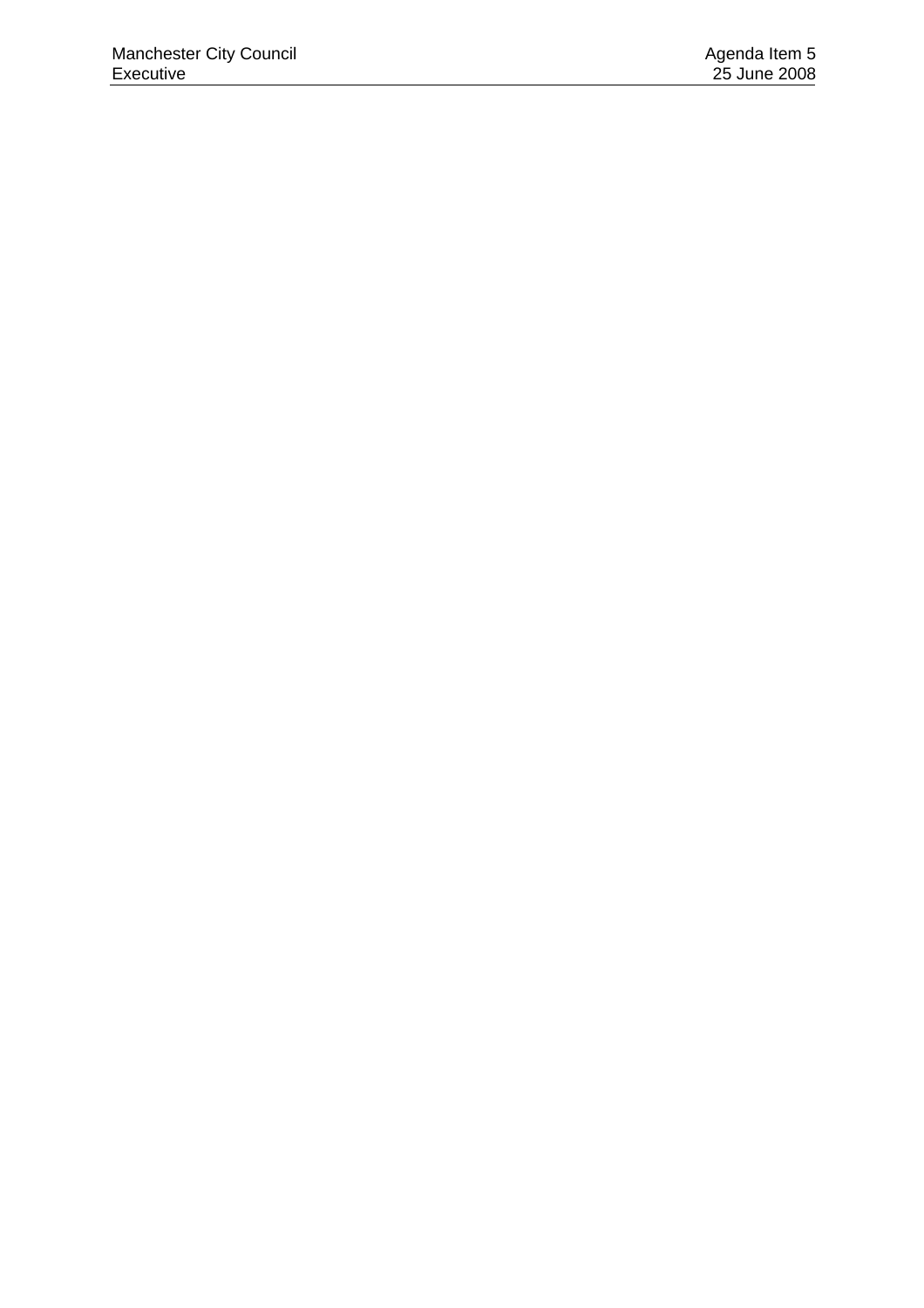# Appendix 1

Submissions made by the following agencies are attached:

- Manchester City Football Club
- Greater Manchester Chamber of Commerce
- Glasgow City Council
- Rangers Football Club
- Report on behalf of Rangers Supporters by the Rangers Supporters assembly
- UEFA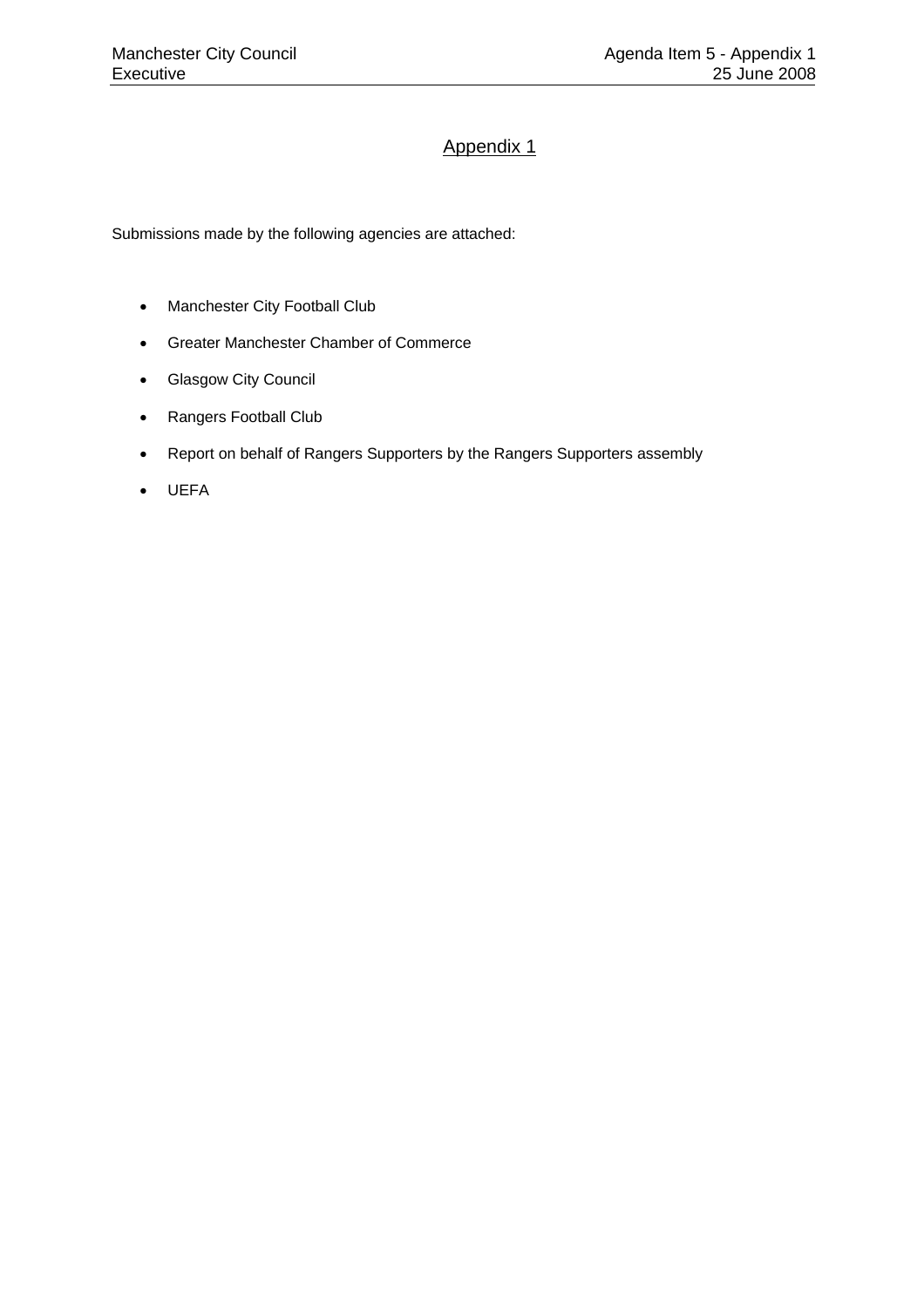# **UEFA CUP FINAL 2008**

# **FC ZENIT V RANGERS FC 14TH MAY 2008**

# **REPORT FOR MANCHESTER CITY COUNCIL**

### **Introduction**

It is important, on behalf of Manchester City Football Club, to say a huge thank you for the support of Manchester City Council, Greater Manchester Police, Marketing Manchester, GMPTE and Manchester Airport with regards to the planning for this event. The whole process took over 12 months and the team working on this project worked extremely hard to achieve the key objectives.

### **Key Successes/Issues**

### Events

Throughout the course of the year there were a number of events that took place, organised by Manchester City Council such as:

- 1.Event Design Launch
- 2.Ticketing Launch
- 3.Cup Handover
- 4.Official Dinner

These were all a great success, well organised/planned and a great advert for Manchester and the Stadium. Feedback from UEFA with respect to these supplementary events was extremely positive.

## **Transport**

As far as Manchester City Football Club was concerned we had no issues with the transport arrangements. It is my understanding that the local organising committee (LOC) had more than adequately made the appropriate arrangements for spectators/supporters with regards to the walking routes, car/coach parking and the shuttle bus service. Seeing this in operation at the stadium was a phenomenal site and worked incredibly well.

## Commercial/Road to the Final

I thought the 'look' of the City and the approaching key roads was great. Feedback has been received from the local community, they thought the City of Manchester and the stadium looked fantastic.

## Grassroots Tournament

A major positive of the whole event. This got the local community involved, I only met the winning team and they were so excited by the whole experience – something they will remember all their lives.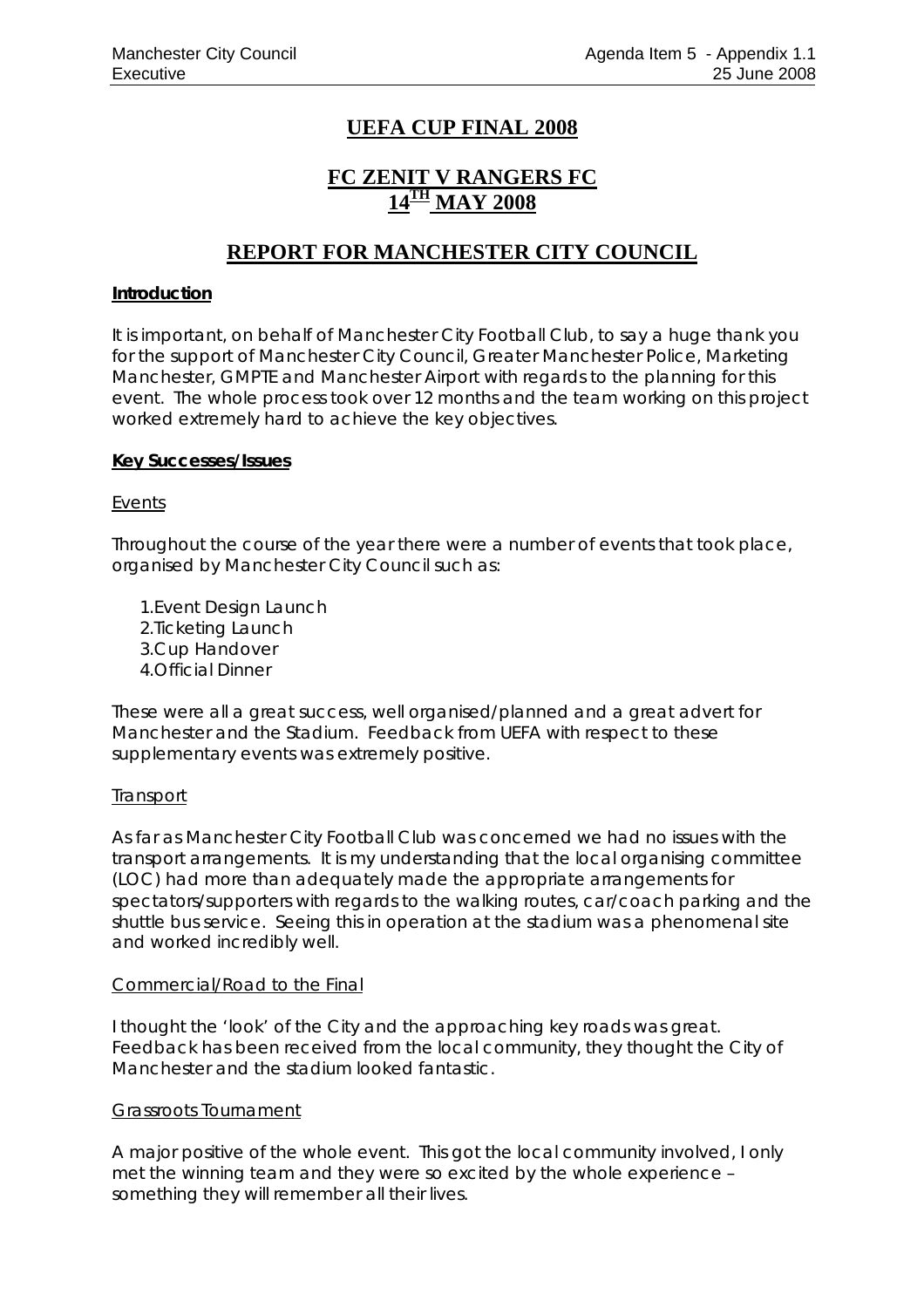### Stadium

Due to Rangers reaching the final we had no issues selling tickets – we could have sold the stadium 4 times over. This would have been a concern if we had a FC Zenit v Fiorentina final. The Rangers fans that were in the stadium, and we believe this to be approximately 37,000 of the 44,000, were extremely well behaved and good humoured – a credit to their football club.

The stadium was the focal point for the UEFA Cup Final and looked fantastic on the day. I was based at the stadium on the day of the Final and the atmosphere was amazing all day.

Major plans had been put in place to ensure that the stadium became a sterile area from approximately 3.00pm and only catered for the ticketed fans – this was essential to the site and local surrounding communities. There could have been a major incident at the stadium if the turnstiles had been charged by thousands of ticketless fans – this is something that we had to avoid.

I do appreciate that doing this meant the pressure was put elsewhere and mainly in the City Centre.

### Fanzones

Planning for the Fanzones was very much led by UEFA at the beginning and what they believed to be the appropriate area for fans to congregate. This was achieved by Manchester City Council. Thought was always given to the Rangers scenario but obviously two weeks before the Final this became reality. Mike Parrott worked exceptionally hard to develop a number of additional areas to cater for the huge numbers expected. I believe the numbers actually exceeded that expectation.

Once we knew Rangers were in the Final it was decided to only encourage ticketed fans to the City – this was taken out of our control and the message changed to "all welcome".

Prior to this a request was made to Rangers FC to see if they would be screening the game back to their Ibrox Stadium. Rangers FC confirmed that this would be the case. I believe they had 25,000 supporters in Ibrox and a further 25,000 locked outside. A further request was made by UEFA to Manchester United to see if they would also screen the game for the ticketless fans – this was rejected.

It was a shame that the screen failed in the Piccadilly area, this would not have helped the atmosphere. I understand the supporters did not allow the engineers to fix the problem as they were throwing things at them.

What happened next is a real positive and one that has not been reported. How the authorities managed to transport 12,000 fans from the City to the Velodrome to further screens without any impact on the stadium is incredible. We, at the stadium, had no idea this was happening. 12,000 fans managed to get to see the game when they thought all was lost.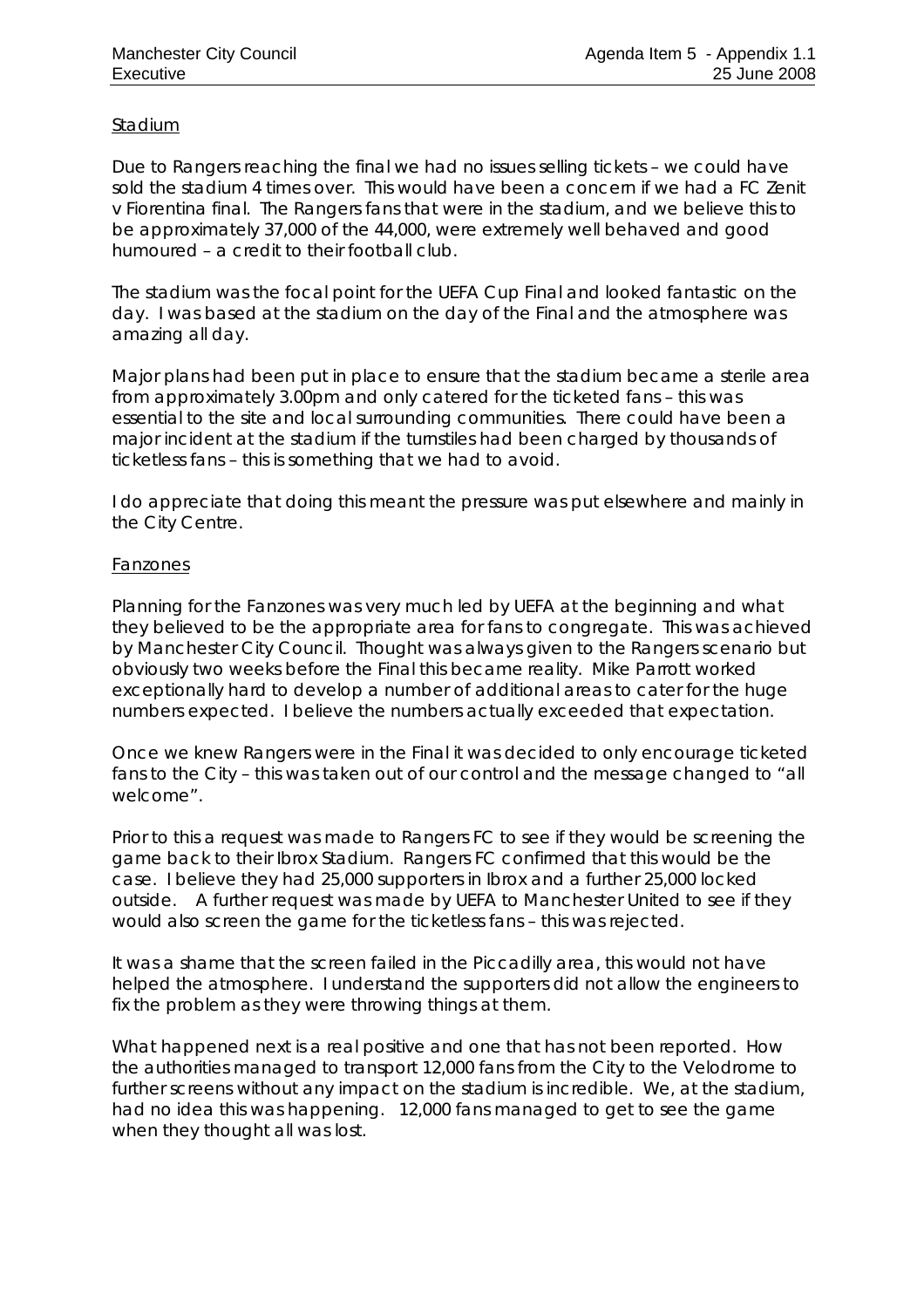### **In Summary**

Overall the UEFA Cup Final was a huge success for both Manchester City Football Club and the City of Manchester Stadium – this is purely down to the plans put in place supported by all parties. The issues in the City Centre were a shame because so much planning had gone into the Fanzone areas and I believe the supporters spoiled it for themselves.

In hindsight there are a number of things we could do, have spare screens not serve alcohol but I have to emphasise that throughout the course of the year the planning was extremely intense and the communication between the various agencies was excellent. It was a real team effort!

I personally think the City and GMP have to be proud of what they achieved with so many supporters and untypically good weather, no City could have done any better.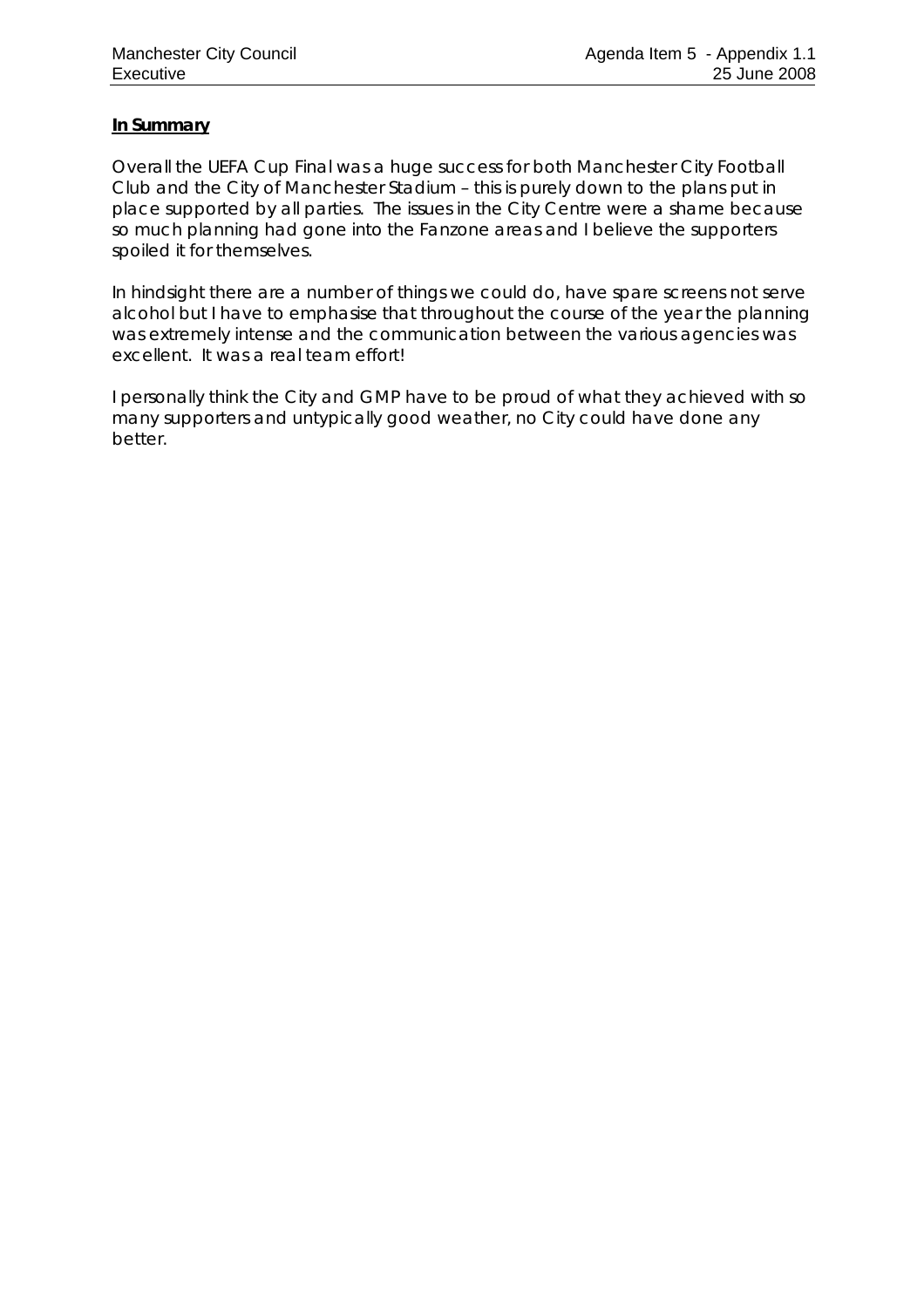### Greater Manchester Chamber of Commerce



Manchester hosted the 2008 Uefa Cup Final between Rangers FC and Zenit St Petersburg on 14<sup>th</sup> May at the City of Manchester stadium.

It is now believed that the city hosted over 150,000 supporters for the event (capacity at the stadium of c.40,000). In the most part the majority of supporters were well behaved but due to the overwhelming numbers of supporters and an outbreak of violence at the end of the evening the whole day has come under increasing scrutiny. Evidence is now emerging as to what the real cost and impact was to the city of hosting this major European sporting event, the individual circumstances that led to the disturbances and there is also a debate as to whether the city should host future sporting events on a similar scale.

The information contained in this report is a mixture of factual evidence and anecdotal from a variety of businesses across the city centre and attempts to illustrate what impact this event had both on businesses, customers and staff. Both telephone interviews and e-mail responses were obtained.

### **Hotels, Bars and Night Time Economy.**

Hotels and bars experienced increased trade on the day with full occupancy and increases on food and bar takings. However due to excessive numbers of supporters, as the day progressed major issues began to arise around general behaviour problems and which also had a major impact on transport services affecting staff and customers. The following are examples of feedback obtained from a variety of venues across the city and illustrate the benefits as well as the costs of the day:

#### **Malmaison**

- Had predominantly corporate clients
- Didn't increase any hotel or food prices and didn't over-pack hotel
- They had a basic menu and sold 234 lunches they normally sell 30 on an average day
- Turnover double that of an average night
- Clientele well behaved and there were no major groups/gangs or problems
- Public toilet facilities poor. Urinating on the hotel walls outside
- High security  $-5$  men on the door
- 40 to 50 riot police outside the hotel
- Police did an exceptional job

#### **Midland Hotel**

- Takings went up
- Had the UEFA sponsors staying at the hotel
- Problems getting staff home
- No criminal damage
- 10 security officers on duty
- Policing in the area seemed low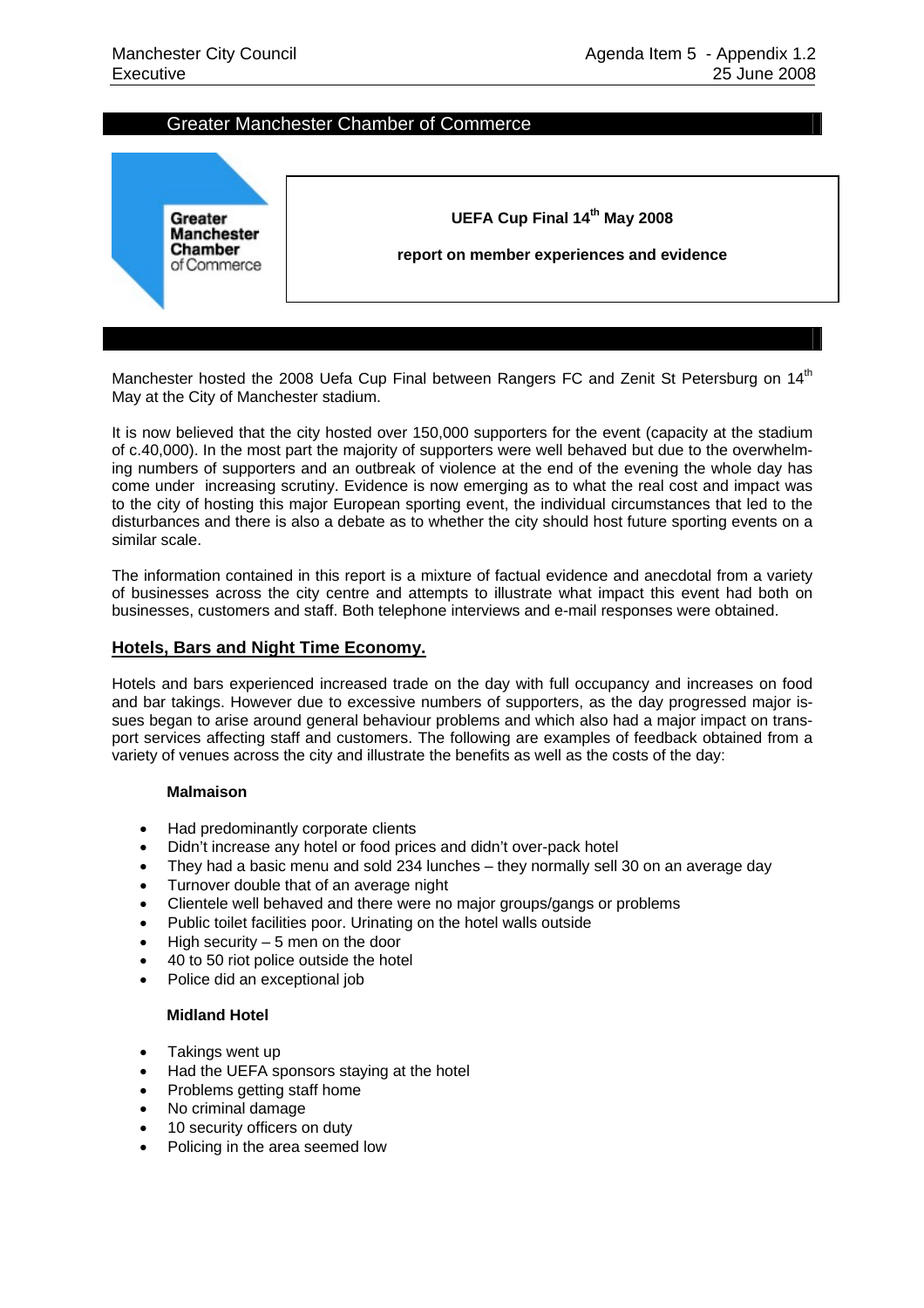#### **Kro Bar**

- Takings up 50% and was great for business
- Really good sales
- No major expenses
- Problems were 90 mins before the big screen broke
- 7pm critical point so closed outside bar
- Closed inside bar to people coming in at 9pm on advice of police
- Too many people
- Not well controlled by police police were stretched
- Dirt and rubbish all over but apart from a broken window no other criminal damage
- Barely any security
- Very small % of fans causing the trouble

#### **Slug & Lettuce**

- Extra security
- Ordered the largest keg ever and had lots of extra delivery of alcohol
- Were expecting huge turnout
- Wont give any further info (spoke to them before the match but they wont comment after)

#### **Manchester Hotels Association – spoke to Stephen Miles at Radisson Edwardian**

- No criminal damage
- Good for business
- Extra security was out on
- Takings normal as the hotel does very well anyway
- Host hotel for UEFA delegation

#### **Waxy O'Connor, Printworks**.

As they are an Irish pub they expected Rangers fans to stay away. However were busy due to the sheer numbers in Manchester. They had 400 people in the pub to watch the match and were very pleased with the crowd they had. Well behaved and a part atmosphere. Takings were up and it was business as usual for them on thurs. They thought the clean up was fantastic. In the run up they were briefed by the security team at the printworks. They commented that there were not enough bins and toilets. They believe that Manchester City Council did all they could do in advance - it was just the sheer numbers that made it hard to handle.

#### **Abode Hotel, Piccadilly**.

A 4\* hotel so were selective in who they allowed to stay - were concerned about keeping their regulars and not upsetting them with football fans. Therefore they didn't benefit as much financially as other hotels. There were no major issues outside and in their cafe bar area. However, being near where the trouble was a staff member's car (actually belonging to her parents) was burnt out behind the hotel and staff could not leave for 3 hours after their shift finished due to riot police outside! When asked if they would have trouble getting staff to work for future events, she commented that many staff are young so it goes over their heads.

#### **Royal Exchange Theatre**

A central part of the Manchester City Centre Emergency Response plan is the Manchester Priority Alert Scheme by which Greater Manchester Police can alert businesses in the City Centre immediately (by SMS text messages and email) to any problems including road closures, give updates on how situations are being progressed or resolved, and warn of which areas to avoid etc. This should have been used before the day of the match to let businesses know in advance which roads initially would be closed and then again on the day as events progressed and more of the City Centre ground to a halt (and indeed the day after when roads remained closed due to the high volume of debris). Greater Manchester Police did not use the system on this occasion; in fact they have not sent any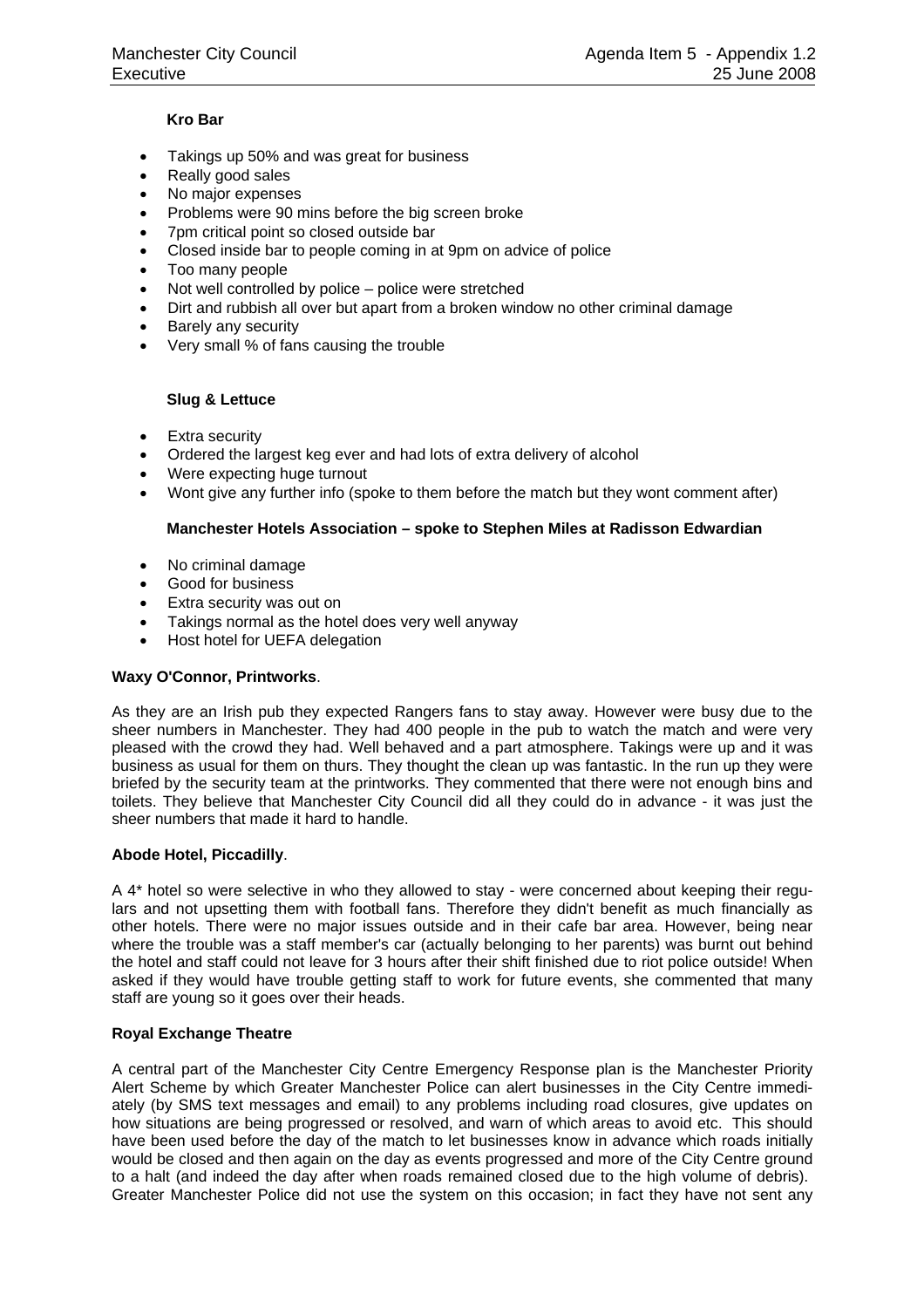messages since late February. This makes a nonsense of businesses subscribing to the system and is a great untapped resource for disseminating information and it is a concern that in the event of some major incident occurring the Police will not use it. Those businesses like ours catering for hundreds of members of the public at indoor events need to be able to let those people know what the score is in terms of transport arrangements, vehicle access around the building, likely difficulties, arrangements for disabled customers etc.

The matinee performance passed without incident - however, during the evening performance drunken fans were trying to come in at both St Ann's Square and Cross Street so we had to physically lock the main entrance doors in St Ann's Square during the performance and have someone standing there in case of fire alarm etc and put the bolts in on the Stage Door entrance, again with someone standing there. After the show, at about 10.10pm, the audience (many elderly) were too scared to go out into Cross Street as the atmosphere was very nasty and people were let out a couple at a time or redirected through St Ann's Square entrance. Staff arriving for the evening had problems as trams had stopped - the Duty Manager had to walk from Cornbrook - and also a nightmare getting home as there were no taxis and limited public transport - one of the Catering Staff who had finished about 9.00pm was still waiting for a taxi with the Duty Manager at 12.30pm and the taxi then would only come to a point a few streets away. As they were getting into that cab someone came up and offered the driver £50 to take his party to the other side of Ancoats. Radio Cars said that this had been happening all over the City and as so many drivers were tempted by large sums of money their normal service had been severely affected, in addition to not being able to physically get into various areas.

Our entrances (like much of the City Centre around Albert Square) were turned into constant urinals so much so that our Stage Door lift entrance in Old Bank Street was flooded with urine that went down inside the lift shaft meaning that the smell wafted back up into our main Stage Door Reception area that stank for a week afterwards.

Actual lost revenue was not an issue. In terms of lost custom on the night, Box Office took 13-14 calls from people the following day who had been unable to get into Manchester and they were reallocated tickets for other performances. There was just one letter from someone asking for their money back as they had seen the news and decided against going into Manchester. The main concern was how out of control the drink-fuelled entire event had been and the completely inadequate level of communication of information from either Manchester City Council or Greater Manchester Police to those of us trying to run our businesses in the City Centre on the actual day.

## **General Business and Retail**

#### **CityCo**

General anecdotal feedback was mixed, and by all means not all negative.

One high-end retailer reported a very good sales, with a full restaurant all day ('Viva La Diva' with Darcey Bussell & Katherine Jenkins was also on at the sold-out Arena that night, which no-one seems to have remarked upon in all the comment) and only one incident due to an unruly local, and nothing to do with the UEFA final.

Positive feedback was received upon the clean-up -especially in Piccadilly.

Our footfall cameras (we have four, only in the retail core) counted 1.2M pedestrians that week 0.56M more than the same week the previous year (to be exact, an increase of 87.7% week on week compared with last year).

The Wednesday had a footfall count of 416,515 - an increase of 277,246 or just about 200% over the previous Wednesday.

Please note these are not figures of actual individuals, but movements at a point (huge areas of the city centre - inc. Piccadilly Gardens are not covered) - but the percentage change is an objective likefor-like figure.

#### **Arndale Centre**

Footfall was approximately 16400 up on the corresponding Wednesday in 2007 with most increase shown in the afternoon corresponding with time when most visitors were in the city centre.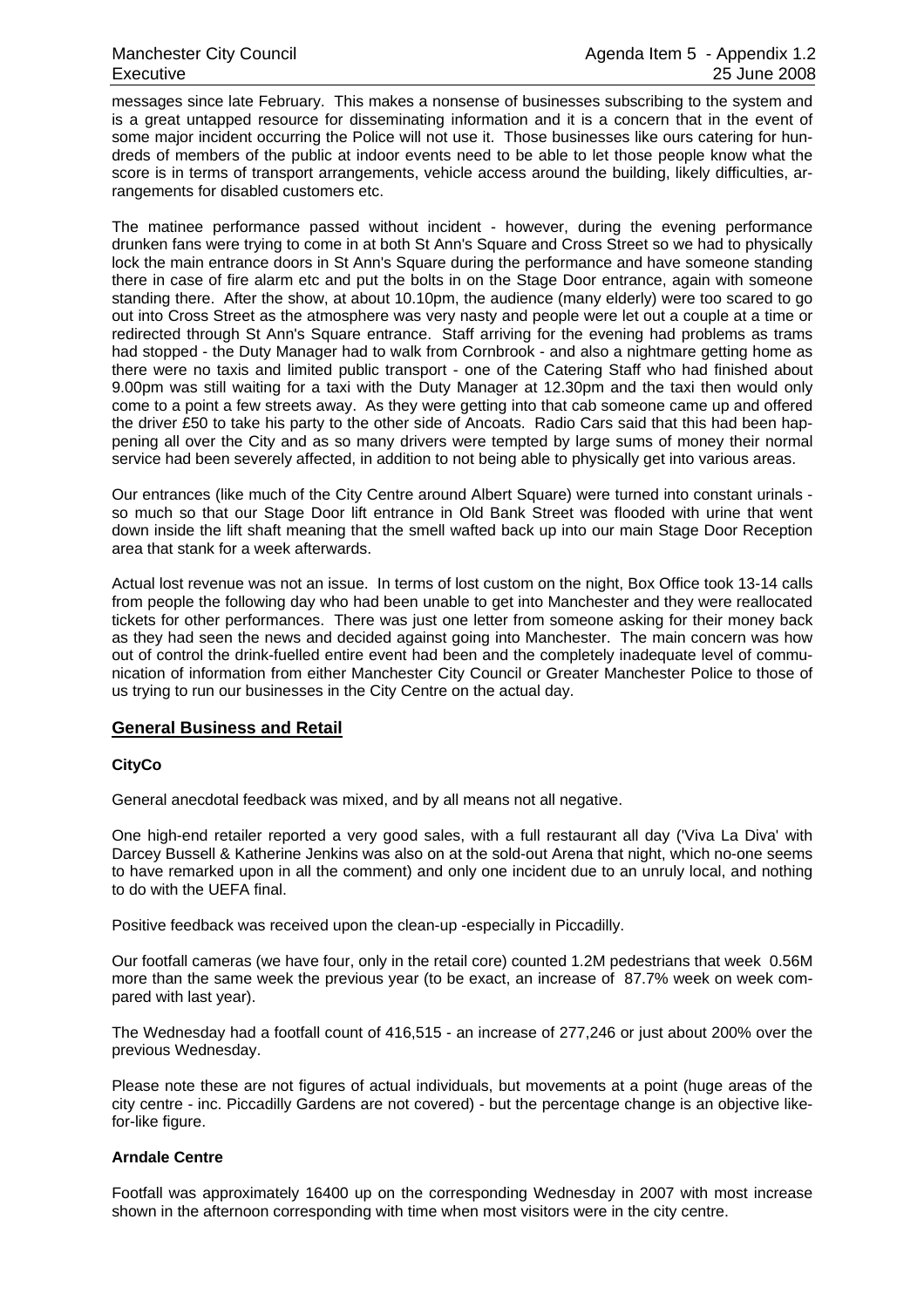#### **Primark**

- terrible night in terms of business
- lost 30% of days trade
- criminal damage to illuminated signage cost impacts
- cleaning costs including hiring rent-a-kill because of people urinating up fire escapes and against the building so a proper waste clean up was needed which was costly
- problems with staff getting home took 5hrs for some staff to get home when it usually takes 1/2 hr
- staff were very intimidated

#### **Harvey Nichols**

- UEFA was good for business
- sales and turnover was helped on weds by Darcy Bussel show at M.E.N there was good trade from the restaurant
- retail traded / faired well
- there was no criminal damage but there was urinating against the wall
- Other than that it was all positive
- The council could look to regulate beer sales in future.

#### **General Anecdotal Evidence**

Many reports received about entrance halls and doorways of office buildings being used as urinals and also reception staff being inundated with requests by supporters to use the toilets. This, together with problems late in the afternoon with the transport system (see following section), resulted in many offices and businesses taking the decision to close early with the resultant loss of a couple of hours business.

#### **Transport**

**Rail (Northern Rail and First TransPennine)** First TransPennine had been in discussion with Marketing Manchester prior to the event with regards to easy places to ship people as the hotels in Greater Manchester filled up. Blackpool, Preston, Leeds and Sheffield were seen as best places and extra carriages were put on to move people to and from those destinations.

#### Monday and Tuesday

Rail companies enjoyed increased patronage (ticket sales) and therefore enjoyed improved revenues, peak and off peak. All passengers were "well accommodated".

#### Wednesday

Rail services were "strengthened" in anticipation for increased numbers. This is standard practice for any major event in Manchester, where an increased number of carriages are added on key routes and to coincide with higher passenger flow. Increased numbers of British Transport Police were at stations as normal for a major event.

Final numbers were significantly higher than expected and overwhelmed the system. Rail services experienced severe overcrowding, in particular on the Blackpool, Preston and Manchester services. The situation became "chaotic". Passengers were allowed onto trains without tickets to speed up services and clear stations. Seating reservations were cancelled.

Manchester Piccadilly and Manchester Victoria train stations were closed on the Wednesday afternoon as the stations got over whelmed and fans were forced / staggered onto the tracks, the stations simply couldn't cope with the number of people passing through. This resulted in severe disruption for all travellers in the evening.

No reports of vandalism or criminal damage. All reports suggested a happy and good natured crowd.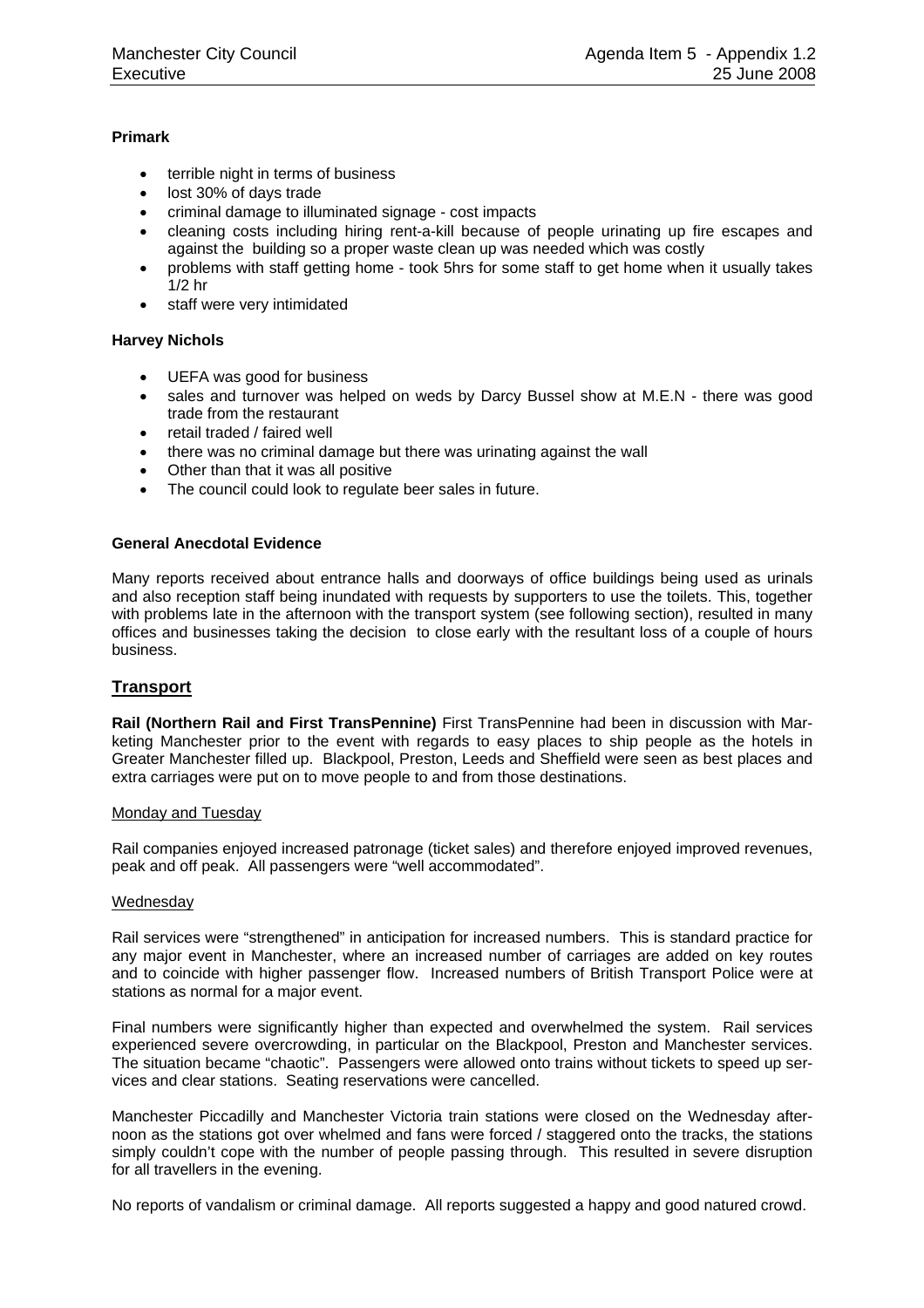#### **Thursday**

Morning services mildly disrupted due the clear up operation – some people spent the night sleeping over in the stations.

#### **Metrolink** (Stagecoach)

The service ran as normal until Wednesday afternoon when the police (security sources) advised that services be suspended from the city centre for safety reasons, mainly people on the tracks/roads. The Altrincham, Eccles and Bury services did continue and staff were on hand to direct passengers to alternative transport.

Services were intended to commence once the game had started and the streets clearer but when the big screen in Piccadilly Gardens went down, the streets became too busy/dangerous to run the service. Late on, there were safety concerns for staff.

Minor damage was reported on one tram although this seemed to stem from frustrations as passengers got stranded on a tram on Market Street, which couldn't move because of passenger numbers.

#### **Buses**

During Wednesday afternoon, many bus services were diverted away from the city centre, which caused an inconvenience for some travellers.

#### **Summary**

It is fair to say that on the day there were winners and losers. There can be no doubt that for particular sectors the event was a massive cash boost at a time when, in general, the economy is experiencing a slow down. There were undoubted significant levels of disruption especially to transport services and, in some cases, physical damage to property. In addition to this were the low-level but numerous and persistent examples of poor behaviour that many businesses reported such as urinating in public and worse that also contributed to the negative side of the day.

The well documented breakdown of the TV screen and attempts to control the crowd following this seems to have been picked up on and used by the media as the main flashpoints, however from our evidence it can be seen that prior to this there had been major issues around crowd control and instances of vandalism/violence.

There is no doubt that the number of supporters that came to the city far outweighed all predicted estimates and the combination of fine weather and availability of alcohol – much of which was brought in by supporters - contributed in part to the problems experienced from mid afternoon onwards. Obviously having a UK team reach the final also had a significant impact as had two overseas teams been competing the numbers attending would have been significantly less.

Feedback has been mixed but, as a tool for promoting the city and also as an immediate revenue generating opportunity, hosting major events such as this is without parallel and, it must be said, that in the past the consensus has been that they have been unqualified successes.

There were things that went wrong on the day: the expected numbers of fans was eclipsed by the numbers that actually turned up; services were swamped; inadequate numbers of temporary toilets and the breakdown of the main public transport services into and through the city centre. Whilst it is difficult to obtain financial information as to the exact cost and benefits there is no doubt that the city's economy received a major boost by hosting the final. Financial impact seems to have been low apart from one or two cases and the main concerns tended to be around public disorder, travel disruption and the cost of the clean up operation.

It is hoped that as the city has become adept at hosting big events through experience and planning, that the necessary lessons have been learned from  $14<sup>th</sup>$  May and that Manchester continues to bid for and stage major events. The business community is supportive of this but would like to have reassurances that before any future event on this scale that all possible outcomes have been planned for.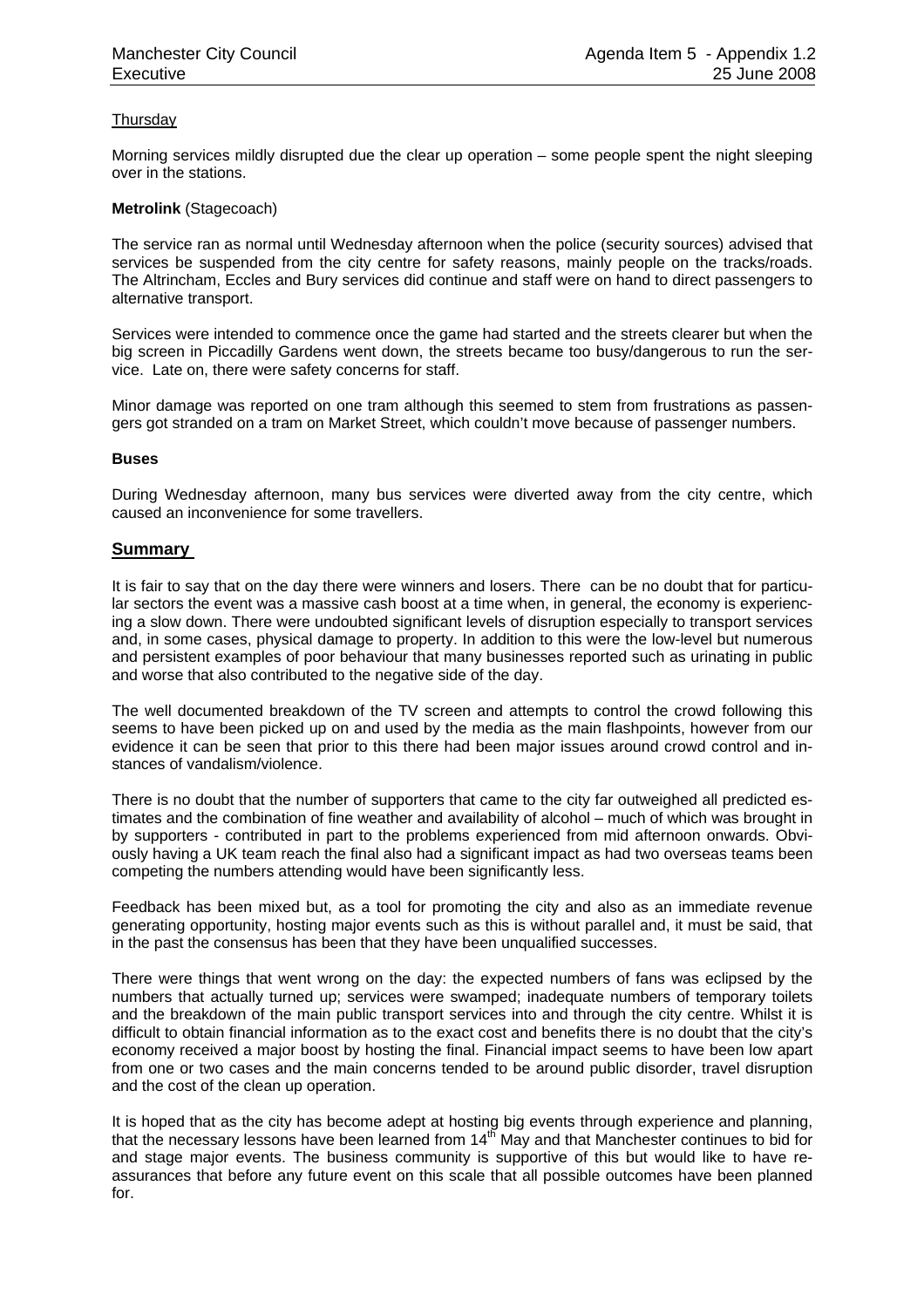#### **Acknowledgements**

Greater Manchester Chamber would like to thank all the members and businesses that took part in the preparation of this report.

Chris Fletcher Deputy Chief Executive & Policy Director Greater Manchester Chamber of Commerce [Chris.fletcher@gmchamber.co.uk](mailto:Chris.fletcher@gmchamber.co.uk) Tel: 0161 237 4107 Mob: 07966 904149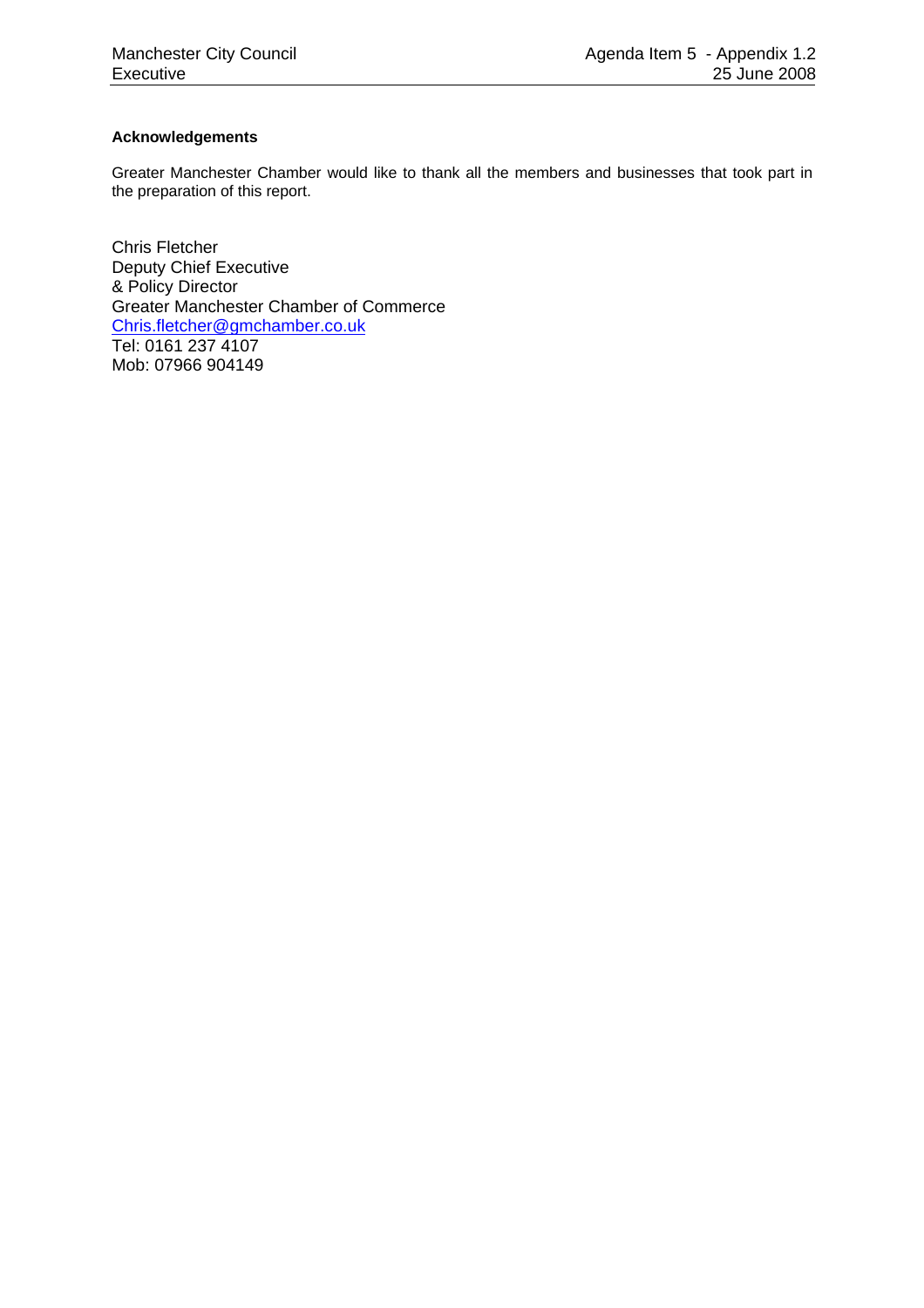#### LEADER OF THE COUNCIL **Councillor Steven Purcell** DRUMCHAPFL/ANNIESLAND WARD 14

Our Ref: SP/CMcC



6 June 2008

Vicky Rosin Assistant Chief Executive: Culture Manchester City Council Town Hall (Room 219) **MANCHESTER** M60 2LA

Dear Ms Rosin

Thank you very much for your letter of the 23<sup>rd</sup> of May inviting me to contribute to the review of the UEFA Cup Final.

You asked for observations on what worked well and what did not on the night. I am of the view that, even though I was in the Manchester area from the day before the match and in the stadium on the night, I am not best placed to comment.

I was in the stadium when the trouble began and consequently did not witness either the trouble, the lead up to it or the police's response.

I understand from Strathclyde Police that they have been fully involved with the inquiry and am of the view that they are best placed to speak on behalf of the City.

Thank you again for your correspondence and I of course look forward to hearing the outcome of the review.

Yours sincerely

Steren Tweele

**COUNCILLOR STEVEN PURCELL LEADER OF THE COUNCIL** 

> **Glasgow City Council City Chambers** George Square Glasgow G2 1DU Phone 0141 287 4100 Fax 0141 287 5577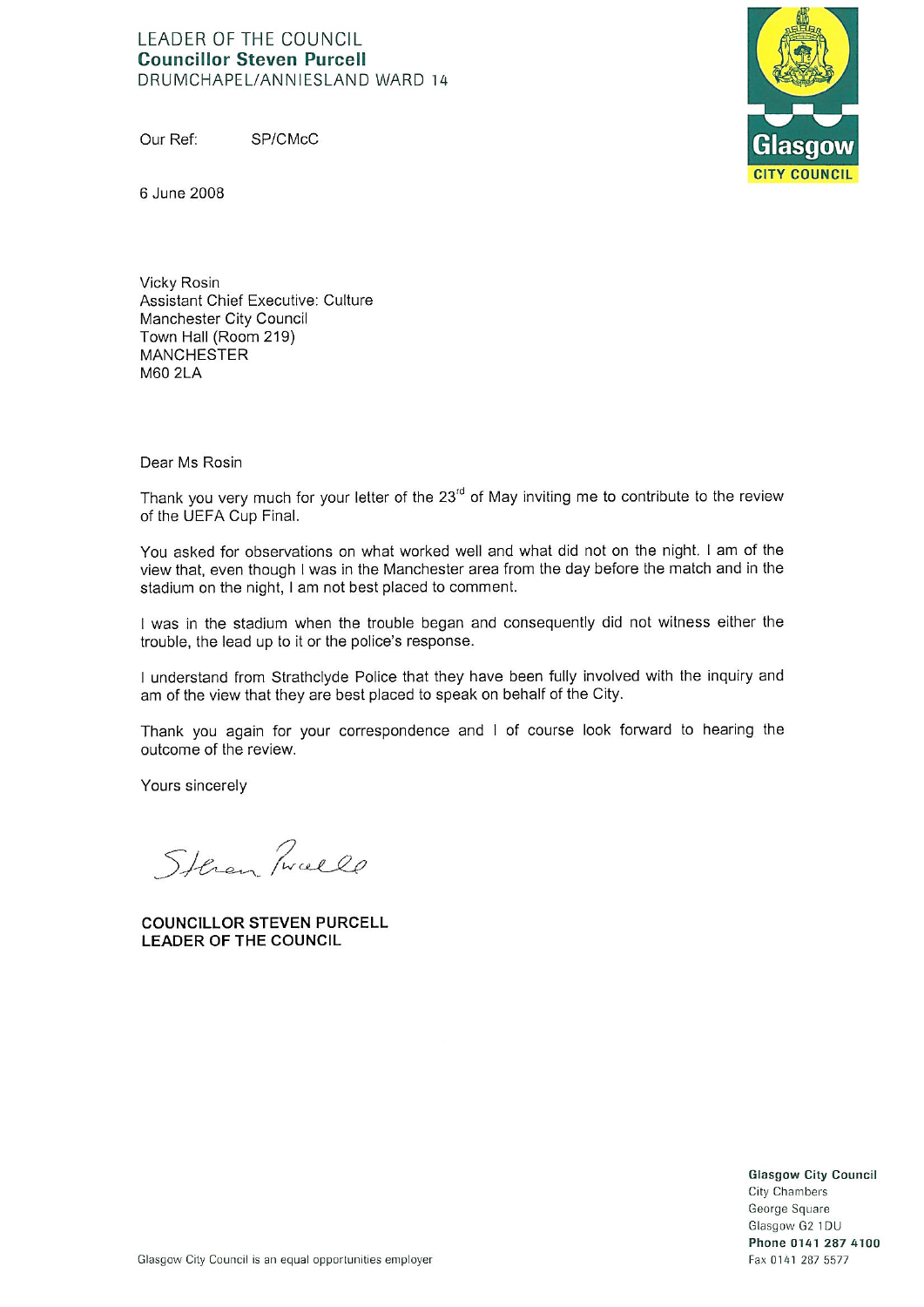

# UEFA CUP FINAL REVIEW BY MANCHESTER CITY COUNCIL

# SUBMISSION BY RANGERS FOOTBALL CLUB

Date: 4 June 2008

**Summary** 

Rangers Football Club is pleased to contribute to Manchester City Council's review of events surrounding the UEFA Cup Final in Manchester on May 14. We also wholly support the view expressed by the council that the purpose of the review is to assess what lessons can be learned for the future rather than apportion blame to those involved in the organisation and management of the event.

The Club has already publicly condemned the behaviour of those people in Manchester City Centre who were involved in violent disorder on the evening of the match. The Club wholly supports action to identify, prosecute and punish those involved. We are continuing to liaise with Greater Manchester Police and Strathclyde Police with a view to banning those involved from any connection to or involvement with Rangers Football Club in the future. To date we have already banned 10 supporters.

Rangers concurs with Sir Richard Leese, Leader of Manchester City Council, and Assistant Chief Constable Justine Curran, of Greater Manchester Police who, in the aftermath of the disturbances, stated clearly that the disorder in Manchester did not alter the fact that the overwhelming majority of Rangers supporters who travelled to Manchester behaved in a reasonable manner and overall they regarded the event as a success for the City of Manchester. It is deeply disappointing that a small minority of people should attempt to undermine the event by resorting to violent disorder. As far as we can ascertain, those involved in this disorder included people who could not reasonably consider themselves to be regular supporters of our Club and some who have never had any involvement with the Club nor have attended a game at our stadium in Glasgow.

It is Rangers position that no city could be expected absorb 150,000 football supporters – the largest known migration of supporters for a single match – without there being significant impact on infrastructure, services and facilities.

Rangers Football Club welcomes Manchester City Council's decision to conduct a review to establish what lessons may be learned by those involved in the organisation of the UEFA Cup Final. While there may be organisational, policing and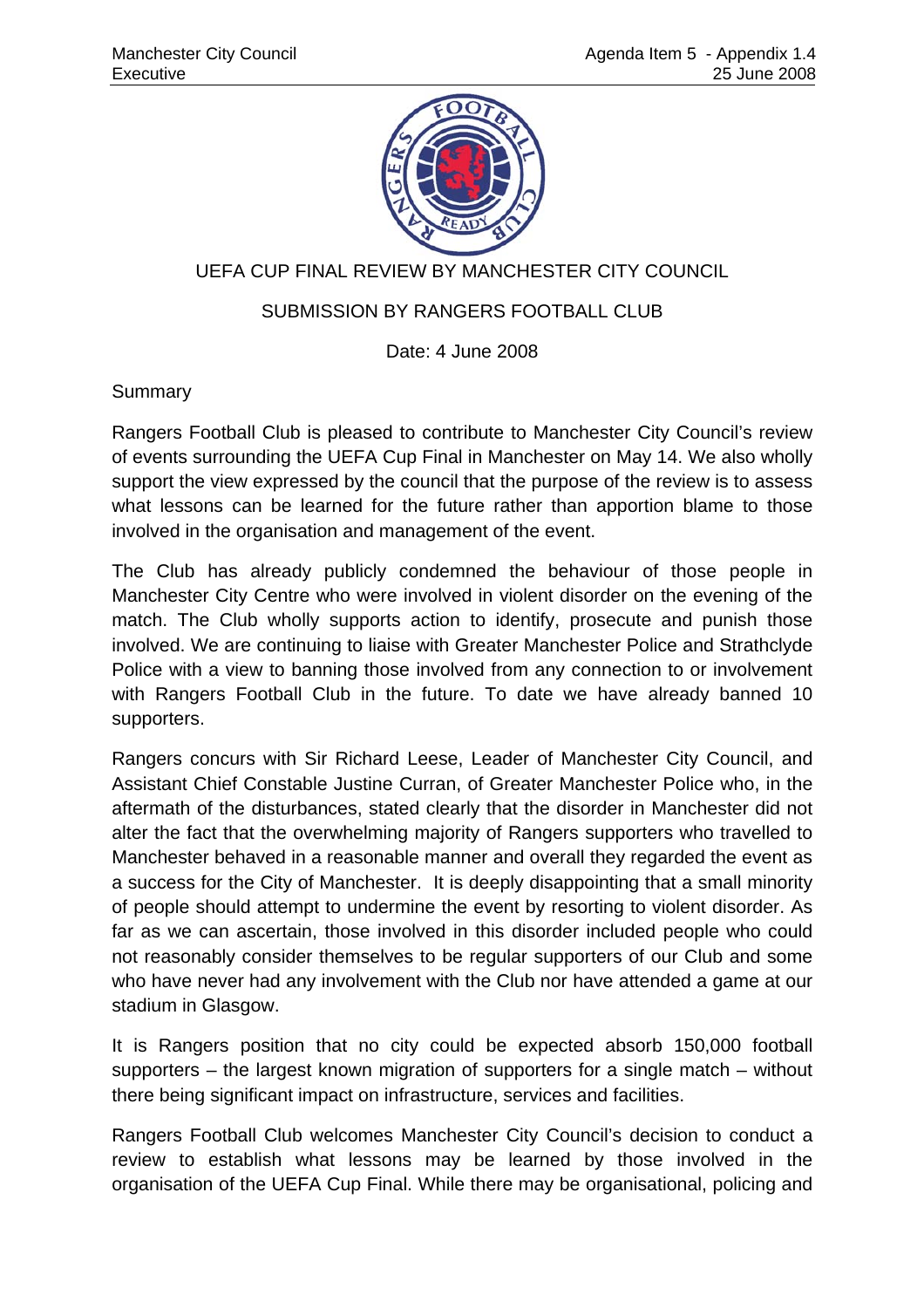facilities issues to be addressed, we firmly believe that any review or inquiry into these events should take full account of the unprecedented numbers of people who were in Manchester on the day of the final.

# Supporters' behaviour/disturbances

It is obvious that extremely high volumes of alcohol were consumed by football supporters in Manchester City Centre throughout the day on May 14. That said, it should be noted that until early evening, GMP said they were satisfied there had been little or no trouble given the enormous crowd and police activity was confined to dealing with low-level, anti-social and dysfunctional behaviour such as drunkenness and litter.

It should be noted that the sporting behaviour of Rangers supporters in and around the City of Manchester Stadium during and after the match was complimented by UEFA representatives at the stadium.

Rangers Football Club shares the belief of many that the trigger for disturbances in Manchester City Centre that evening was the failure of the large screen in Piccadilly Gardens which was filled with around 20,000 fans, many of whom had been drinking heavily.

The fact that so many supporters found themselves unable to watch the match at such a critical stage was catastrophic in terms of public order and gave the minority of troublemakers a convenient vehicle to instigate violence. While this reaction was totally unacceptable and is condemned in the strongest possible terms, the consequences of the failure to have sufficient back-up systems for the screen in Piccadilly Gardens were dire.

Rangers Football Club were competing in their 19<sup>th</sup> European match of the season on May 14 and our supporters had visited nine different European countries without a single arrest or incident of violent disorder, albeit the numbers of those travelling to watch these game was very small in comparison with those in Manchester.

# Policing

Rangers Football Club had intensive and constructive discussions with both GMP and Strathclyde Police in the run-up to May 14. We are satisfied that GMP took on board our concerns about the potential vast numbers of fans travelling to Manchester, the majority of whom would not have tickets for the match.

The visit by GMP and Manchester City Council to Glasgow to discuss with our Club and supporters' groups the policing arrangements and the provision of facilities in Manchester for the final was also welcomed by RFC.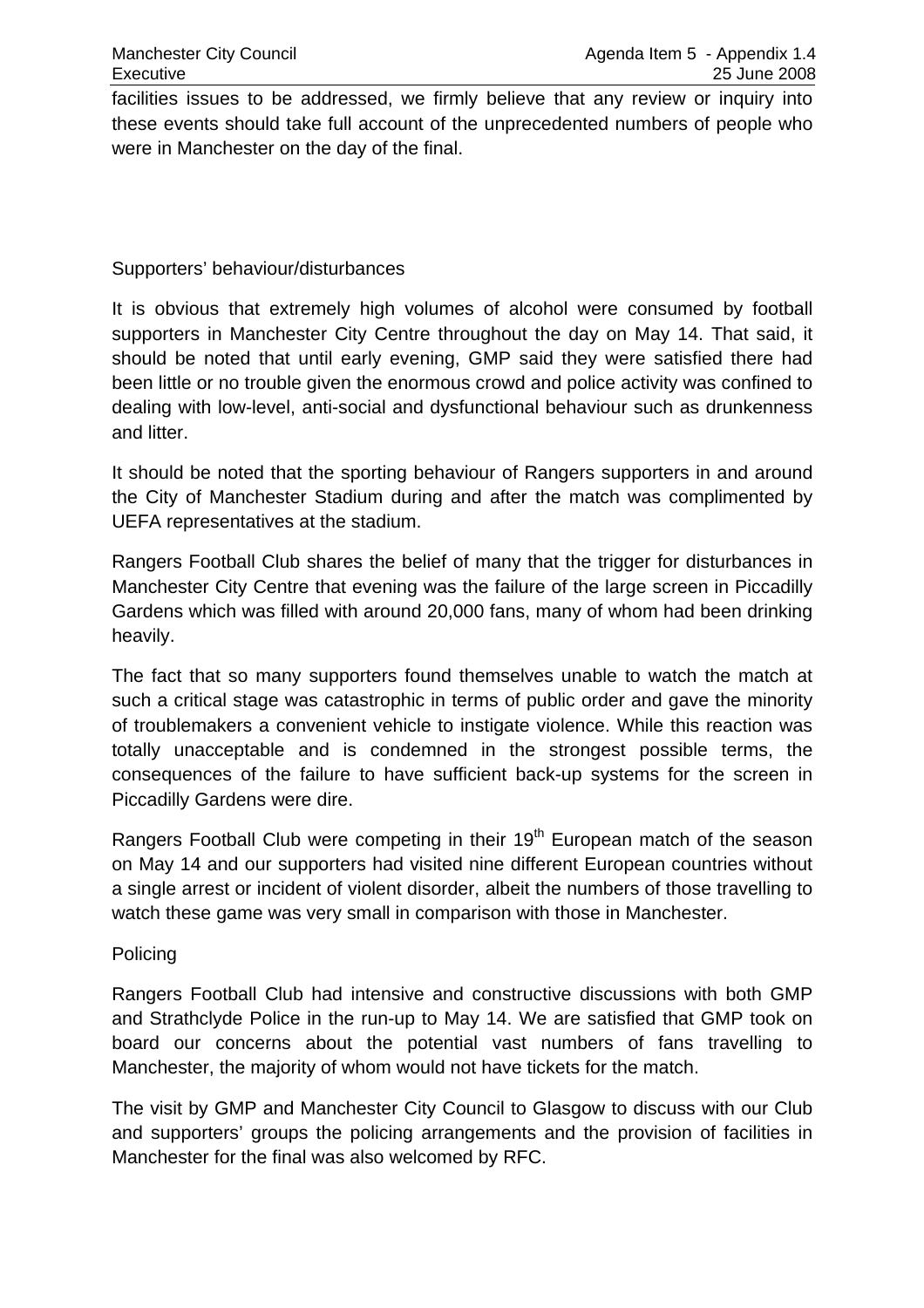It is clear to our Club that the low-key and friendly approached adopted by Manchester Police on May 13 and 14 contributed greatly to the generally convivial atmosphere in Manchester City Centre, particularly in view of the huge numbers of fans congregating in the city centre.

We have a significant feedback from a number of supporters who thoroughly enjoyed their trip to Manchester and complimented GMP.

It was therefore particularly deeply disturbing for our Club to learn of the unfolding disorder on the evening of the match. It was also very disappointing to find that what had been a good relationship between GMP and people in Piccadilly Gardens had broken down and resulted in violence.

We were, and remain, absolutely appalled that any police officer was assaulted or injured in the course of their duties that evening and will do everything possible to assist GMP to identify those involved.

At Rangers we have also received significant feedback from supporters who were caught up in the disturbances, complaining of heavy-handed behaviour of police officers. We have advised those complainants to raise their issues through the appropriate channels and welcome the public confirmation by GMP that it is currently investigating a raft of complaints. We assume these complaints will be investigated thoroughly by GMP, using all available means, including CCTV and video footage which has been useful in attempting to identify those who perpetrated violence towards the police.

Concern has also been expressed by supporters in attendance in the city centre about the suddenness of the change of tactics by police. A number have stated that they were alarmed that one moment officers on duty were adopting a low-key approach then suddenly appeared in full riot equipment. Again, we hope that these concerns are addressed.

# **Facilities**

During our reconnaissance of Manchester on May 7/8, we, as a Club, were satisfied that Manchester city centre could accommodate large numbers of people on surface streets and open spaces. This capacity was in addition to the 23,000 capacity of the three identified fan zones and the circa 20,000 people who could be accommodated in licensed premises. At this time we advised along with Strathclyde Police that the number of persons attending was anticipated to be in excess of 100,000. We were also made aware of a contingency plan to use the Velodrome near the City of Manchester Stadium as an additional venue if required. Our head of Security and Operations was asked to treat this contingency as confidential.

We believe that consideration was given to alternative facilities and large spaces but they were ruled out due to unavailability or other disadvantages such as distance from Manchester city centre. In view of the overwhelming number of people in Manchester on the day of the UEFA Cup final it would have perhaps been of more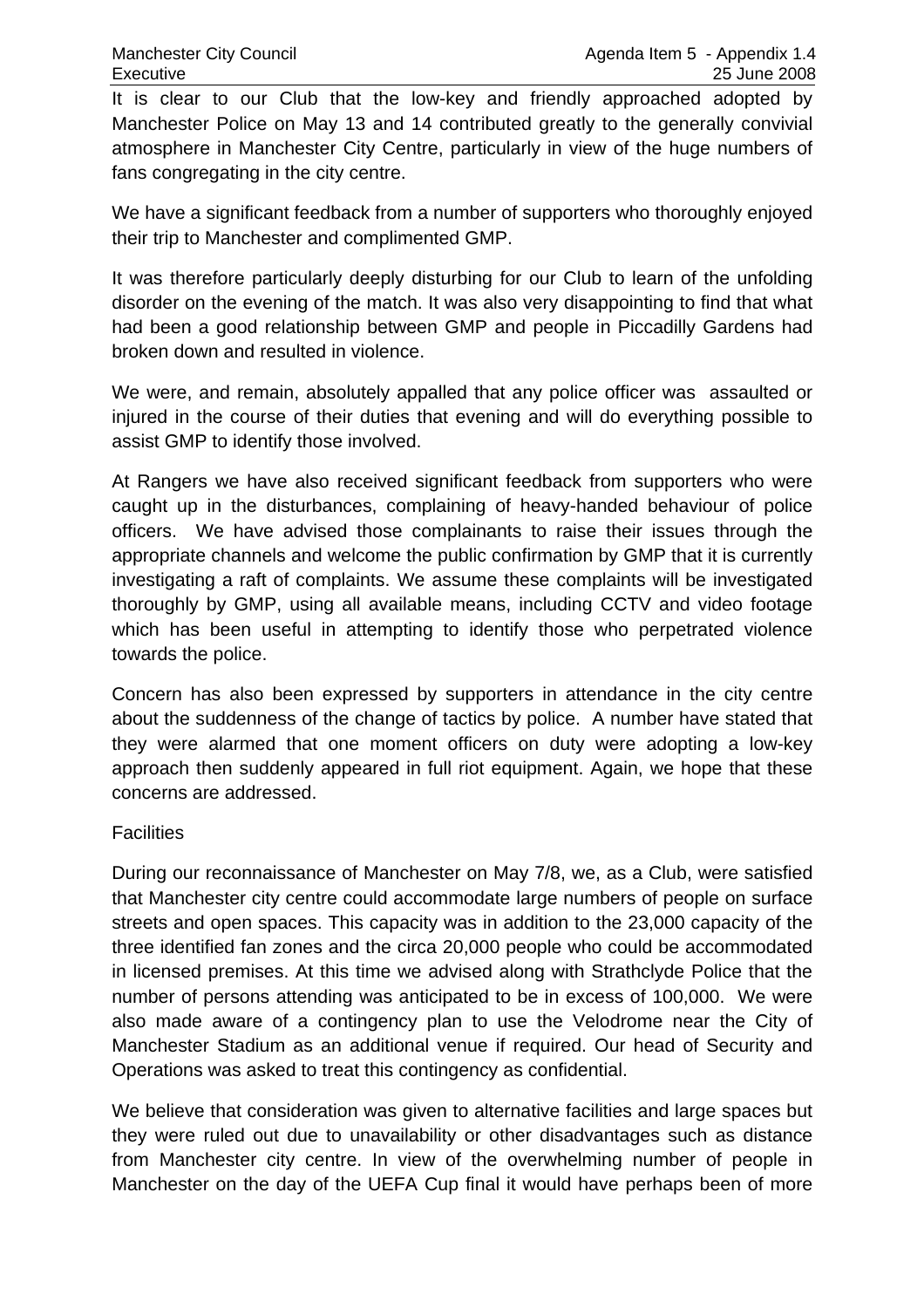benefit to the organising bodies to give greater consideration to possible alternative venues for fanzones where there could have been greater provision of toilet and catering facilities.

We have received numerous reports from our supporters in Manchester that there was overcrowding at individual fanzones and arrangements for entry and exit were unsatisfactory. As a result, toilet facilities could not cope with the numbers of fans in these areas and concern has been expressed by some fans about the limited catering options within the fanzones.

# **Transport**

As we have outlined earlier, it would be impossible for a city to absorb the numbers of people as were in Manchester in May 14 without major disruption to services, facilities and infrastructure.

One of the issues that has been raised with us is the impact on trains to and from surrounding towns. The services could not cope with the numbers either travelling in from towns such as Blackpool and also caused severe disruption to the general public.

# Going forward

Rangers Football Club will give every assistance to any further inquiries deemed necessary by Manchester City Council and Greater Manchester Police.

Kenny Scott

Head of Security and Operations

Rangers Football Club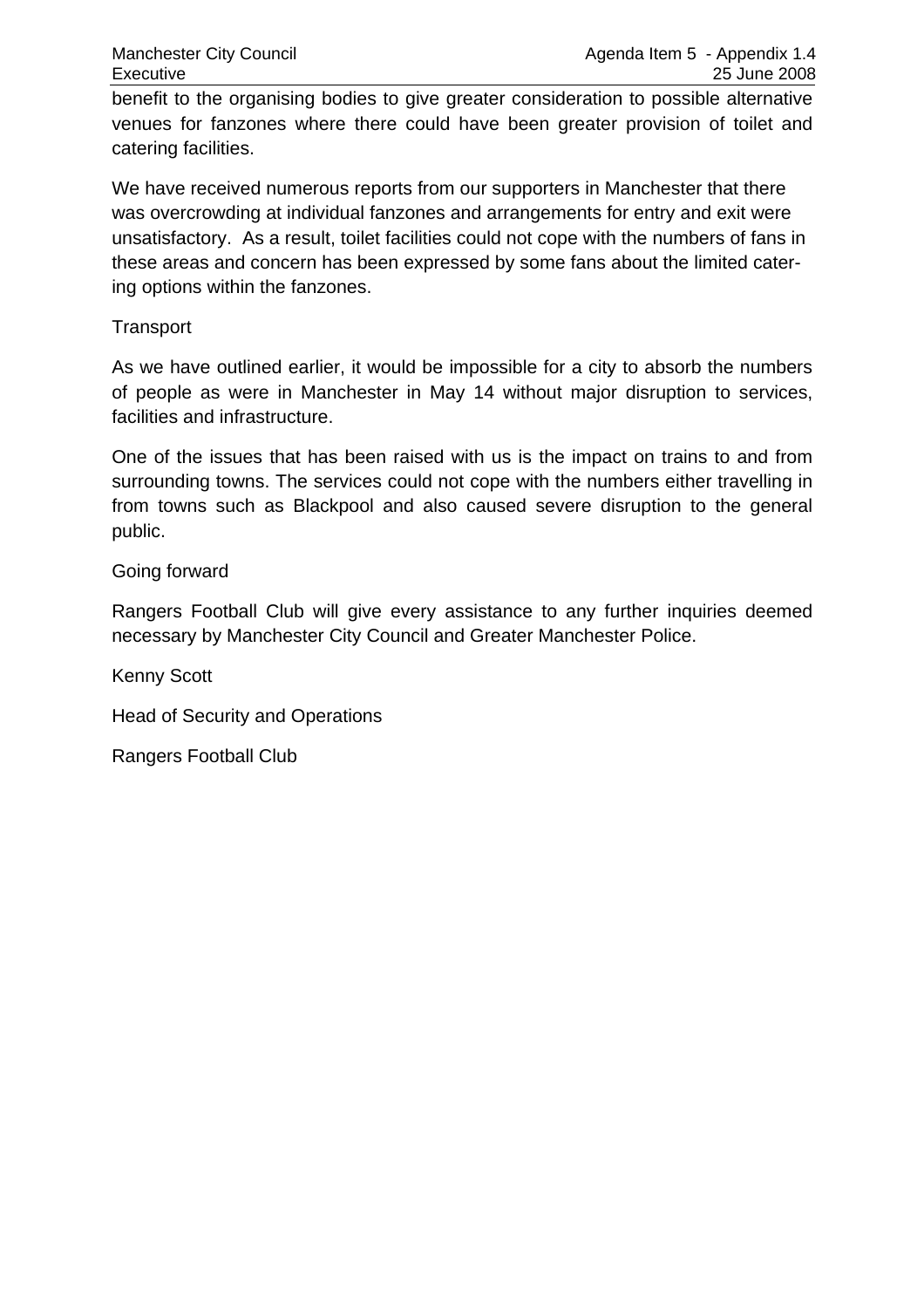Report prepared on behalf of Rangers Supporters by the Rangers Supporters Assembly, the umbrella organisation representing Rangers Worldwide Alliance, Rangers Supporters Association, Rangers Blind Party, Rangers Disabled Club, Rangers Supporters Trust, Rangers Corporate Clients.

## **Introduction**

Having qualified for our first European final for 36 years Rangers fans were always going to travel in vast numbers, the fact the final was taking place at a venue closer to home than some of our SPL away matches simply ensured that Manchester would be invaded by the largest travelling support ever witnessed. We obviously realised that coping with such large numbers would be an extremely difficult task and the fact that stories were appearing in the media intimating that we would not be made welcome simply heightened our concerns as to what we should expect. With that in mind, the positive dialogue which took place at Ibrox prior to the match was most welcome.

Before going into our detailed report, it may well help if a short explanation is given to illustrate what appearing in the final meant to Rangers supporters.

Unlike most other clubs, Rangers fan base is worldwide as opposed to being local. At present there is well in excess of 400 registered Supporters Clubs. Although as you would expect most are based in Scotland, many others are to be found the length and breadth of the U.K. with many more based overseas, e.g. Canada, U.S.A., Australia, New Zealand, Hong Kong, Singapore, Mexico and throughout Europe to name but a few.

We have one if not the largest travelling support in Europe and earlier in the season had an estimated 25000 travel to Barcelona.

Based on trophies won, Rangers is in fact the most successful club in the world. Success in Europe has however eluded us for many years and being based in a small country without the funds available in say the Premiership, many of us believed we would never again compete in a European final. When we succeeded in qualifying for the UEFA Final many years of hope came to the surface and with the possibility of another final being many years away then there was no way Rangers supporters wanted to miss such an occasion no matter what obstacles were placed in their way. Within minutes of qualifying for the final messages were arriving for Australia with requests for tickets. These were quickly followed by requests from North America, Hong Kong, Dubai etc. with supporters booking flights immediately even without tickets.

On now to the report, made up of various sections, in an attempt to look at the overall picture from start to finish.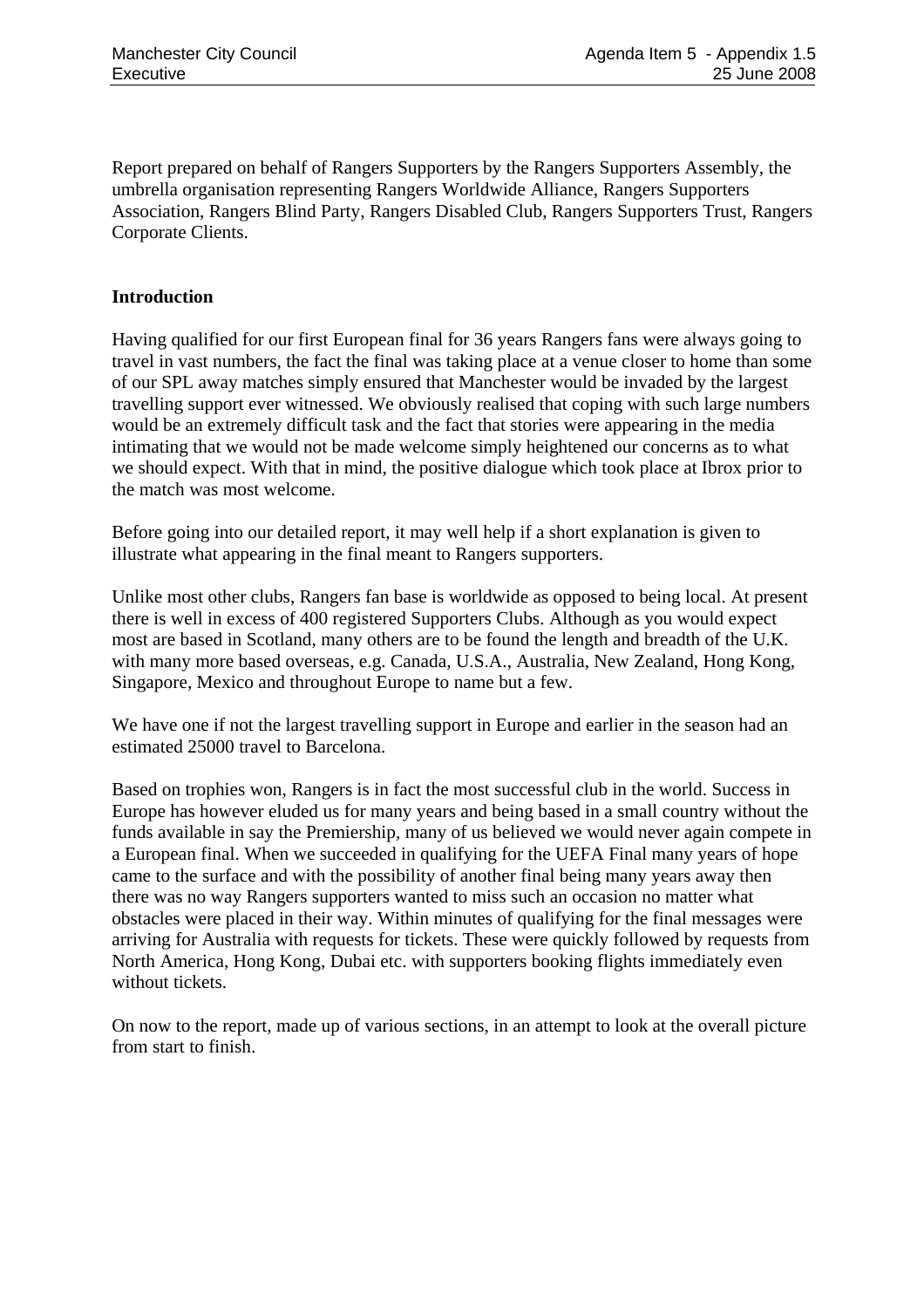## **Meeting at Ibrox.**

Positive: The fact positive dialogue took place prior to the event was most welcome and helped to ease many of our concerns.

Negative: Nil

## **Transport:**

Positive: Travel control well organised from motorway to stadium. Stadium parking arrangements were excellent. Shuttle buses/taxis to transfer fans from stadium to city centre was excellent.

Negative: Public transport inadequate to cope with the large number of fans trying to get away from Manchester after the match.

With so many fans in the city centre, the attempt to keep the trams running was difficult to understand and dangerous to say the least.

Comment: Although it was almost impossible to accurately estimate the numbers that would travel we did advise Greater Manchester Police that the vast majority would arrive on the day of the match and the majority of those would depart immediately after the match. All day reports were being received that vast numbers were coming by train from Blackpool etc. and yet no attempt was made to ensure the necessary level of transport would be available to take fans away from Manchester after the match. This resulted in many fans roaming around the city centre.

## **Fan Zones:**

Positive: An excellent idea in as much as they should have ensured many thousands would be able to watch the match live.

 Albert Square and Cathedral Gardens, in spite of overcrowding, were a great success.

Negative: Lack of capacity resulting in serious overcrowding. Insufficient toilets and they were outside the zones. No facilities for litter. No food outlets although we had been informed there would be.

Comment: When it became obvious that the fan zones were not large enough to accommodate the numbers in attendance, why was the Veledrome not brought into play?

 The screen failure in Piccadilly appears to have been central to the problems that occurred and raises a few questions:

> Was the screen, as widely reported, switched off or was there a genuine fault? Assuming there was a fault, why was there no contingency plan for such a major

issue?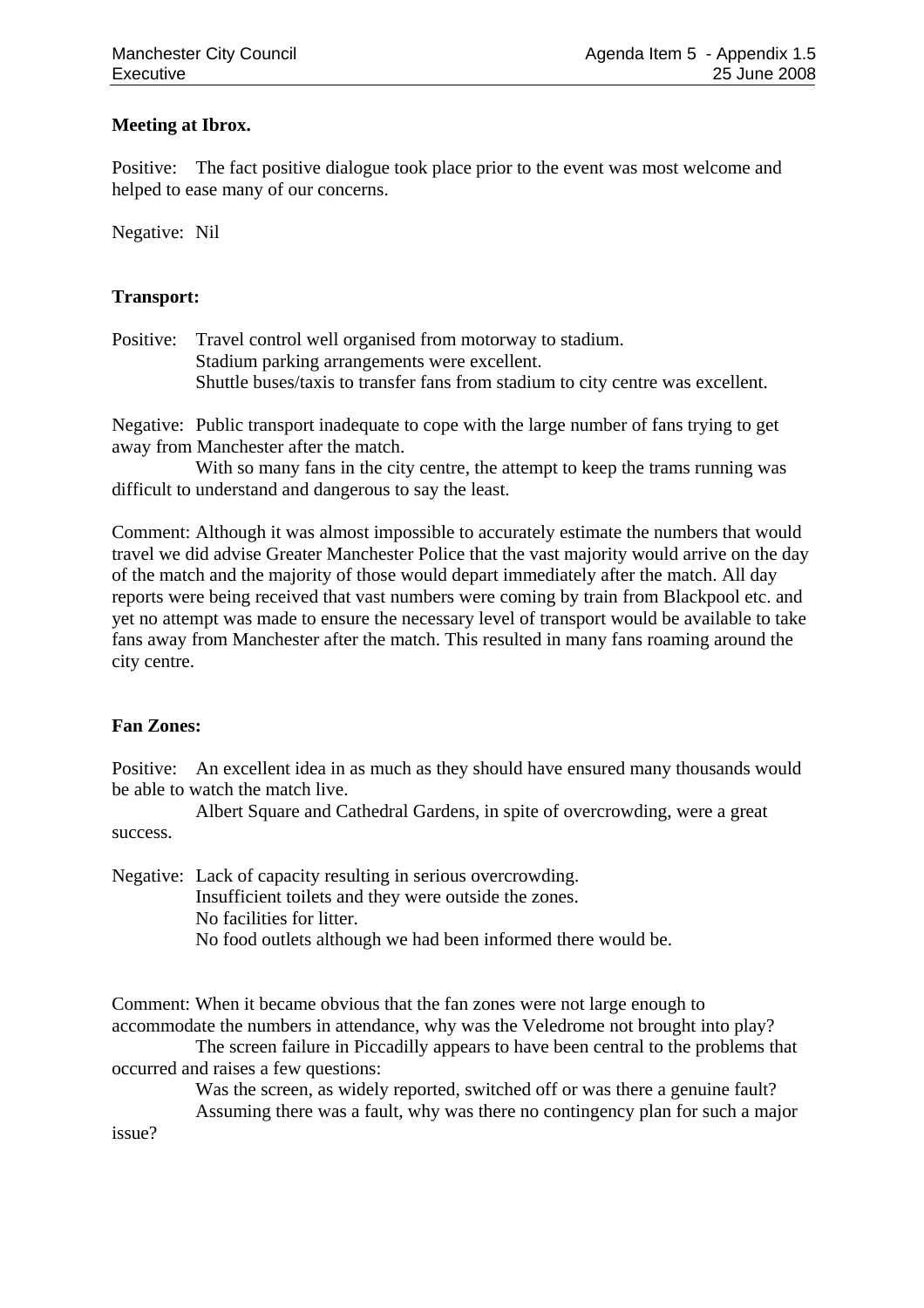Why was there an attempt to keep fans in the zone when it was obvious they would not be able to see the match? Obviously this added to the frustration as did the fact that when they did exit Piccadilly they were prevented from going to the other zones.

 Would it not have been wiser to have a massive fan zone outwith the city centre, say in a field with all the necessary facilities provided within the zone? This would also help enable the police to enforce the drinking byelaws.

## **Alcohol consumption**

Positive: Not attempting to enforce the local byelaws. Attempting to stop drinking around the fans zones would almost certainly have been a major headache for the police.

Negative: Supermarkets etc., only selling beer by the case.

 Closing pubs etc., after the match was absolute madness, it simply resulted in even more fans being on the streets.

Too many interested in making money whilst accepting no responsibility.

## **Contingency Plans**

Comment: The fact that it appears there were few if any contingency plans either for faults like the one that occurred with the screen nor the likelihood of more than the estimated numbers arriving in the city centre.

 From memory, when we discussed numbers at Ibrox, it was estimated a minimum of 100,000 would travel. Of these, around 20,000 would have tickets, 25,000 would be accommodated in the fans zones with the remainder being able to see the match in surrounding pubs and clubs etc. This obviously did not leave much room for error especially when the estimated number was a minimum.

## **The Match**

Positive: Excellent organisation before during and after. Lively pre-match entertainment. Fantastic atmosphere.

Negative: The result.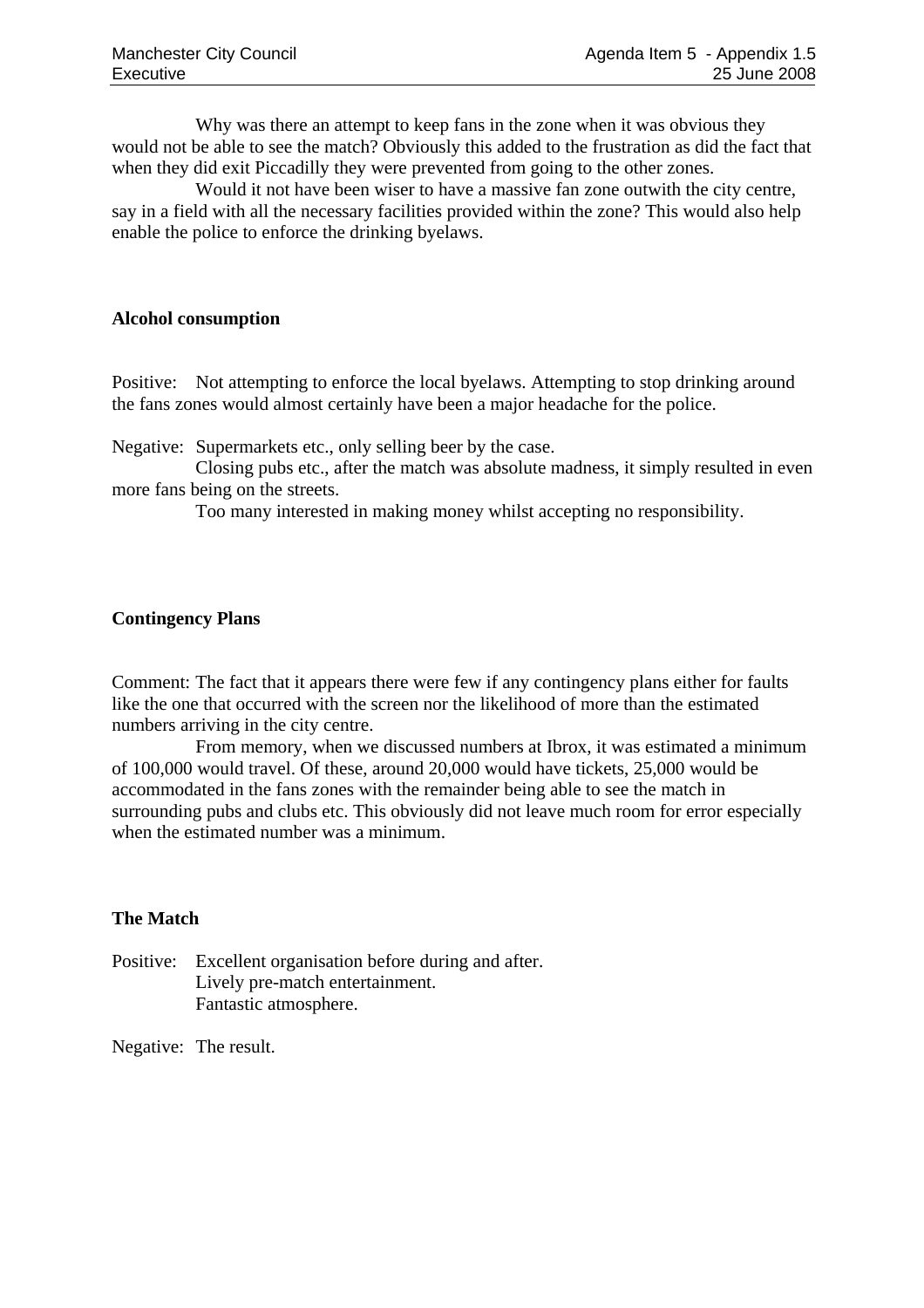## **Greater Manchester Police**

Positive: Prior to the match police officers went out of their way to be helpful, cheery and willing to join in the fun. The same could be said of the locals and stewards

Negative: The way they seemed to switch from "helpful mode" to "riot mode" with no apparent middle ground.

Comments: The vast majority of the unprecedented number of fans were extremely well behaved. Whilst we would never condone any anti-social behaviour, particularly violence, as fans representatives however we would be failing in our duty if we did not highlight our concerns over the many reports received with regards to police brutality and overreaction. We have no intention of trying to make excuses for the small number of fans who quite simply are no better than animals, indeed we sincerely hope that any of the so called fans found guilty are punished accordingly however we also feel that some sort of enquiry with regards to the police action is equally necessary.

## **Summary:**

Apart from the conduct of a small minority, the occasion was a fantastic experience and one I'm sure will live in the memory of many for years to come.

The numbers involved were most certainly unprecedented and indeed may never been seen again. Like all major sporting occasions however, there are lessons to be learned. From our point of view, in recent times, we have introduced a self policing policy which has proved to be extremely successful. Nine away European ties during the season with no arrests speaks for itself however we will certainty take on board what happened in Manchester and attempt to improve our record even further.

We feel sure Greater Manchester Police will also review their role in controlling the event and if we can help in any way we will be only to happy to do so. At the same time however if they find that perhaps they could have done things differently we would hope that they make their findings public and not simply hide behind the need for confidentiality.